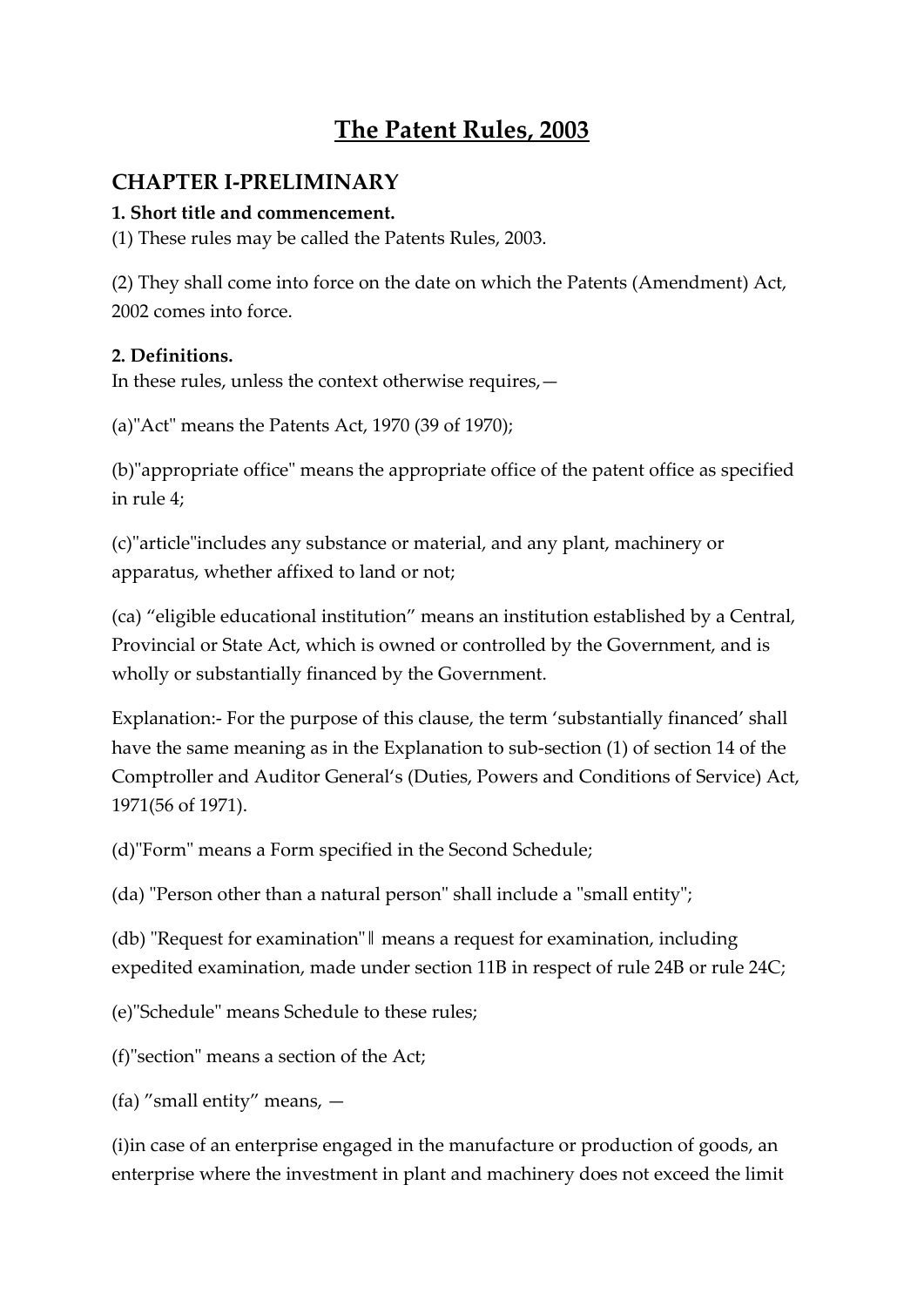specified for a medium enterprise under clause (a) of sub-section (1) of section 7 of the Micro, Small and Medium Enterprises Development Act, 2006 (27 of 2006); and

(ii)in case of an enterprise engaged in providing or rendering of services, an enterprise where the investment in equipment is not more than the limit specified for medium enterprises under clause (b) of sub-section (1) of Section 7 of the Micro, Small and Medium Enterprises Development Act, 2006 (27 of 2006).

Explanation 1. — For the purpose of this clause, "enterprise" means an industrial undertaking or a business concern or any other establishment, by whatever name called, engaged in the manufacture or production of goods, in any manner, pertaining to any industry specified in the First Schedule to the Industries (Development and Regulation) Act, 1951 (65 of 1951) or engaged in providing or rendering of any service or services in such and industry.

Explanation 2. — In calculating the investment in plant and machinery, the cost of pollution control, research and development, industrial safety devices and such other things as may be specified by notification under the Micro, Small and Medium Enterprises Development Act, 2006 (27 of 2006), shall be excluded.

Explanation 3. —The reference rates of foreign currency of the Reserve Bank of India shall prevail.

#### (fb)(i) "Startup" means

(a)an entity in India recognised as a startup by the competent authority under Startup India initiative.

(b)In case of a foreign entity, an entity fulfilling the criteria for turnover and period of incorporation/registration as per Startup India Initiative and submitting declaration to that effect.

Explanation: In calculating the turnover, reference rates of foreign currency of Reserve Bank of India shall prevail.

(g)Words and expressions used, but not defined in these rules, shall have the meanings respectively assigned to them in the Act.

#### **3. Prescribed particulars**

Save as otherwise provided in these rules, the particulars contained in a Form are hereby prescribed as the particulars, if any, required under the relevant provision or provisions of the Act.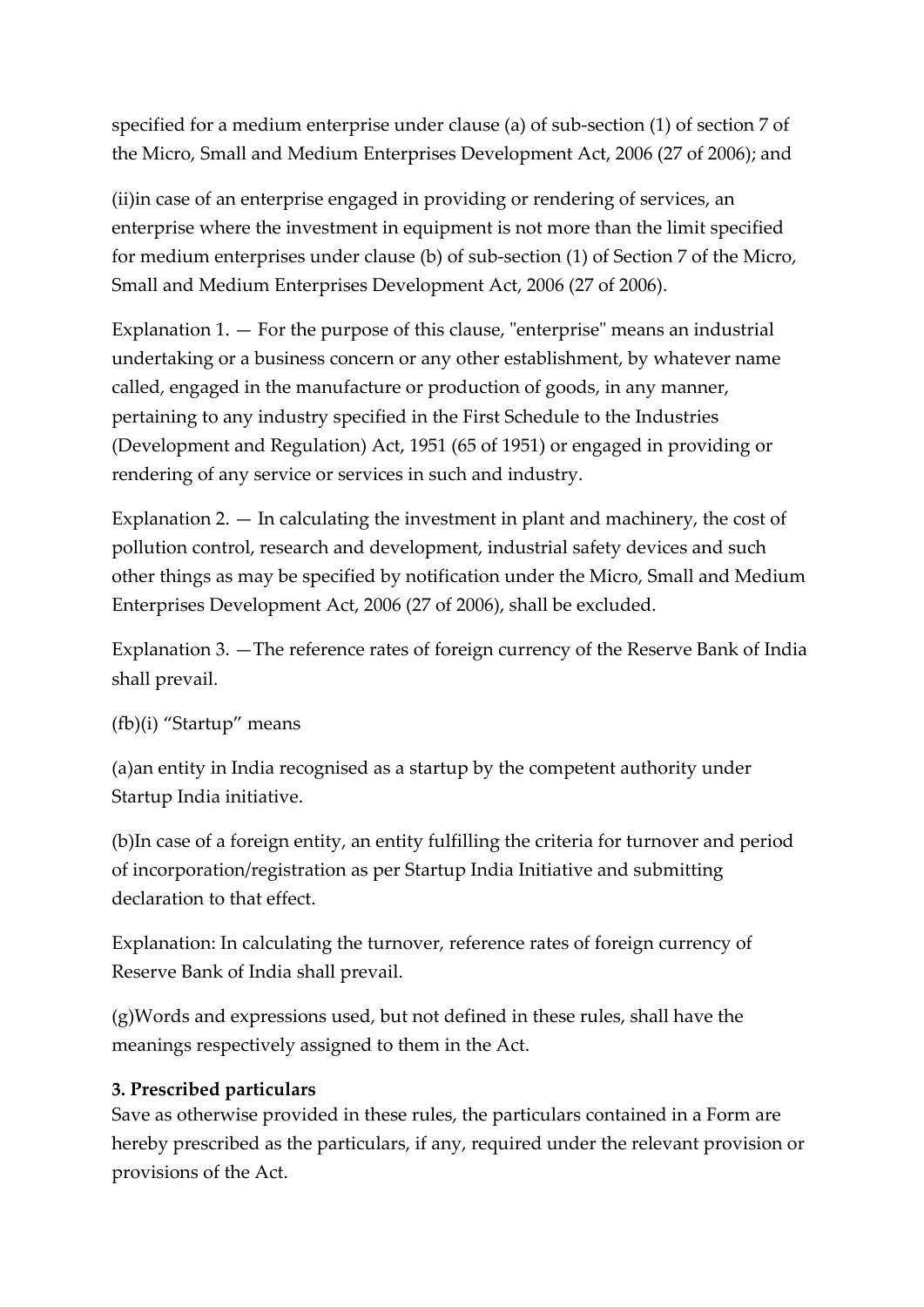### **4. Appropriate office**

(1) The appropriate office of the patent office shall—

(i) for all the proceedings under the Act, be the head office of the patent office or the branch office, as the case may be, within whose territorial limits—

(a) the applicant or first mentioned applicant in case of joint applicants for a patent, normally resides or has his domicile or has a place of business or the place from where the invention actually originated; or

(b) the applicant for a patent or party in a proceeding if he has no place of business or domicile in India, the address for service in India given by such applicant or party is situated; and

#### (ii) *[Omitted by Patents (Amendment) Rules, 2006]*

(2) The appropriate office once decided in respect of any proceedings under the Act shall not ordinarily be changed.

(3) Notwithstanding anything contained in sub-rule (2), the Controller may transfer an application for patent so filed, to head office or, as the case may be, branch office of the Patent Office.

(4) Notwithstanding anything contained in sub-rule (1), further application referred to in section 16 of the Act, shall be filed at the appropriate office of the first mentioned application only.

(5) All further applications referred to section 16 of the Act filed in an office other than the appropriate office of the first mentioned application, before the commencement of the Patents (Amendment) Rules, 2013, shall be transferred to the appropriate office of the first mentioned application.

## **5. Address of Service**

Every person, concerned in any proceedings to which the Act or these rules relate and every patentee, shall furnish to the Controller an address for service, including a postal address in India and an e-mail address, and such address for service shall be treated for all purposes connected with such proceedings or patent as the address of the person concerned in the proceedings or of the patentee. Unless such an address for service is given, the Controller shall be under no obligation either to proceed or deal with any proceeding, or patent or to send any notice that may be required to be given under the Act or these rules and the Controller may take suo moto decision in the matter: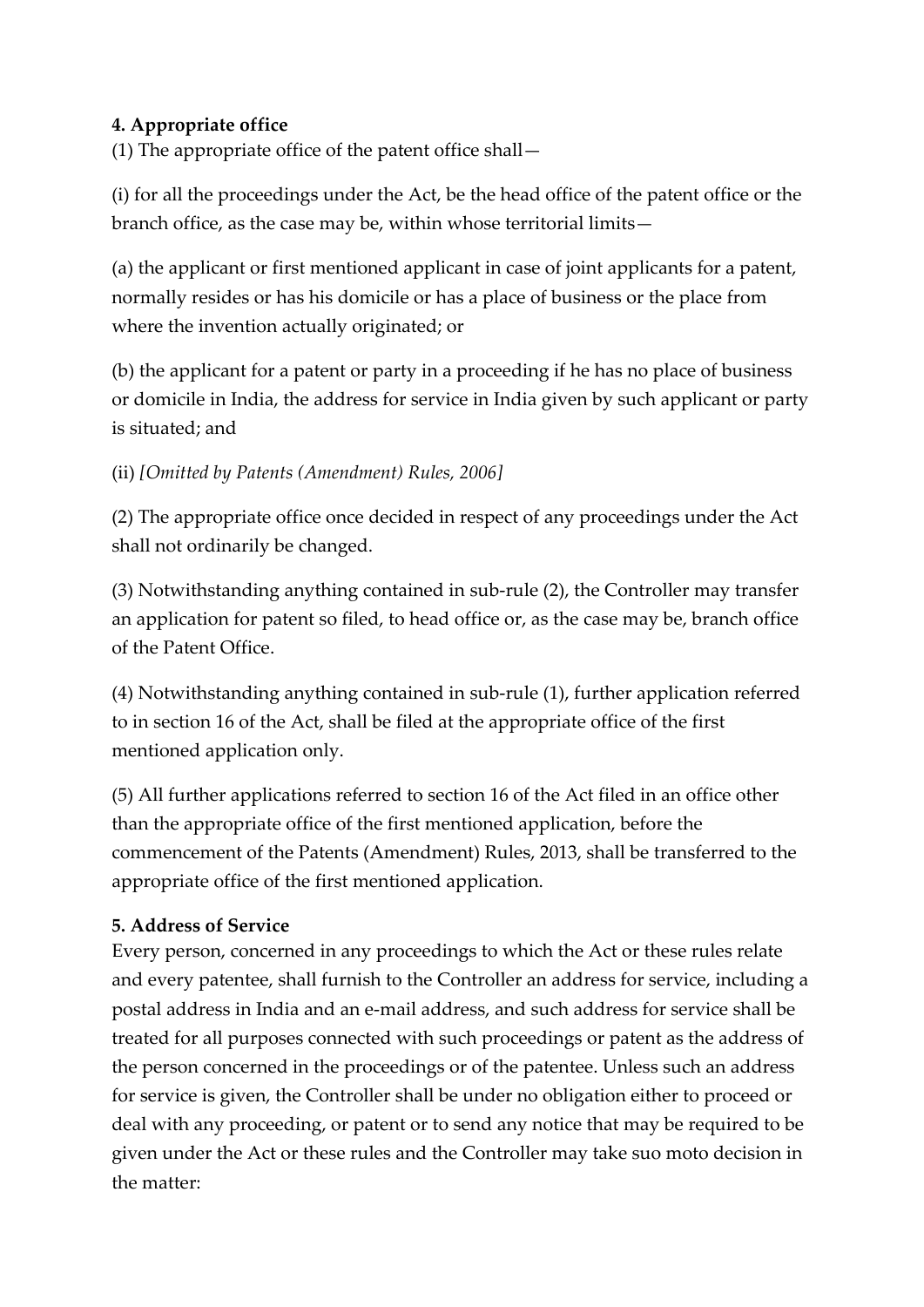Provided that a patent agent shall also be required to furnishto the Controller a mobile number registered in India.

#### **6. Leaving and serving documents.**

(1) Any application, notice or other document authorised or required to be filed, left, made or given at the patent office, or to the Controller or to any other person under the Act or these rules, may be tendered by hand or sent by a letter addressed to the Controller at the appropriate office or to that person through post or registered post or speed post or by electronic transmission duly authenticated. If it is sent by post or registered post or speed post or by electronic transmission duly authenticated, it shall be deemed to have been filed, left, made or given at the time when the mail containing the same would have been delivered in the ordinary course of post or registered post or speed post, or by electronic transmission duly authenticated, as the case may be. In proving such sending, it shall be sufficient to show that the mail was properly addressed and transmitted:

(1A) Notwithstanding anything contained in sub-rule (1), a patent agent shall file, leave, make or give all documents only by electronic transmission duly authenticated:

Provided that any document, if asked to be submitted in original, shall be submitted within a period of fifteen days, failing which such documents shall be deemed not to have been filed.

(2) Any written communication addressed to a patentee at his postal address or email address, as it appears on the register of patents or at his address for service given under rule 5, or to any applicant or opponent in any proceedings under the Act or these rules, at the postal address or e-mail address, appearing on the application or notice of opposition, or given for service, shall be deemed to be properly addressed.

(3) All notices and all written communications addressed to a patentee, or to any applicant or opponent in any proceedings under the Act or these rules, and all documents forwarded to the patentee or to the said applicant or opponent, shall, except when they are sent by special messenger, be sent by registered post or speed post or by electronic transmission duly authenticated.

(4) The date of a notice or a written communication addressed to a patentee or to any applicant or opponent in any proceedings under the Act and these rules shall be the date of dispatch of the said notice or written communication, by registered post or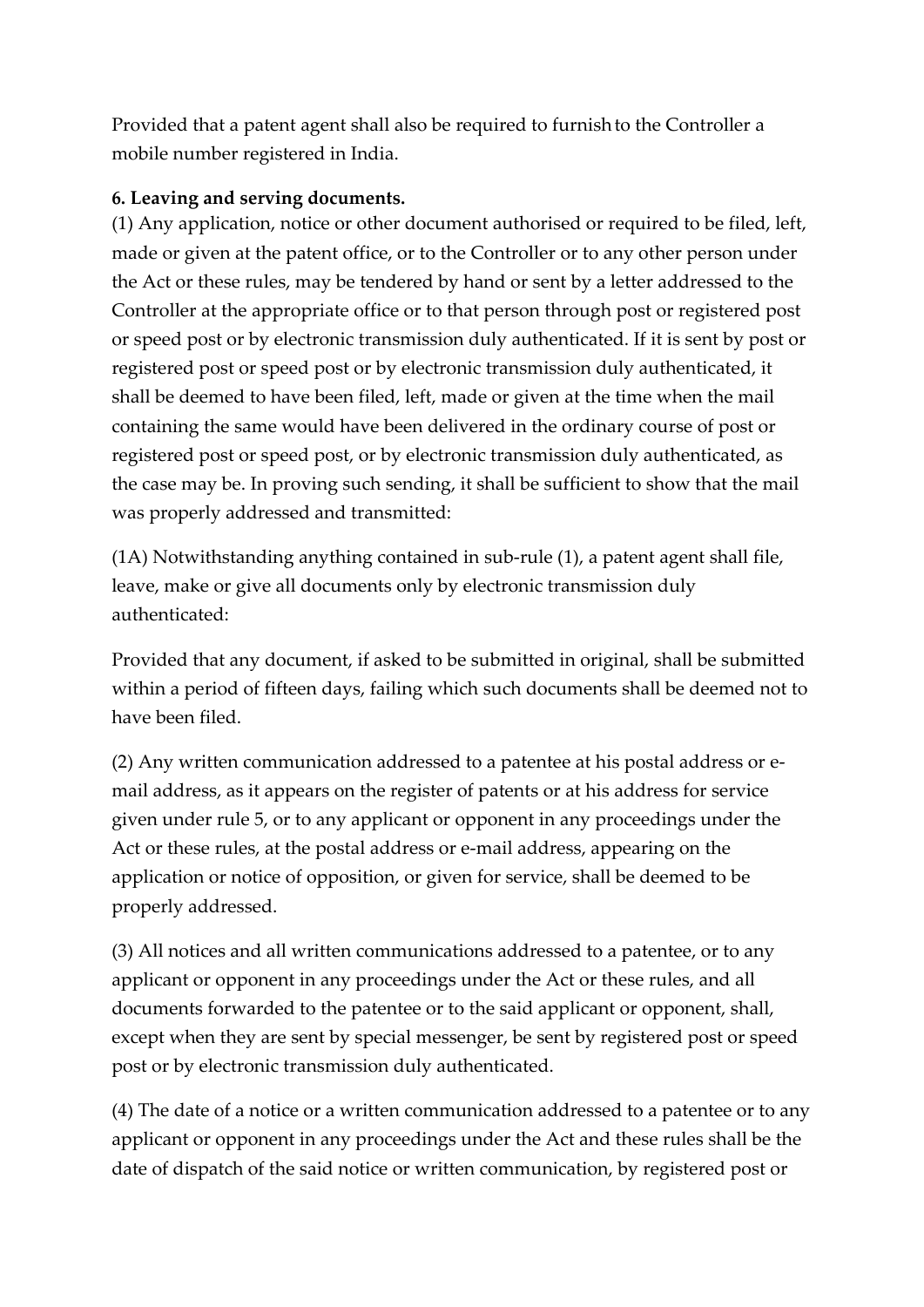speed post or fax or electronic transmission duly authenticated, as the case may be, unless otherwise specified under the Act or these rules.

(5) In case of delay in receipt of a document or a communication sent by the patent office to a party to any proceedings under the Act or these rules, the delay in transmitting or resubmitting a document to the patent office or doing any act by the party may be condoned by the Controller if a petition for such condonation of delay is made by the party to the Controller immediately after the receipt of the document or a communication along with a statement regarding the circumstances of the fact and evidence in support of the statement:

Provided that the delay condoned by the Controller shall not exceed the period between the date on which the party was supposed to have received the document or communication by ordinary course of mail or electronic transmission and the actual date of receipt of the same.

(6)Without prejudice to sub-rule (5) and notwithstanding anything contained in subrule(2) of rule 138, the Controller may condone the delay in transmitting or resubmitting a document to the patent office or performing any act by a party, if a petition for such condonation of delay is made by the party to the Controller along with a statement regarding the circumstances of the fact and evidence in support of the statement, to the satisfaction of the Controller, that the delay was due to war, revolution, civil disorder, strike, natural calamity, a general unavailability of electronic communication services or other like reason in the locality where the party resides or has place of business, and that such situation was of such severity that it disrupted the normal communication in that area and that the relevant action was taken as soon as reasonably possible not later than one month from the date when such situation had ceased to exist:

Provided that the delay condoned by the Controller shall not exceed the period for which the national emergency was in force, or six months from the expiry of the prescribed period, whichever is earlier.

(7) Any liability or burden of proof regarding the authenticity of any document filed, left, made or given under these rules, including electronically transmitted documents, shall lie only with the party filing, leaving, making or giving the document.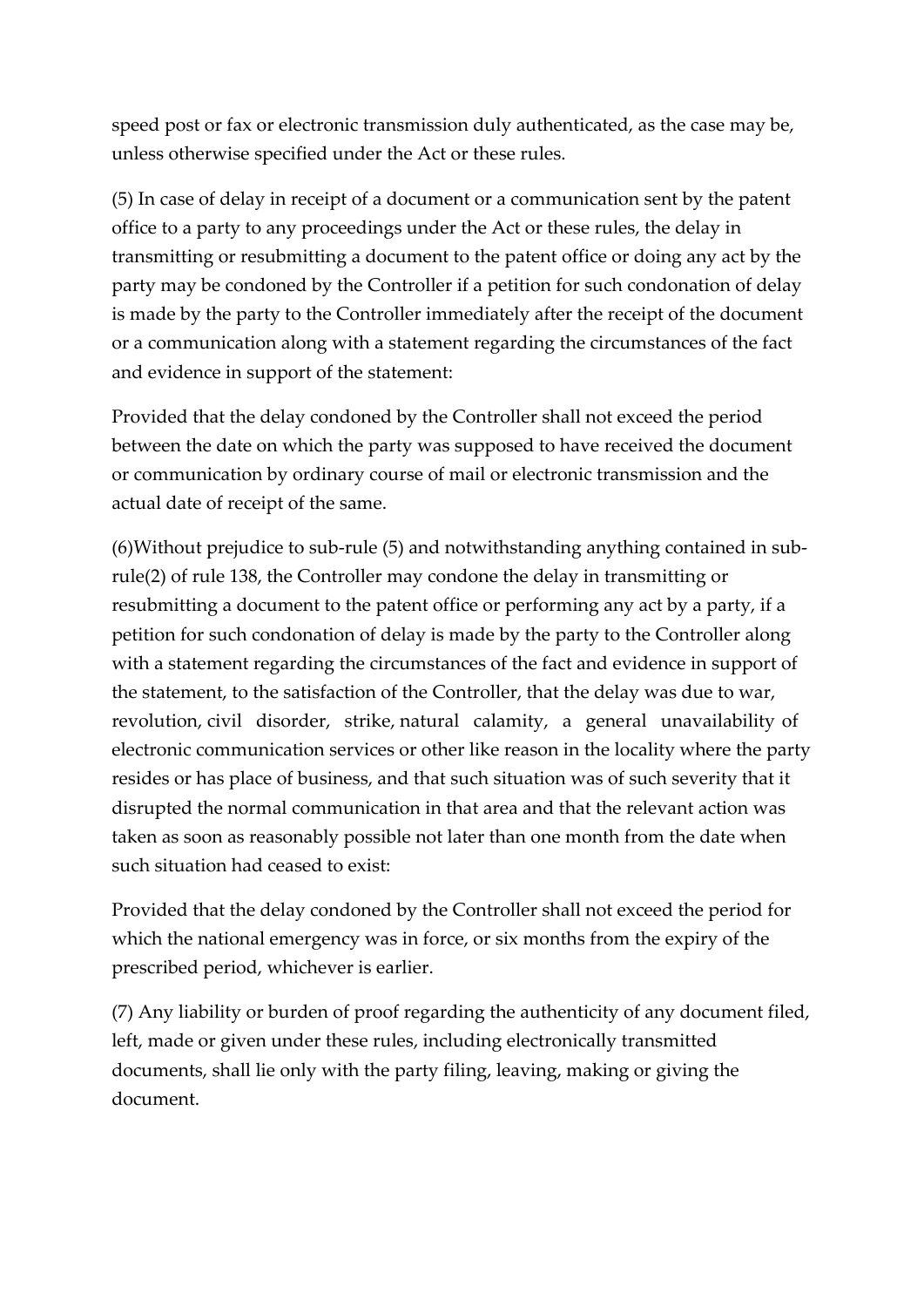#### **7. Fees.**

(1)The fees payable under section 142 in respect of the grant of patents and applications therefor, and in respect of other matters for which fees are required to be payable under the Act shall be as specified in the First Schedule.

Provided that ten per cent additional fee shall be payable when the applications for patent and other documents are filed through physical mode, namely, in hard copy format:

Provided further that in the case of a small entity, or startup, or eligible educational institution, every document, for which a fee has been specified, shall be accompanied by Form-28.

(2)(a) The fees payable under the Act or these rules may be paid at the appropriate office either in cash or through electronic means or may be sent by bank draft or banker's cheque payable to the Controller of Patents and drawn on a scheduled bank at the place where the appropriate office is situated and if the draft or banker's cheque is sent by post, the fees shall be deemed to have been paid on the date on which the draft or banker's cheque has actually reached the Controller.

## (b) *omitted*

(c)Where a fee is payable in respect of a document, the entire fee shall accompany the document.

(3)In case an application processed by a natural person, startup, small entity or eligible educational institution is fully or partly transferred to a person other than a natural person, startup, small entity or eligible educational institution, the difference, if any, in the scale of fees between the fees charged from the natural person, startup, small entity or eligible educational institution and the fees chargeable from the person other than a natural person, startup, small entity or eligible educational institution, shall be paid by the new applicant along with the request for transfer.

(3A) Omitted by the Patents (2nd Amendment) Rules, 2020.;

(3B) Omitted by the Patents (2nd Amendment) Rules, 2020.:

Explanation.— Where a startup or small entity, having filed an application for a patent, ceases to be a startup or small entity due to the lapse of the period during which it is recognized by the competent authority, or its turnover subsequently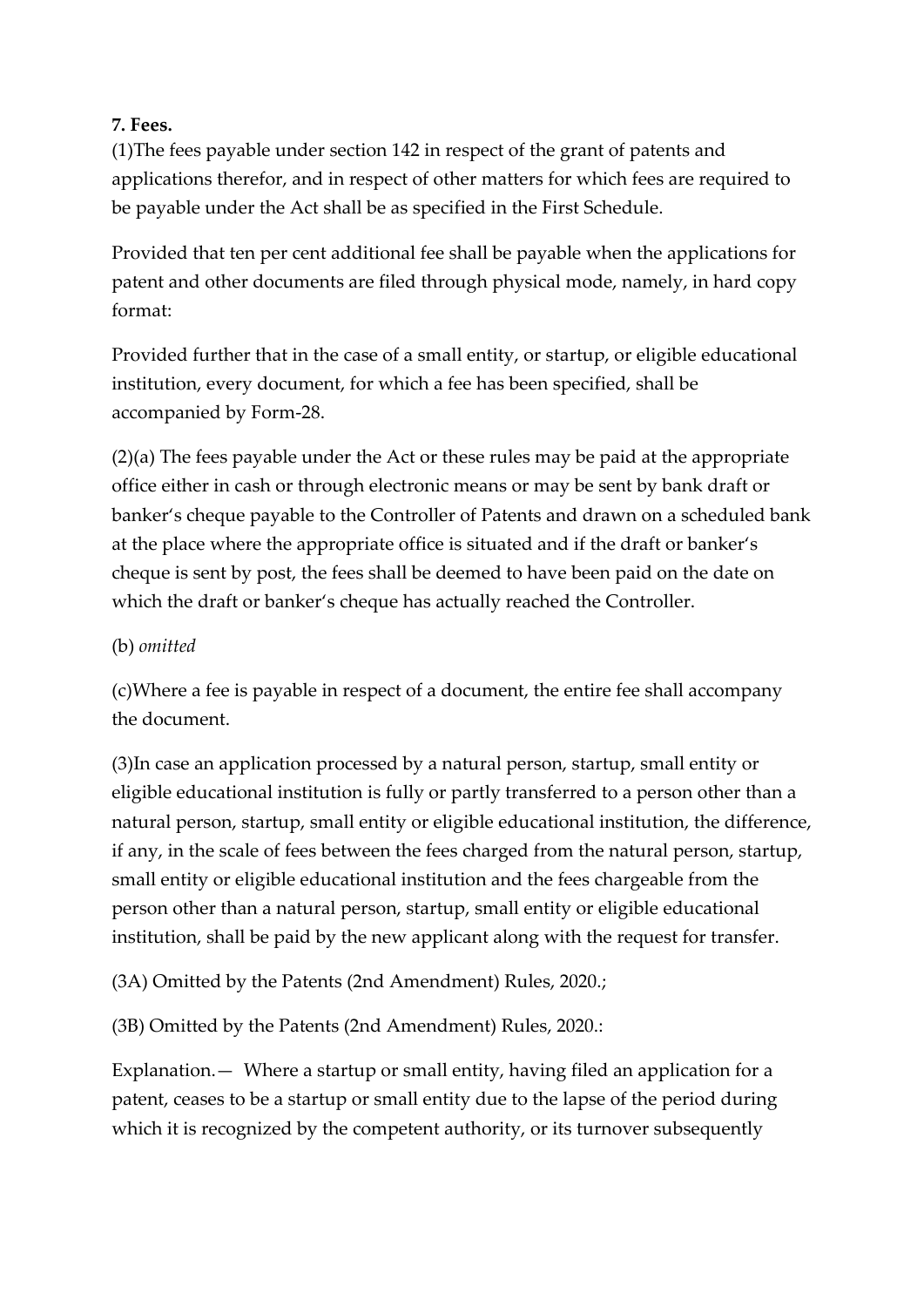crosses the financial threshold limit as notified by the competent authority, no such difference in the scale of fees shall be payable.‖;

(4)Fees once paid in respect of any proceeding shall not ordinarily be refunded irrespective of whether the proceeding has taken place or not:

Provided that, if the Controller is satisfied that during the online filing process, the fee was paid more than once for the same proceeding, the excess fee shall be refunded.‖ (4A) Notwithstanding anything contained in sub-rule (4), upon the withdrawal of an application in respect of which a request for examination has been filed, but before issuance of first statement of objection, the fee may be refunded to the extent prescribed in the First Schedule on a request made by the applicant in Form 29.

(5)(i) Subject to the approval of the Controller, any person may deposit money in advance and request the Controller to realise any fee payable by him from the said deposit and in such case the date of the receipt of the request to realise the fee or the date on which the request to realise the fee is deemed to have been received, whichever is earlier, shall be taken as the date of payment of the fee:

Provided that the requisite amount of money is available at the credit of the person making such request.

(ii) Subject to the approval of the Controller, any person may discontinue the deposit of money in advance and in such case the balance, if any, shall be refunded.

#### **8. Forms.—**

(1) The Forms set forth in the Second Schedule with such variations as the circumstances of each case may require shall be used for the purposes mentioned therein.

(2) Where no Form is so specified for any purpose, the applicant may use Form 30 specified in the Second Schedule.

## **9. Filing of documents and copies, etc.**

(1) All documents and copies of the documents, except affidavits and drawings, filed with patent office, shall –

(a) be typewritten or printed in Hindi or English (unless otherwise directed or allowed by the Controller) in large and legible characters not less than 0.28 centimetre high with deep indelible ink with lines widely spaced not less than one and half spaced only upon one side of the paper;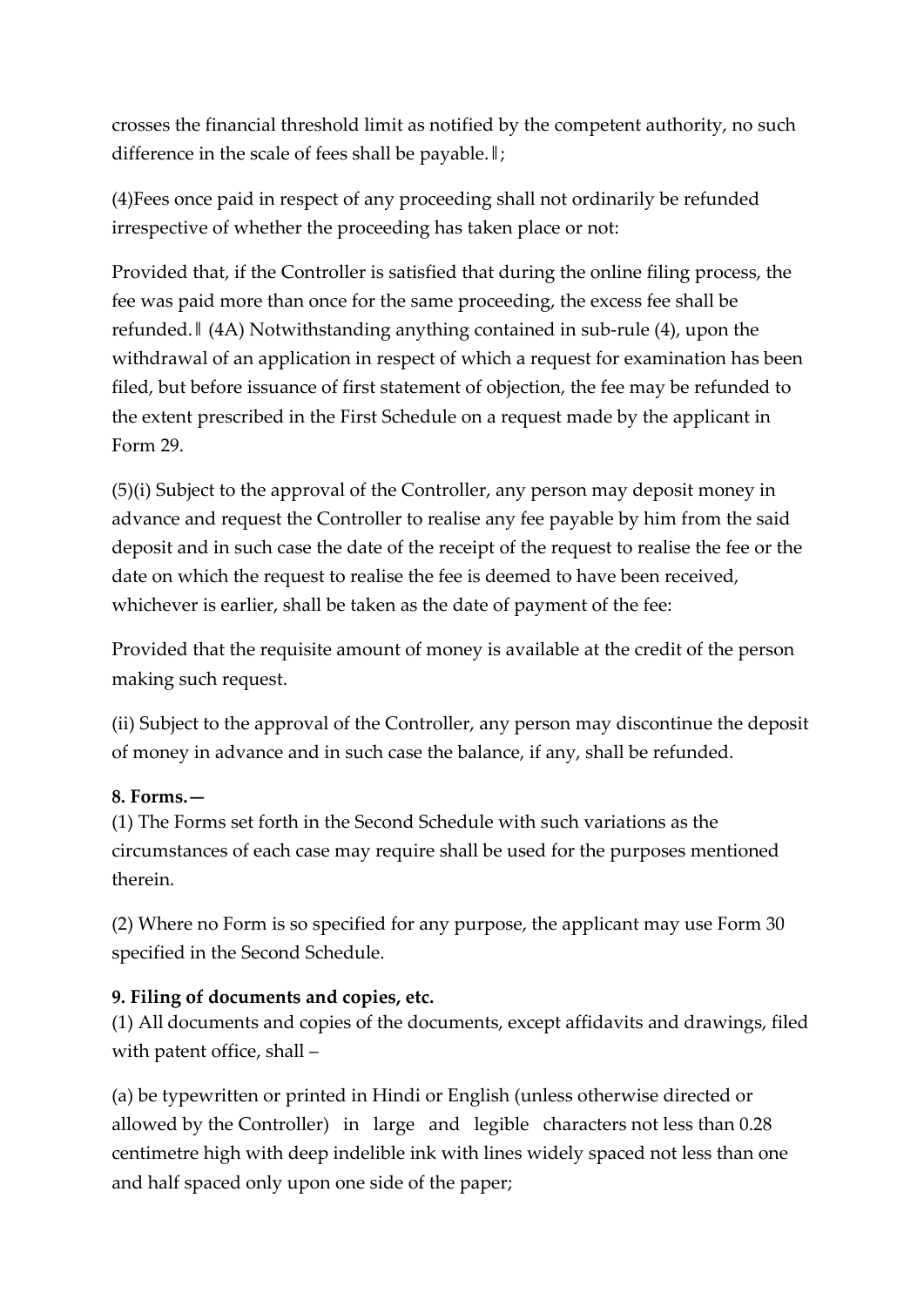(b) be on such paper which is flexible, strong, white, smooth, non-shiny, and durable of size A4 of approximately 29.7 centimetre by 21 centimetre with a margin of at least 4 centimetre on the top and left hand part, and 3 centimetre on the bottom and right hand part thereof;

(c) be numbered in consecutive Arabic numerals in the centre of the bottom of the sheet; and

(d) contain the numbering to every fifth line of each page of the description and each page of the claims at right half of the left margin.

(2) Any signature which is not legible or which is written in a script other than English or Hindi shall be accompanied by a transcription of the name either in Hindi or English in capital letters.

(3) In case, the application for patent discloses sequence listing of nucleotides or amino acid sequences, the sequence listing of nucleotides or amino acid sequences shall be filed in computer readable text format along with the application, and no print form of the sequence listing of nucleotides or amino acid sequences is required to be given.

(4) Additional copies of all documents shall be filed at the appropriate office as may be required by the Controller.

(5) Names and addresses of applicant and other persons shall be given in full together with their nationality and such other particulars, if any, as are necessary for their identification.

## **CHAPTER II - APPLICATION FOR PATENTS**

## **10. Period within which proof of the right under section 7(2) to make the application shall be furnished.**

Where, in an application for a patent made by virtue of an assignment of the right to apply for the patent for the invention, if the proof of the right to make the application is not furnished with the application, the applicant shall within a period of six months after the filing of such application furnish such proof.

Explanation.—For the purposes of this rule, the six months period in case of an application corresponding to an international application in which India is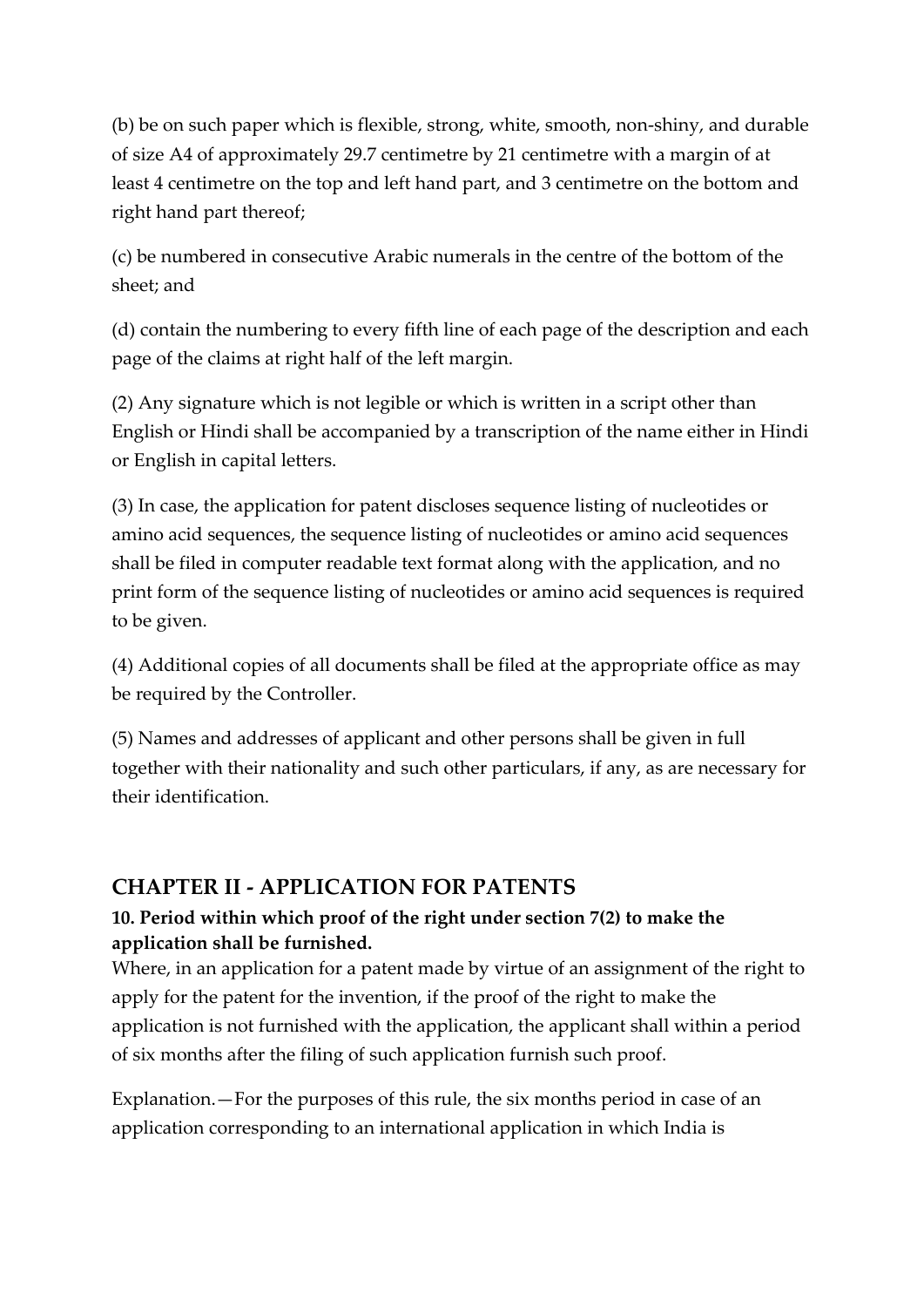designated shall be reckoned from the actual date on which the corresponding application is filed in India.

## **11. Order of recording applications.**

The applications filed in a year shall constitute a series identified by the year of such filing. In case of an application filed corresponding to an international application in which India is designated, such application shall constitute a series distinct from the rest of the applications identified by the year of filing of corresponding applications in India.

## **12. Statement and undertaking regarding foreign applications.—**

(1) The statement and undertaking required to be filed by an applicant for a patent under sub- section (1) of section 8 shall be made in Form 3.

(1A) The period within which the applicant shall file the statement and undertaking under sub-section (1) of section 8 shall be six months from the date of filing the application.

Explanation.—For the purpose of this rule, the period of six months in case of an application corresponding to an international application in which India is designated shall be reckoned from the actual date on which the corresponding application is filed in India.

(2) The time within which the applicant for a patent shall keep the Controller informed of the details in respect of other

applications filed in any country in the undertaking to be given by him under clause (b) of sub-section (1) of section 8 shall be six months from the date of such filing.

(3) When so required by the Controller under sub-section (2) of section 8, the applicant shall furnish information relating to objections, if any, in respect of novelty and patentability of the invention and any other particulars as the Controller may require which may include claims of application allowed within six months from the date of such communication by the Controller.

## **13. Specifications.—**

(1) Every specification, whether provisional or complete, shall be made in Form 2.

(2) A specification in respect of a divisional application under section 16 shall contain specific reference to the number of the original application from which the divisional application is made.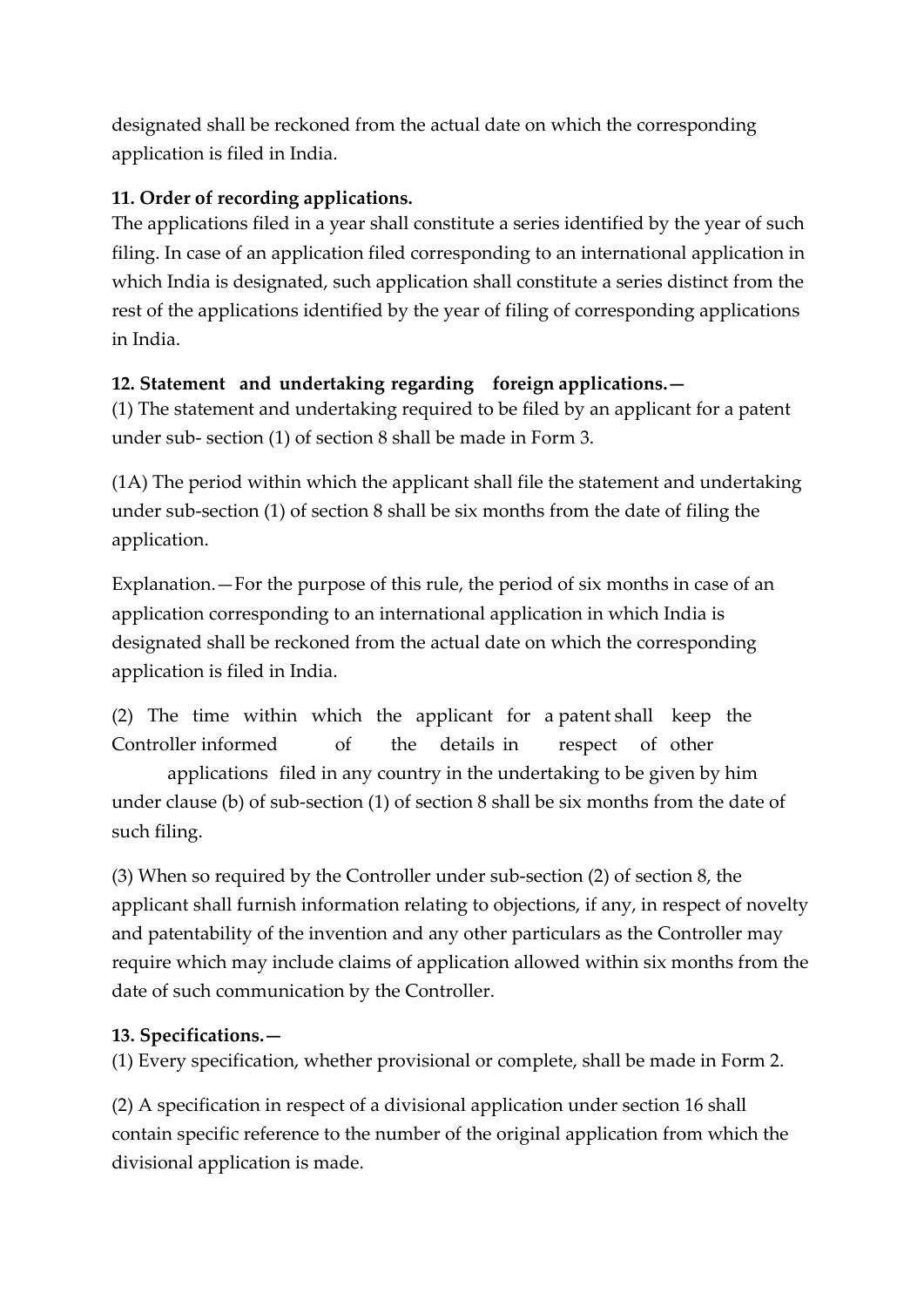(3) A specification in respect of a patent of addition under section 54 shall contain a specific reference to the number of the main patent, or the application for the main patent, as the case may be, and a definite statement that the invention comprises an improvement in, or a modification of, the invention claimed in the specification of the main patent granted or applied for.

(4) Where the invention requires explanation through drawing such drawings shall be prepared in accordance with the provisions of rule 15 and shall be supplied with, and referred to in detail, in the specification, including the claims where the features illustrated in the drawings shall be followed by their respective reference signs in parentheses:

Provided that in case of a complete specification, if the applicant desires to adopt the drawings filed with the provisional specification as the drawings or part of the drawings for the complete specification, it shall be sufficient to refer to them in the complete specification as those left or filed with the provisional specification.

(5) Irrelevant or other matter, not necessary, in the opinion of the Controller, for elucidation of the invention, shall be excluded from the title, description, claims and drawings.

(6) Except in the case of an application (other than a convention application or an application filed under the Patent Cooperation Treaty designating India) which is accompanied by a complete specification, a declaration as to the inventorship of the invention shall be filed in Form 5 with the complete specification or at any time before the expiration of one month from the date of filing of the complete specification, as the Controller may allow on an application made in Form 4.

Explanation.—For the purposes of this rule, the date of filing of the complete specification with respect to an application corresponding to an international application in which India is designated shall be reckoned from the actual date on which the corresponding application is filed in India.

(7)(a) The abstract as specified under clause (d) of sub-section (4) of section 10, accompanying the specification shall commence with the title of the invention. The title of the invention shall disclose the specific features of the invention normally in not more than fifteen words.

(b) The abstract shall contain a concise summary of the matter contained in the specification and the summary shall indicate clearly the technical field to which the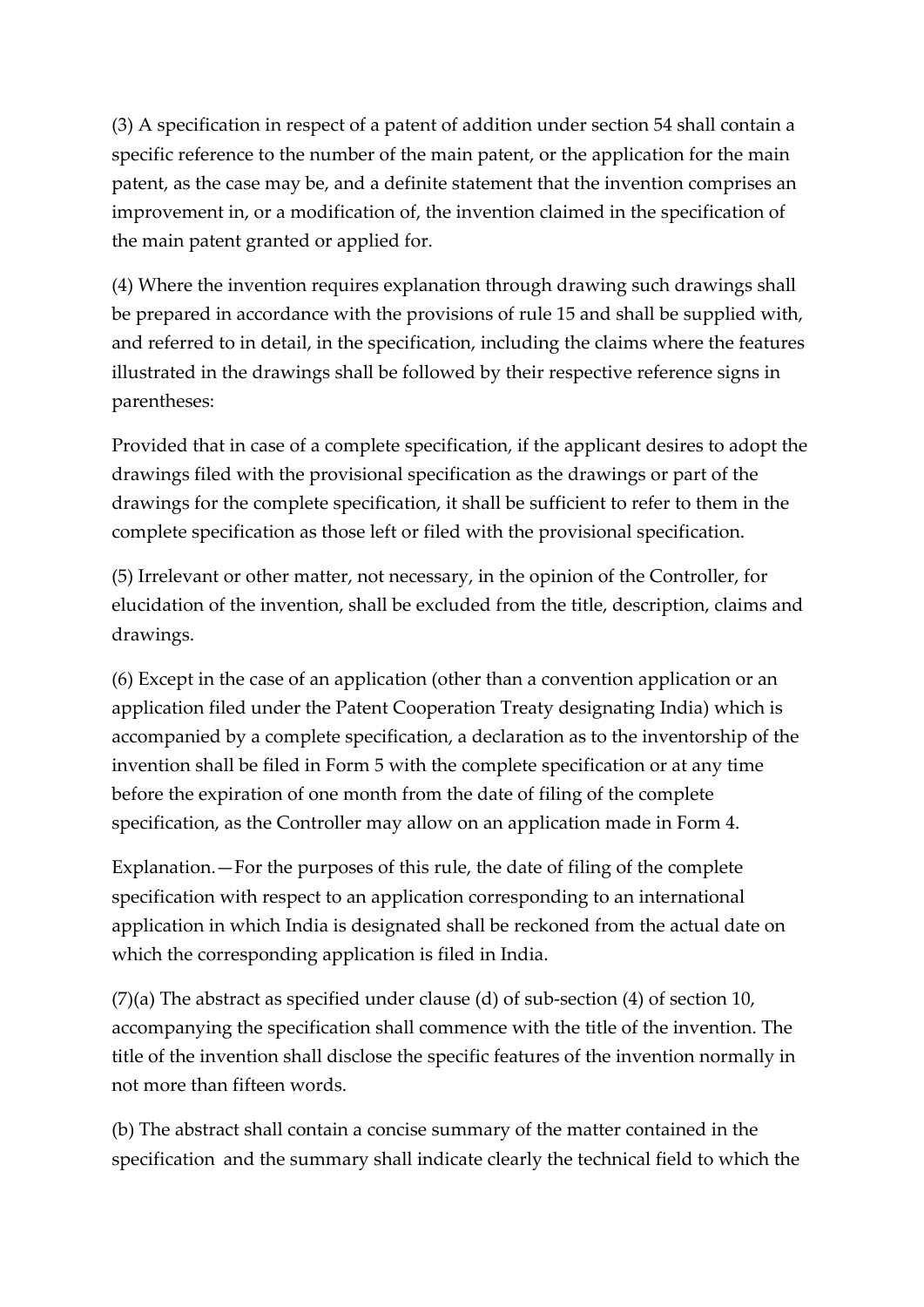invention belongs, technical advancement of the invention as compared to the existing Knowledge and principal use of the invention excluding any speculative use and where necessary, the abstract shall contain the chemical formula, which characterises the invention.

(c) The abstract may not contain more than one hundred and fifty words.

(d) If the specification contains any drawing, the applicant shall indicate on the abstract the figure, or exceptionally, the figures of the drawings which may accompany the abstract when published. Each main feature mentioned in the abstract and illustrated by a drawing shall be followed by the reference sign used in that drawing.

(e) The abstract shall be so drafted that it constitutes an efficient instrument for the purposes of searching in the particular technical field, in particular by making it possible to assess whether there is a need to consult the specification itself.

(8) The period within which reference to the deposit shall be made in the specification under sub-clause (A) of clause (ii) of sub-section (4) of section 10 shall be three months from the date of filing of the application:

Provided that in case of a request for publication under rule 24A, such reference shall be made on or before the date of filing of such request.

## **14. Amendments to Specifications.**

(1) When amendments are made to a provisional or complete specification or any drawing accompanying it, the pages incorporating such amendments shall be retyped and submitted to form a continuous document.

(2) A marked copy clearly identifying the amendments carried out and a statement clearly indicating the portion (page number and line number) of the specification or drawing being amended along with the reason shall also be filed.

(3) Amendments shall not be made by slips pasted on, or as footnotes or by writing in the margin of any of the said documents.

(4) When a retyped page or pages incorporating amendments are submitted, the corresponding earlier page shall be deemed to have been superseded and cancelled by the applicant.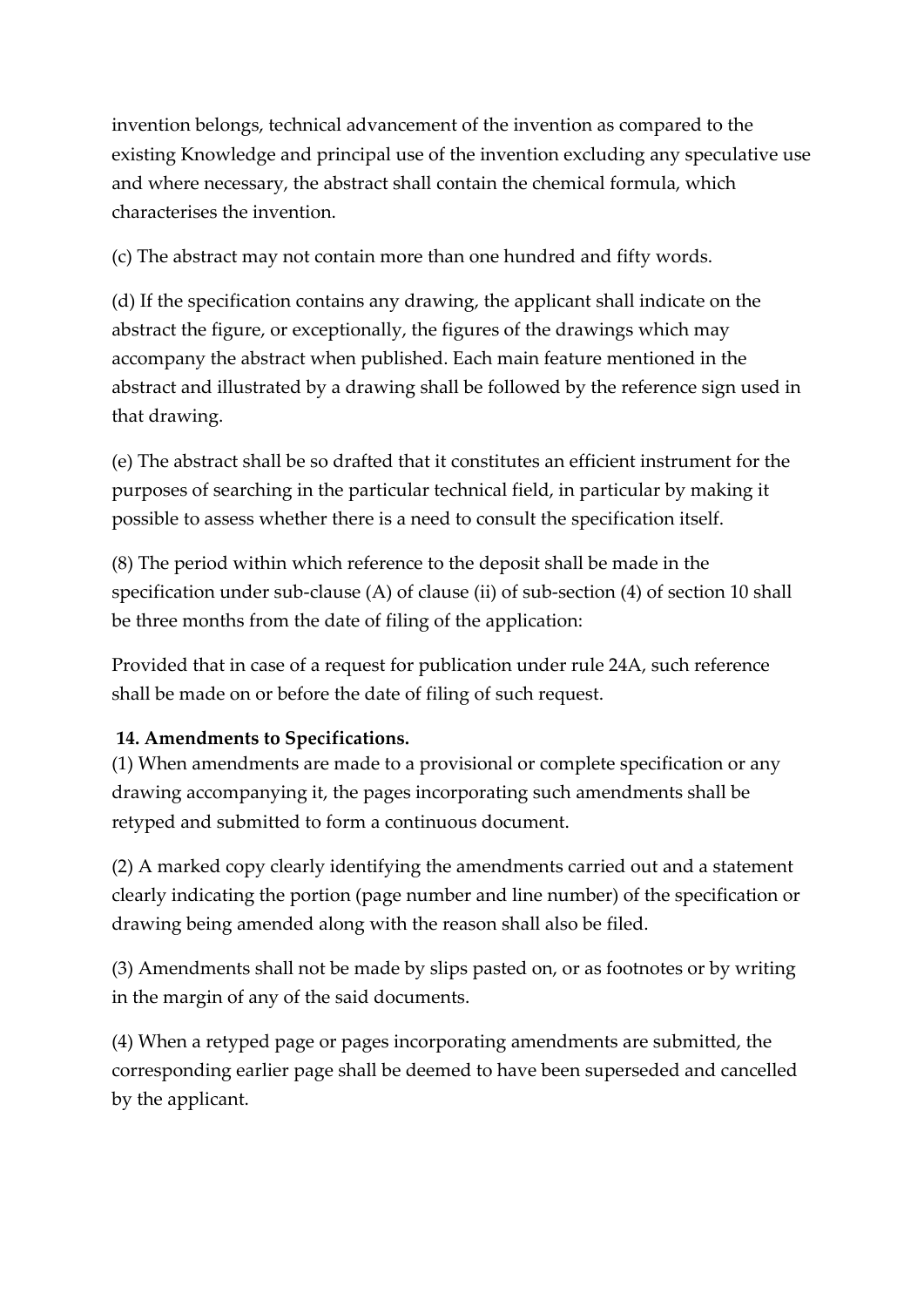#### **15.Drawings.**

(1) Drawings, when furnished under section 10 by the applicants otherwise than on requisition made by the Controller, shall accompany the specifications to which they relate.

(2) No drawings or sketch, which would require a special illustration of the specification, shall appear in the specification itself.

(3) At least one copy of the drawing shall be prepared neatly and clearly on a durable paper sheet.

(4) Drawings shall be on standard A4 size sheets with a clear margin of at least 4 cm on the top and left hand and 3cm at the bottom and right hand of every sheet.

(5) Drawings shall be on a scale sufficiently large to show the inventions clearly and dimensions shall not be marked on the drawings.

(6) Drawings shall be sequentially or systematically numbered and shall bear—

(i) in the left hand top corner, the name of the applicant;

(ii) in the right hand top corner, the number of the sheets of drawings, and the consecutive number of each sheet; and

(iii) in the right hand bottom corner, the signature of the applicant or his agent.

(7) No descriptive matter shall appear on the drawings except in the flow diagrams.

## **16. Models.**

(1) Models or samples shall be furnished under section 10 only when required by the Controller.

# **CHAPTER III INTERNATIONAL APPLICATIONS UNDER PATENT COOPERATON TREATY (PCT)**

## **17. Definitions**

In this Chapter, unless the context otherwise requires,—

(a) "Article" means an Article of the Treaty;

(aa) "Examining Authority" means the Indian International Preliminary Examining Authority referred to in sub-rule (1) of rule 19F;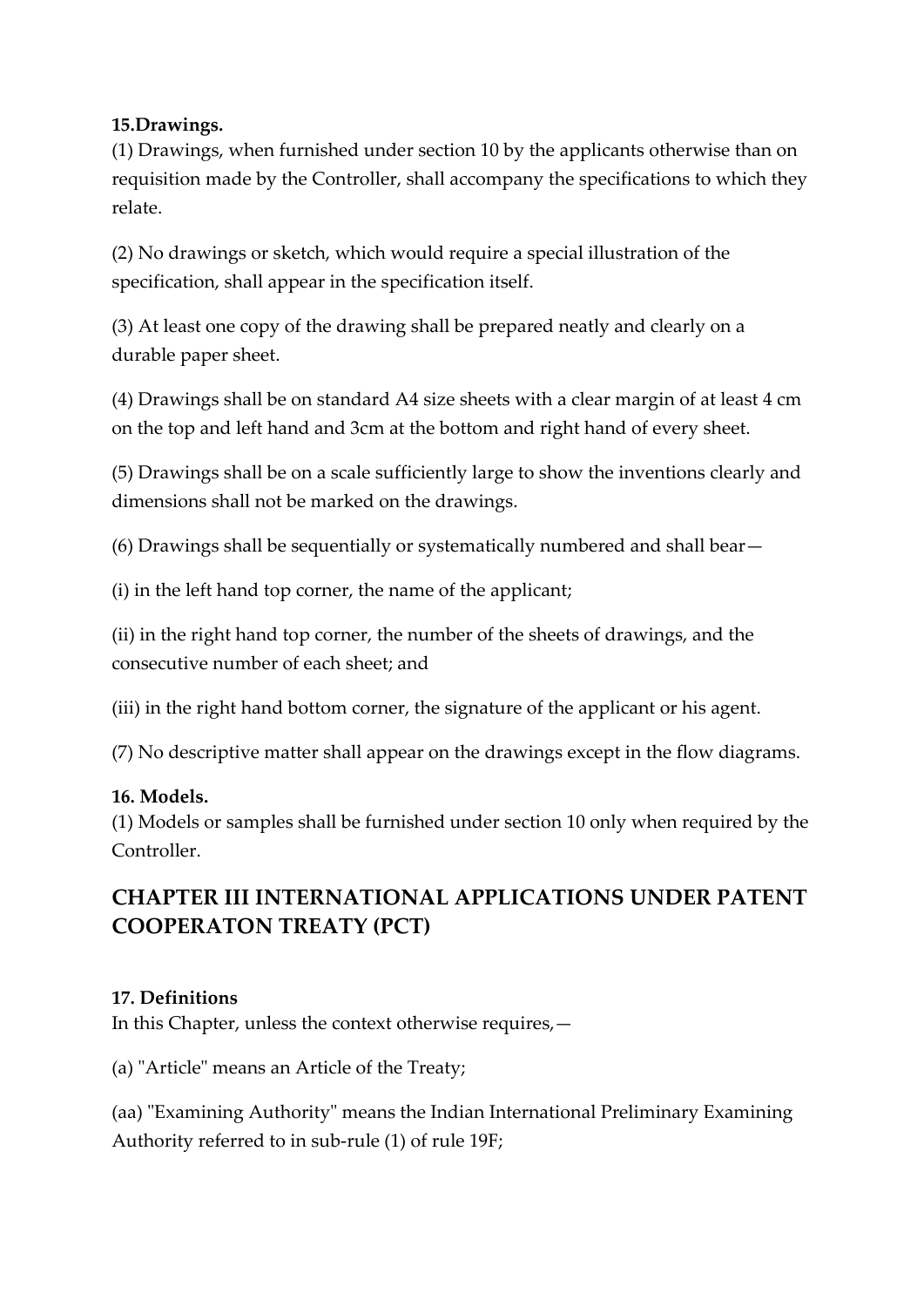(ab) "International Bureau" means the International Bureau of World Intellectual Property Organisation;

(ac) "Searching Authority" means the Indian International Searching Authority referred to in sub-rule (1) of rule 19A;

(b) "Treaty" or "PCT" means the Patent Cooperation Treaty.

(c) All other words and expressions used herein and not defined but defined in the PCT shall have the same meaning as assigned to them in that Treaty.

## **18. Appropriate office in relation to international applications.**

(1) The receiving office, the designated office and the elected office for the purposes of international applications shall be the appropriate office referred to in rule 4.

(2) Notwithstanding anything contained in sub-rule (1), the Patent Office, Delhi branch shall be the appropriate office for dealing with the International Bureau and any other International Searching Authority and International Preliminary Examining Authority.

(3) An international application shall be filed at and processed by the appropriate office, referred to in sub-rule (1), in accordance with the provisions of this Chapter, the Treaty and the regulation under the Treaty.

(4) The appropriate office referred to in sub-rule (1), shall, on receipt of an international application,

(a) keep one copy of the application to be called the "home copy" in its office;

(b) transmit one copy to be called the "record copy" to the International Bureau; and

(c) transmit one copy to be called "search copy'' to the competent International Searching Authority referred to in Article 16 of the Treaty. And simultaneously furnish complete details of such application to the Patent Office, Delhi branch.

## **19. International applications filed with appropriate office as receiving office.**

(1) An international application shall be filed with the appropriate office in triplicate either in English or Hindi language.

(2) The fees payable in respect of an international application shall, in addition to the fees specified in the regulations under the Treaty, be the fees as specified in the First Schedule and the Fifth Schedule.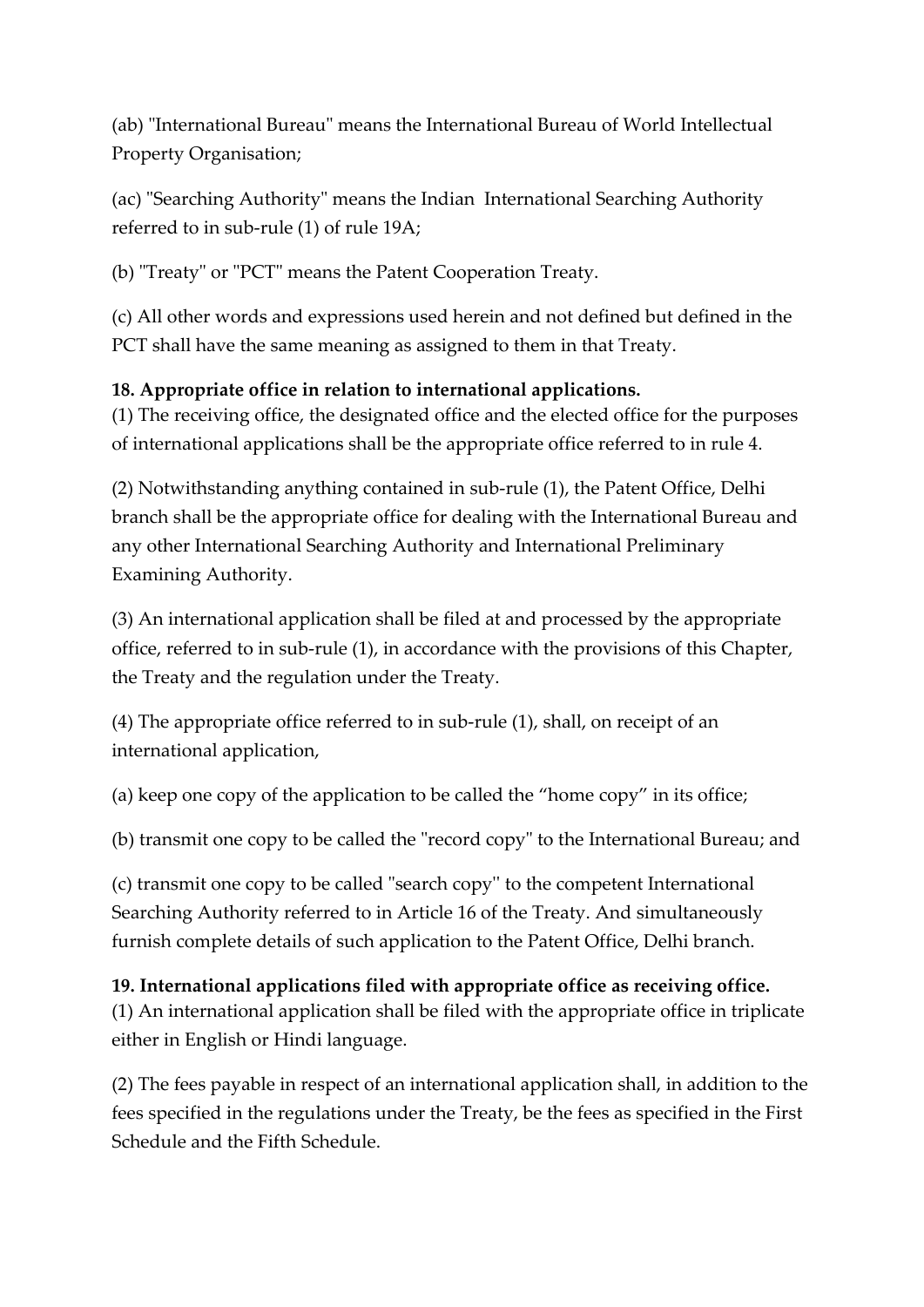(3) Where an international application has not been filed in triplicate, the appropriate office shall, upon payment of fees specified in the First Schedule, prepare the required additional copies.

(4) On receipt of a request from the applicant and on payment of the fees specified in the First Schedule, the appropriate office shall prepare a certified copy of the priority document and promptly transmit the same to the International Bureau and intimate the applicant and the Patent Office, Delhi branch.

19A. Indian International Searching Authority.

(1) The Patent Office, Delhi branch shall perform the functions of the Indian International Searching Authority under the treaty in accordance with an agreement between the Indian Patent Office and the International Bureau.

(2)The fees payable to the Searching Authority shall, in addition to the fees specified in the regulations made under the Treaty, be the fees as specified in the Fifth Schedule.

(3)The Searching Authority referred to in sub-rule (1), shall establish international search report in respect of international applications, or, as the case may be, declare in accordance with sub-rule (3) of rule 19B, in cases where India has been indicated as a competent International Searching Authority.

19B. International search report.—

(1) The Searching Authority shall, on receipt of the search copy, notify the International Bureau and the applicant about the receipt of search copy with identification mark 'ISA/IN' along with the international application number and its serial number and the date of receipt of the search copy.

(2) Notwithstanding anything contained in the proviso to item (i) of sub-rule (2) of rule 24B, the Searching Authority shall, upon receipt of the search copy, refer the international application, in the order in which the search copy was received, to an examiner or any other officer appointed under sub-section (2) of Section 73 of the Act for preparing an international search report, in accordance with the provisions contained in the Treaty and the regulations under the Treaty, ordinarily within a period of one month but not exceeding two months from the date of such reference.

(3) The Searching Authority, if it considers that-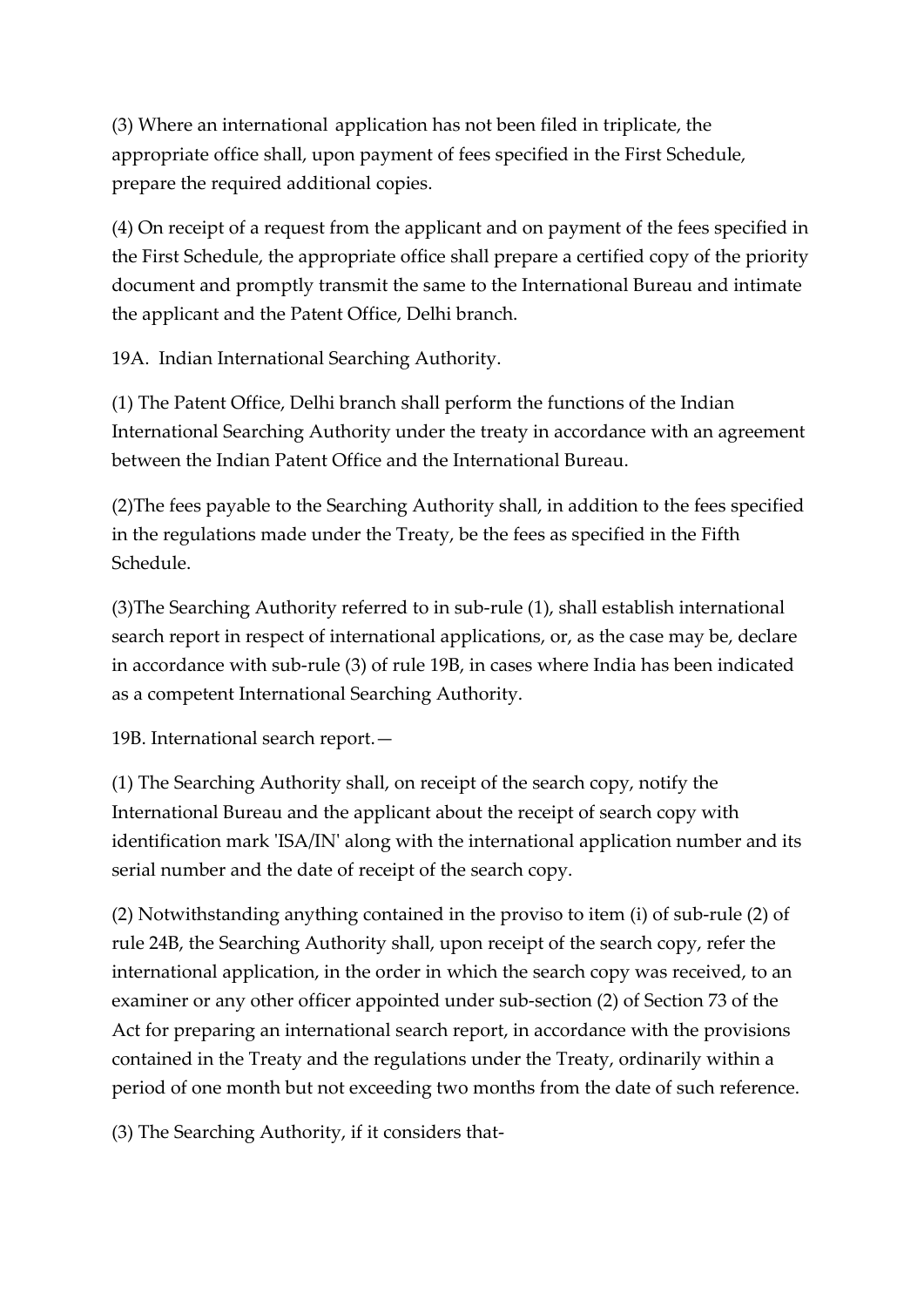(a) the international application relates to a subject matter which the Searching Authority is not required to search and accordingly decides not to search; or

(b) the description, claims or drawings fail to comply with the requirements prescribed under the regulation under the Treaty to such an extent that a meaningful search could not be carried out, the Authority shall so declare and notify the applicant and the International Bureau that no international search report shall be established.

(4) In a case where any situation referred to in clause (a) or clause (b) of sub-rule (3) is found to exist in connection with certain claims only, the Searching Authority shall indicate this fact in the International Search Report in respect of such claims, and for other claims, it shall establish the International Search Report.

(5) The Searching Authority, if it considers that the international application does not comply with the requirement of unity of invention, in accordance with the provisions contained in Rule 13 of the regulations under the Treaty, shall send a notice specifying the reasons for which the international application is not considered as complying with the requirement of unity of invention and inviting the applicant-

(a) to pay the additional fees specified in the Fifth Schedule, indicating the amount of fees to be paid, within a period of one month from the date of such invitation, and

(b) to pay, where applicable, the protest fee specified in the Fifth Schedule, indicating the amount of fee to be paid, within a period of one month from the date of such invitation.

(6) The Searching Authority shall establish the International Search Report on those parts of the international application which relate to the invention first mentioned in the claims ("main invention") and subject to payment of additional fee within the period specified in sub-rule (5), on those parts of the international application which relate to inventions in respect of which such additional fees were paid.

(7) Any applicant may pay the additional fees under protest, that is, accompanied by a reasoned statement to the effect that the international application complies with the requirement of unity of invention or that the amount of the required additional fees is excessive.

(8) The examination of the protest referred to in sub-rule (7) shall be carried out by a Review Committee constituted by the Controller.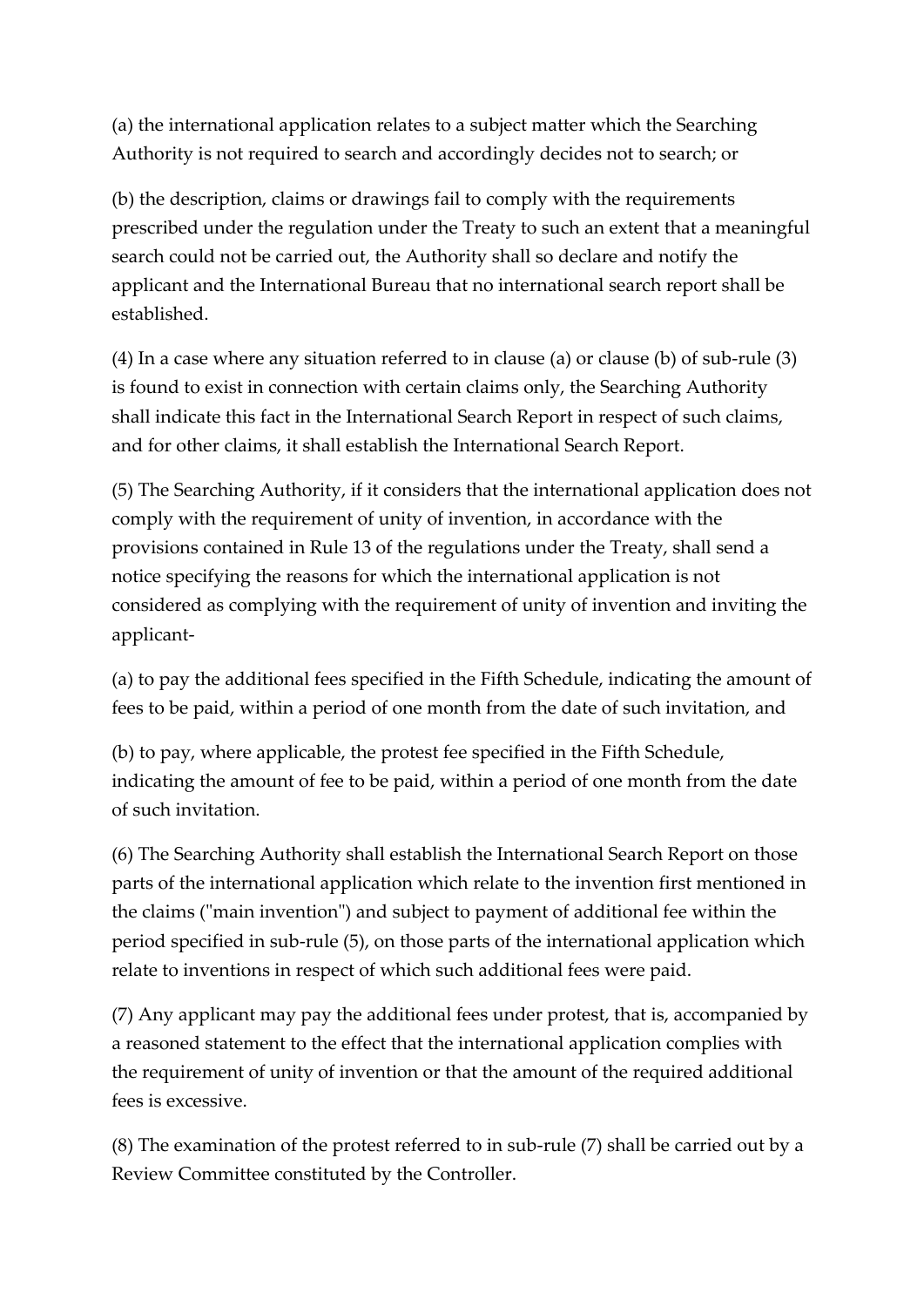(9) The Review Committee constituted under sub-rule (8) shall examine the extent to which the protest is justified and shall accordingly order for the total or partial reimbursement of the additional fee to the applicant.

(10) Where the applicant has not paid the fees for the protest in accordance with clause (b) of sub-rule (5), the protest shall be considered not to have been made and the Searching Authority shall so declare.

(11) The protest fee shall be refunded to the applicant where the Review Committee referred to in sub-rule (8) finds that the protest was entirely justified.

(12) Where the international application contains the disclosure of one or more nucleotide or amino acid sequences and the sequences are not furnished in computer- readable text format, the Searching Authority shall send a notice to the applicant to submit the sequence listing in computer-readable text format and pay the late furnishing fee specified in the Fifth Schedule, within a period of one month from the date of such notice and if the applicant fails to comply with the notice, the Searching Authority shall search the international application to the extent that a meaningful search can be carried out without the sequence listing.

19C. Time limit for establishing international search report.—The Searching Authority shall establish the International Search Report and written opinion or, as the case may be, the declaration referred to in sub-rule (3) of rule 19B within a period of three months from the date of receipt of the search copy by the Searching Authority, or within a period of nine months from the date of priority, whichever expires later.

19D. Transmittal of the International Search Report and written opinion.—The Searching Authority shall transmit one copy of the International Search Report or of the declaration referred to in Article 17(2)(a) of the Treaty, and one copy of the written opinion established under Rule 43bis.1of the regulations under the Treaty, to the International Bureau and one copy to the applicant, on the same day.

19E. Confidential treatment.—All matters pertaining to international applications shall be kept confidential in accordance with the treaty and the regulations under the Treaty.

19F. Indian International Preliminary Examining Authority.—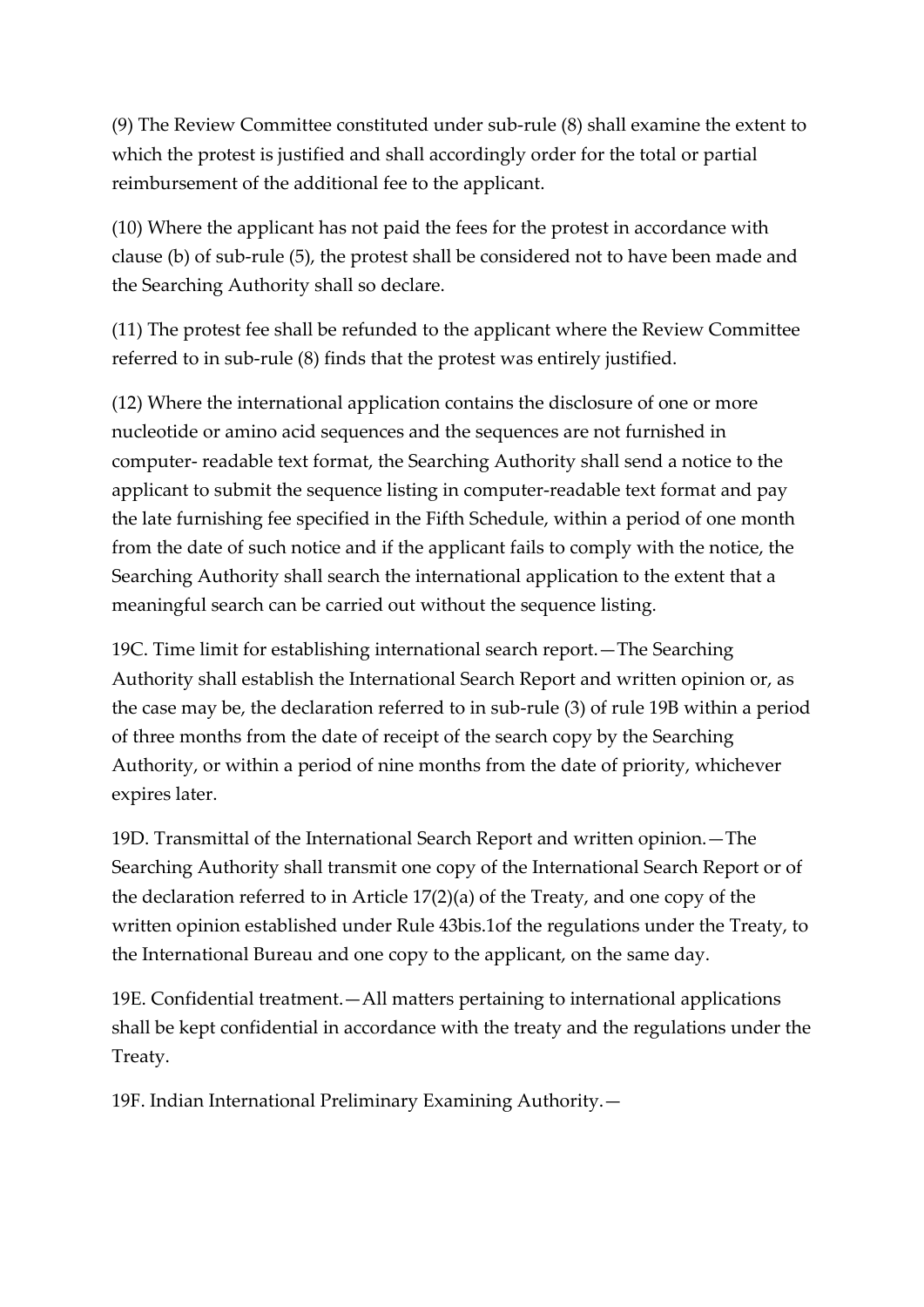(1) The Patent Office, Delhi branch shall perform the functions of the International Preliminary Examining Authority under the Treaty in accordance with an agreement between the Indian Patent Office and the International Bureau.

(2) The Examining Authority referred to in sub-rule (1), shall establish-

(a) the International Preliminary Examination Report in respect of all international applications electing India as an International Preliminary Examining Authority;

(b) the International Preliminary Examination Report in respect of the demands filed by the nationals or residents of other countries in accordance with an agreement between Indian Patent Office and the International Bureau, upon being notified by the International Bureau;

(c) the International Preliminary Examination in respect of demands made by the nationals or residents of other countries not party to the Treaty or not bound by Chapter II of the Treaty, if the Assembly has so approves.

19G. Period for making a demand.—

(1) The demand for international preliminary examination shall be made within the period specified in the Treaty or regulations under the Treaty.

(2) In case the demand is made after the expiry of the period specified in sub-rule (1), it shall be considered to have not been made and no International Preliminary Examination Report shall be prepared.

19H. Fees payable to Examining Authority.— The fees payable to the Examining Authority shall, in addition to the fees specified in the regulations under the Treaty, be the fees specified in the Fifth Schedule.

19I. Manner of making a demand.— A demand shall be made in accordance with the provisions contained in these rules, the Treaty and the regulations under the Treaty.

19J. Processing of demands for International preliminary examination.—

(1) The Examining Authority, on receipt of the demand for international preliminary examination, if the Examining Authority is competent to conduct an international preliminary examination, shall assign the identification mark 'IPEA/IN' and shall notify the Applicant and the International Bureau.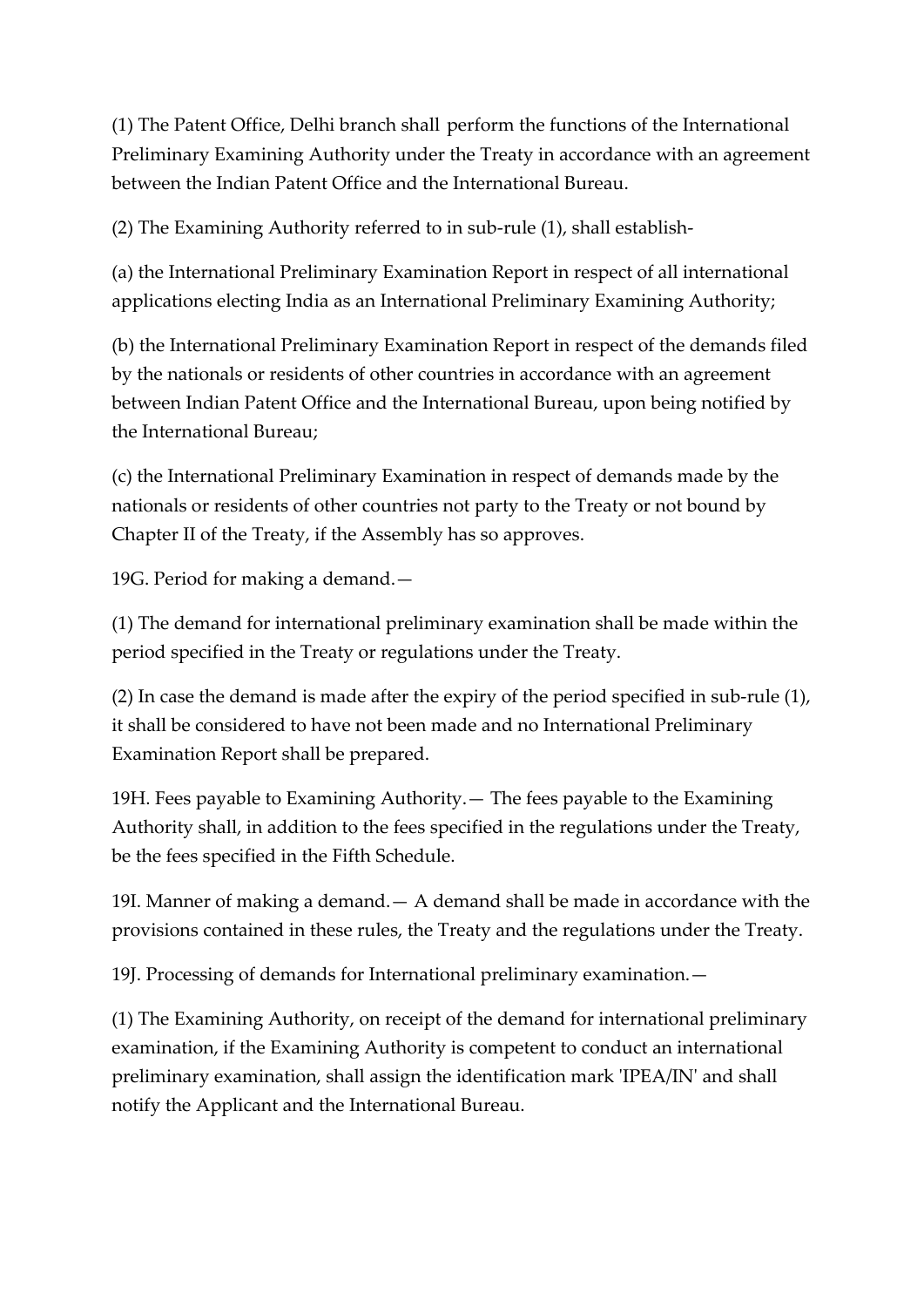(2) In case where the Examining Authority is not competent to conduct the international preliminary examination of the international application, it shall transmit the demand promptly to the International Bureau.

19K. International Preliminary Examination Report.—

(1) Notwithstanding anything contained in the proviso to item (i) of sub-rule (2) of rule 24B, the Examining Authority shall refer the international application, in accordance with the provisions contained in the Treaty and the regulations under the Treaty, in the order in which the demand was received in the Examining Authority to an examiner or any other officer appointed under sub-section (2) of section 73 of the Act for preparing an International Preliminary Examination Report ordinarily within a period of three months but not exceeding four months from the date of such reference.

(2) Claims relating to inventions in respect of which no International Search Report has been established shall not be the subject of international preliminary examination.

(3) The Examining Authority, if considers that-

(a) the international application relates to a subject-matter on which the Examining Authority is not required to carry out an international preliminary examination, and, decides not to carry out such examination; or

(b) that the description, the claims, or the drawings, are so unclear, or the claims are so inadequately supported by the description, that no meaningful opinion can be formed on the questions of novelty, inventive step (non-obviousness), or industrial applicability, the Examining Authority shall not go into these questions and shall inform the applicant of this opinion and the reasons therefor.

(4) In a case where any situation referred to in clause (a) or clause (b) of sub-rule (3) is found to exist in connection with certain claims only, the Examining Authority shall indicate this fact in the International Preliminary Examination Report in respect of such claims, and for other claims, it shall establish the International Preliminary Examination Report.

(5) Where the Examining Authority finds that the international application does not comply with the requirement of unity of invention, in accordance with the provisions contained in Rule 13 of the regulations under the Treaty and chooses to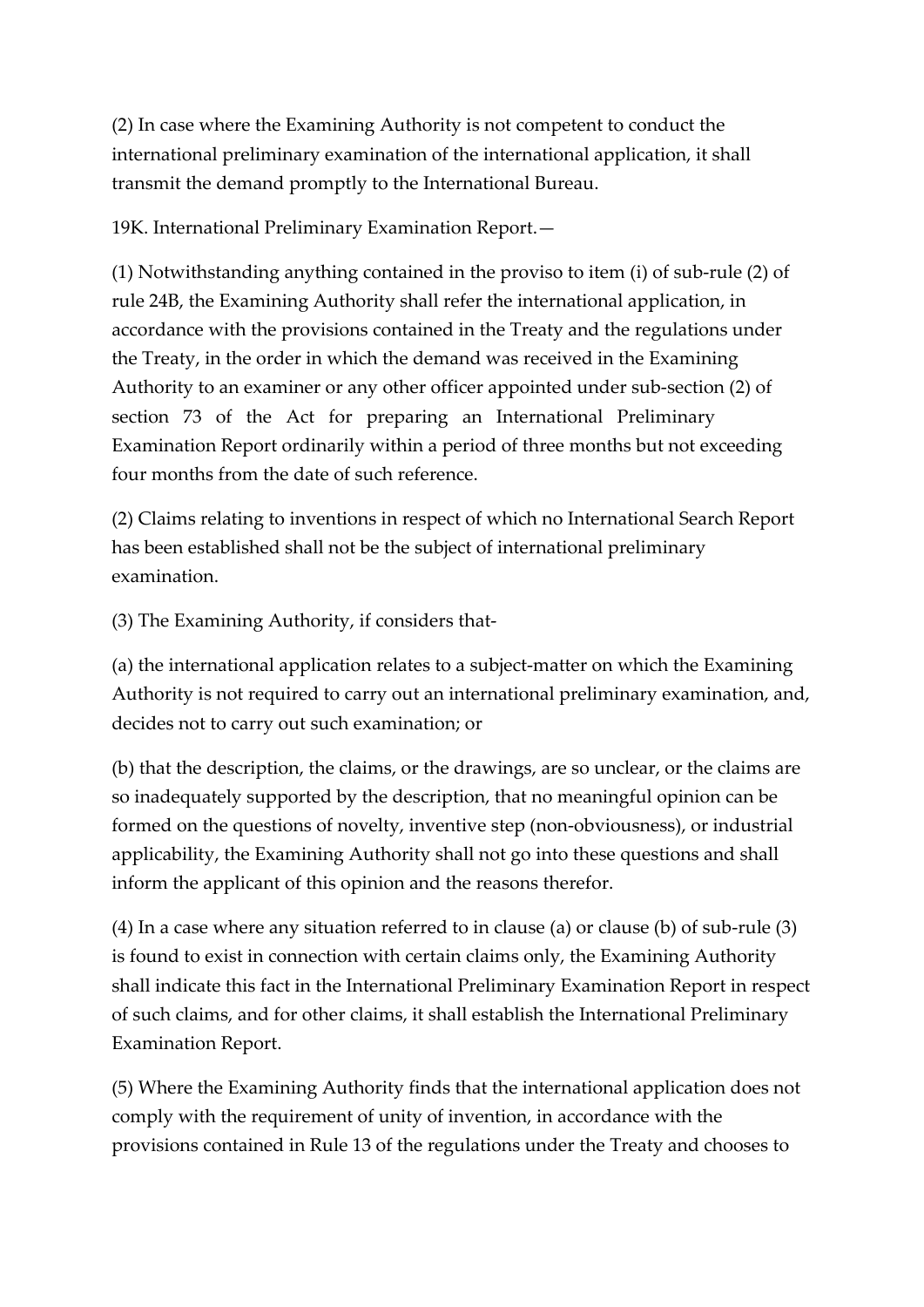invite the applicant, at his option, to restrict the claims or to pay additional fees, it shall issue a notice to the applicant:

(a) specifying at least one possibility of restriction which in the opinion of the Examining Authority, would be in compliance with the applicable requirement;

(b) specifying the reasons for which the international application is not considered as complying with the requirement of unity of invention;

(c) inviting the applicant to comply with the invitation within one month from the date of such notice;

(d) indicating the amount of the required additional fees to be paid in case the applicant so chooses; and

(e) inviting the applicant to pay, the protest fee within one month from the date of such notice, and indicate the amount to be paid, as specified in the Fifth Schedule.

(6) Any applicant may pay the additional fees under protest, that is, accompanied by a reasoned statement to the effect that the international application complies with the requirement of unity of invention or that the amount of the required additional fees is excessive.

(7) The examination of the protest referred to in sub-rule (5) shall be carried out by a Review Committee constituted by the Controller.

(8) The Review Committee constituted under sub-rule (7) shall examine the extent to which the protest is justified and shall accordingly order for the total or partial reimbursement to the applicant of the additional fee.

(9) The protest fee shall be refunded to the applicant where the Review Committee referred to in sub-rule (6) finds that the protest was entirely justified.

19L. Period for establishing international preliminary examination report and its transmission.— The period for establishing the International Preliminary Examination Report shall be:

- (i) twenty eight months from the priority date; or
- (ii) six months from the period specified under Rule 69.1 of the regulations under the Treaty for the start of the international preliminary examination; or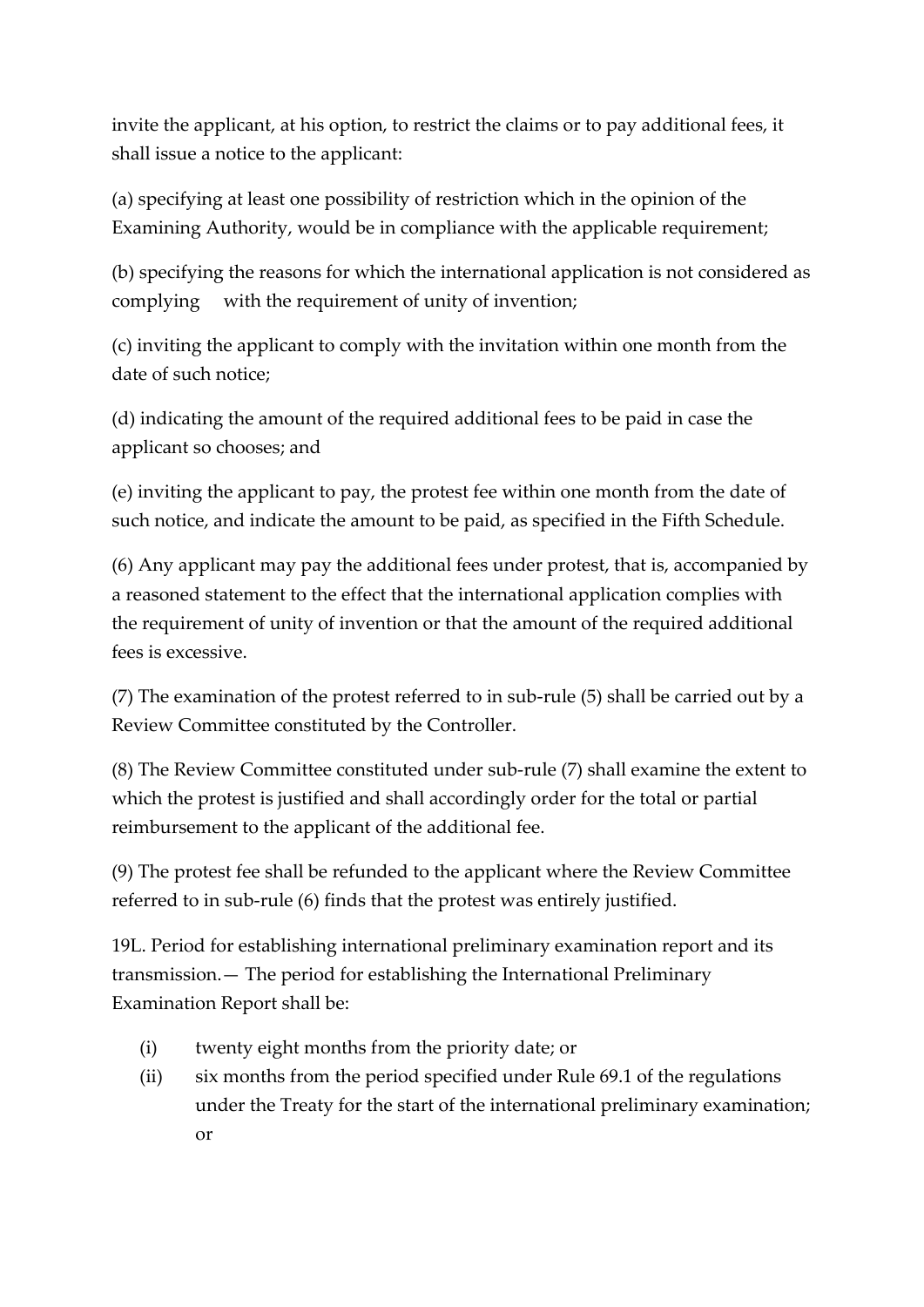(iii) six months from the date of receipt by the Examining Authority of the translation furnished under Rule 55.2 of the regulations under the Treaty,whichever expires last.

19M. Transmittal of the International Preliminary Examination Report.— The Examining Authority shall transmit one copy of the International Preliminary Examination Report and its annexure, if any, to the International Bureau, and one copy to the applicant, on the same day.

19N. Conditions for and extent of refund.— The fee paid by the applicant may be refunded, waived or reduced to the extent and in accordance with the conditions specified in the Treaty or the regulations under the Treaty and the agreement entered between the Indian Patent Office and the International Bureau.

**20. International applications designating or designating and electing India** (1) An application corresponding to an international application filed under Patent Cooperation Treaty may be made in Form 1 under sub-section (1A) of section 7.

Explanation.- For the purpose of this rule, "an application corresponding to an international application‖ means" an international application as filed under Patent Cooperation Treaty which includes any amendments made by the applicant under Article 19 and communicated to Designated Office under Article 20 or any amendment made under sub-clause (b) of clause (2) of Article 34 of the Treaty:

Provided that the applicant, while filing such application corresponding to an international application designating India, may delete a claim, in accordance with the provisions contained in rule 14.

(2) The Patent Office shall not commence processing of an application filed corresponding to international application designating India before the expiration of the time limit prescribed under sub-rule (4) (i).

(3) An applicant in respect of an international application designating India shall, before the time limit prescribed in sub-rule  $(4)(i)$ , -

(a) pay the prescribed national fee and other fees to the patent office in the manner prescribed under these rules and under the regulations made under the Treaty;

(b) and where the international application was either not filed or has not been published in English, file with the patent office, a translation of the application in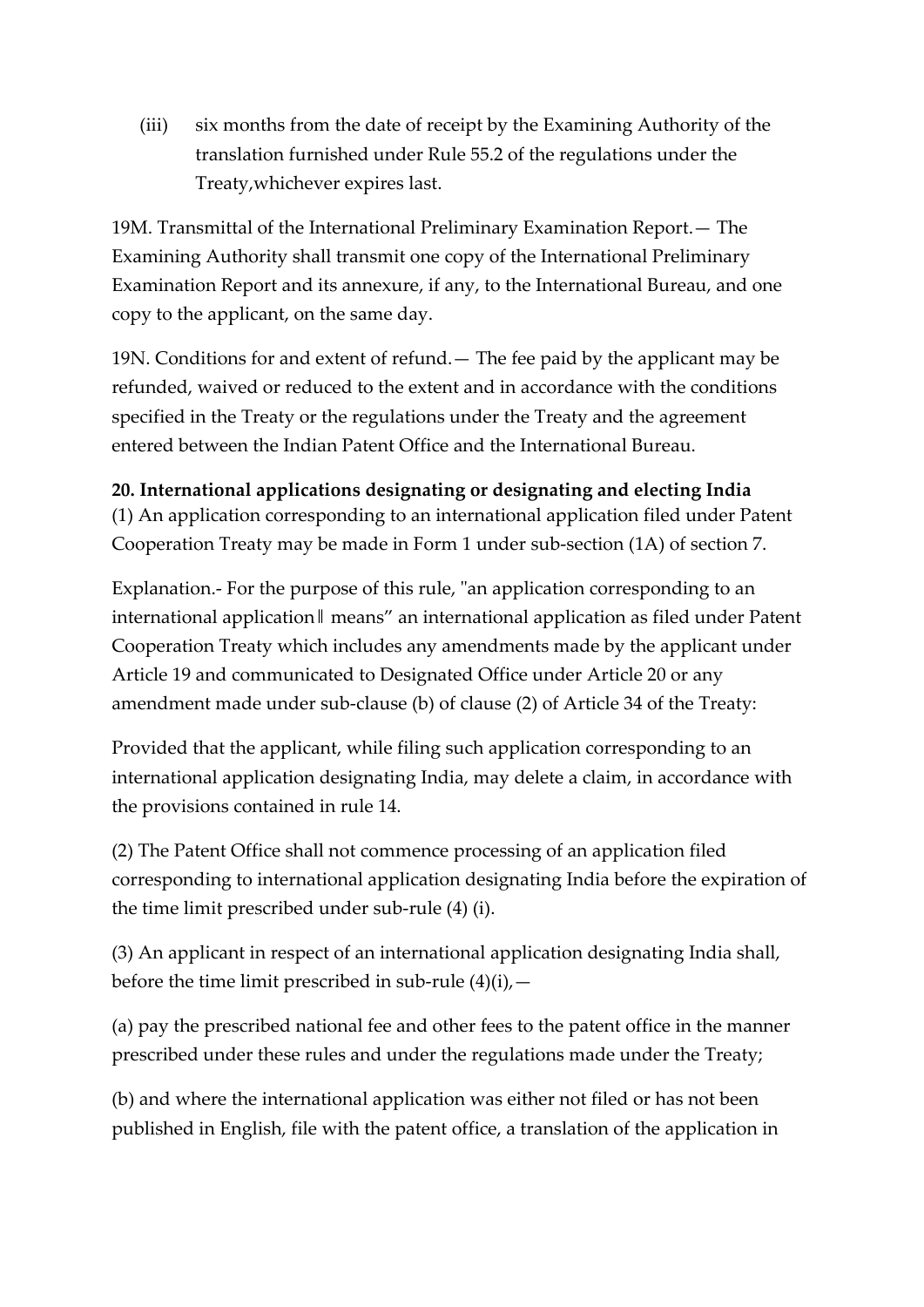English, duly verified by the applicant or the person duly authorised by him that the contents thereof are correct and complete.

(4)(i) The time limit referred to in sub-rule (2) shall be thirty one months from the priority date as referred to in Article 2(xi);

(ii) Notwithstanding anything contained in clause (i), the Patent Office may, on the express request filed in Form 18 along with the fee specified in First Schedule, process or examine the application at any time before thirty one months.

(5) The translation of the international application referred to in sub-rule (3) shall include a translation in English of,—

- (i) the description;
- (ii) the claims as filed;
- (iii) any text matter of the drawings;
- (iv) the abstract; and

(v) in case the applicant has not elected India and if the claims have been amended under Article 19, then the amended claims together with any statement filed under the said Article;

(vi) in case the applicant has elected India and any amendments to the description, the claims and text matter of the drawings that are annexed to the international preliminary examination report.

(6) If the applicant fails to file a translation of the amended claims and annexures referred to in sub-rule (5), even after invitation from the appropriate office to do so, within a time limit as may be fixed by that office having regard to the time left for meeting the requirements, the amended claims and annexures shall be disregarded in the course of further processing the application by the appropriate office.

(7) The applicant in respect of an international application designating India shall when complying with sub-rule (3), preferably use Forms set out in the Second Schedule before the appropriate office as designated office.

#### **21. Filing of priority document**

(1) Where the applicant in respect of an international application designating India has not complied with the requirements of paragraphs (a), (b) or (b-bis) of rule 17.1 of the regulations under the Patent Cooperation Treaty, and subject to paragraph (d)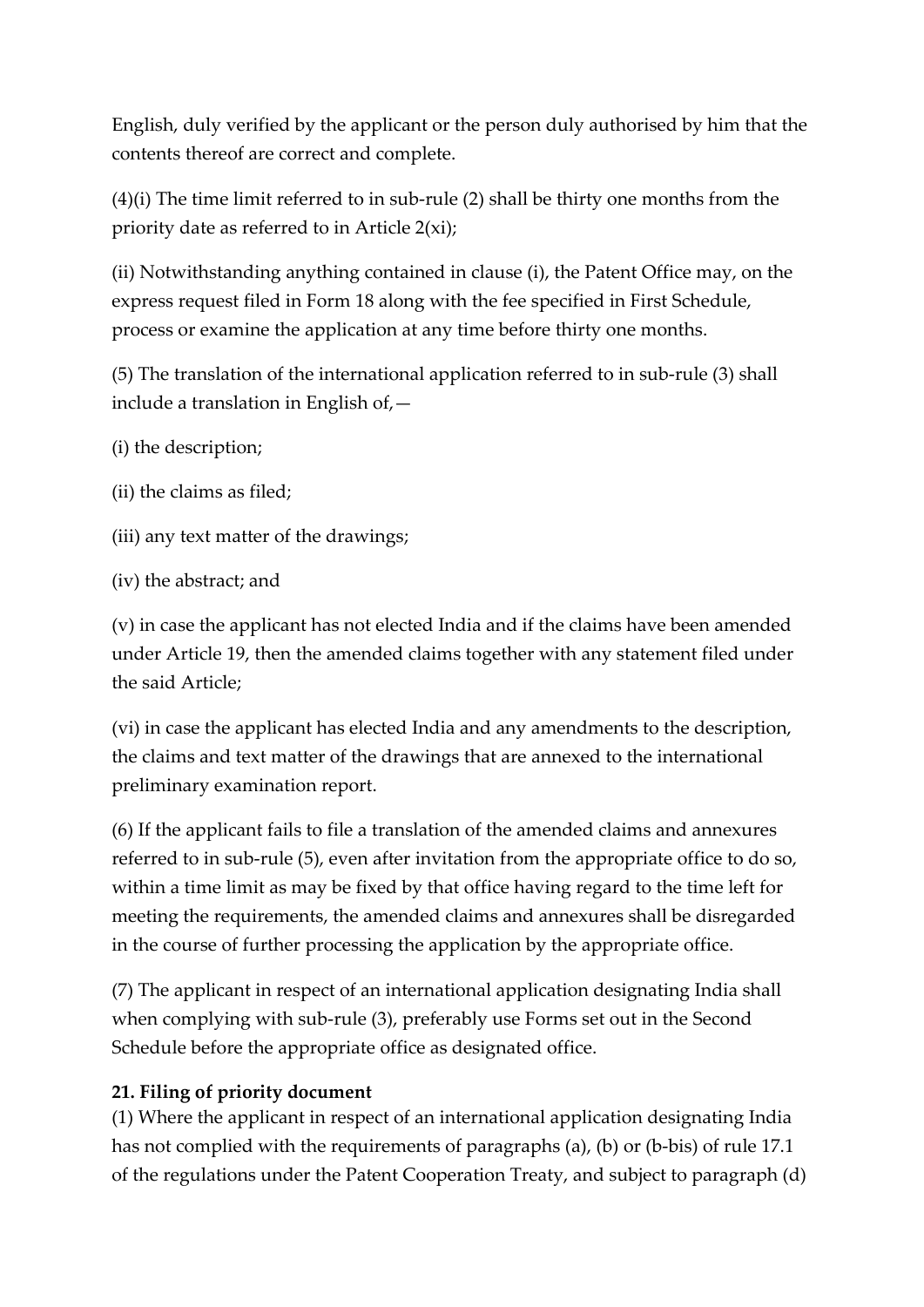of the said rule 17.1 of regulations under the Treaty, the applicant shall file the priority document referred to in that rule before the expiration of the time limit referred to in sub-rule (4) of rule 20 in the Patent Office.

(2) Where sub-paragraph (i) or sub-paragraph (ii) of paragraph (e) of rule 51bis.1 of the regulations under the Patent Cooperation Treaty is applicable, an English translation thereof duly verified by the applicant or the person duly authorised by him shall be filed within the time limit specified in sub-rule (4) of rule 20.

(3) Where the applicant does not comply with the requirements of sub-rule (1) or sub-rule (2), the Patent Office shall invite the applicant to file the priority document or the translation thereof, as the case may be, within three months from the date of such invitation, and if the applicant fails to do so, the claim of the applicant for the priority shall be disregarded for the purposes of the Act.

#### **22. Effect of non-compliance with certain requirements.**

An international application designating India shall be deemed to be withdrawn if the applicant does not comply with the requirements of rule 20.

## **23. The requirements under this Chapter to be supplemental of the regulations, etc., under the Treaty.**

(1) The provisions of this Chapter shall be supplemental to the PCT and the regulation and the administrative instructions made thereunder.

(2) In case of a conflict between any provisions of the rules contained in this Chapter and provisions of the Treaty and the regulations and the administrative instructions made thereunder, the provisions of the Treat and the regulations and administrative instructions made thereunder shall apply in relation to international applications.

# **CHAPTER IV - PUBLICATION AND EXAMINATION OF APPLICATIONS**

## **24.Publication of application**

The period for which an application for patent shall not ordinarily be open to public under sub-section (1) of section 11A shall be eighteen months from the date of filing of application or the date of priority of the application, whichever is earlier.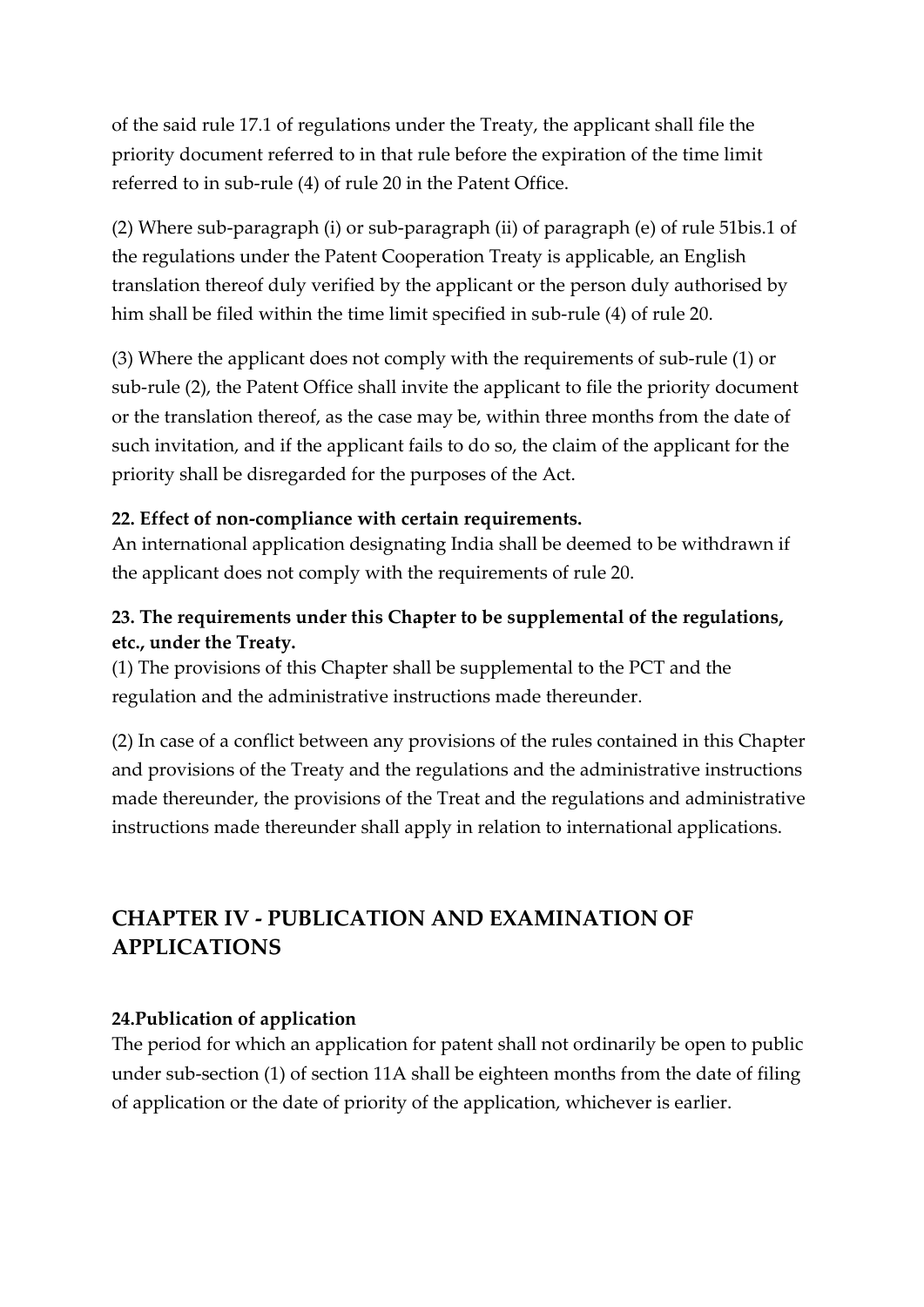Provided that the period within which the Controller shall publish the application in the journal shall ordinarily be one month from the date of expiry of said period, or one month from the date of request for publication under rule 24A.

24A. Request for publication.—A request for publication under sub-section (2)of section 11A shall be made in Form 9.

24B. Examination of application.—

(1) (i) A request for examination under section 11B shall be made in Form 18 within forty-eight months from the date of priority of the application or from the date of filing of the application, whichever is earlier;

(ii) The period within which the request for examination under sub-section (3) of section 11B to be made shall be forty-eight months from the date of priority if applicable, or forty-eight months from the date of filing of the application;

(iii) The request for examination under sub-section (4) of section 11B shall be made within forty-eight months from the date of priority or from the date of filing of the application, or within six months from the date of revocation of the secrecy direction, whichever is later;

(iv) The request for examination of application as filed according to the 'Explanation' under sub-section (3) of section 16 shall be made within forty-eight months from the date of filing of the application or from the date of priority of the first mentioned application or within six months from the date of filing of the further application, whichever is later;

(v)The period for making request for examination under section 11B, of the applications filed before the 1st day of January, 2005 shall be the period specified under the section 11B before the commencement of the Patents (Amendment) Act, 2005 or the period specified under these rules, whichever expires later.

(2)(i) Where the request for examination has been filed under sub-rule (1) and application has been published under section 11A, the Controller shall refer the application, specification and other documents related thereto to the examiner and such reference shall be made in the order in which the request is filed:

Provided that in case of a further application filed under section 16, the order of reference of such further application shall be the same as that of the first mentioned application: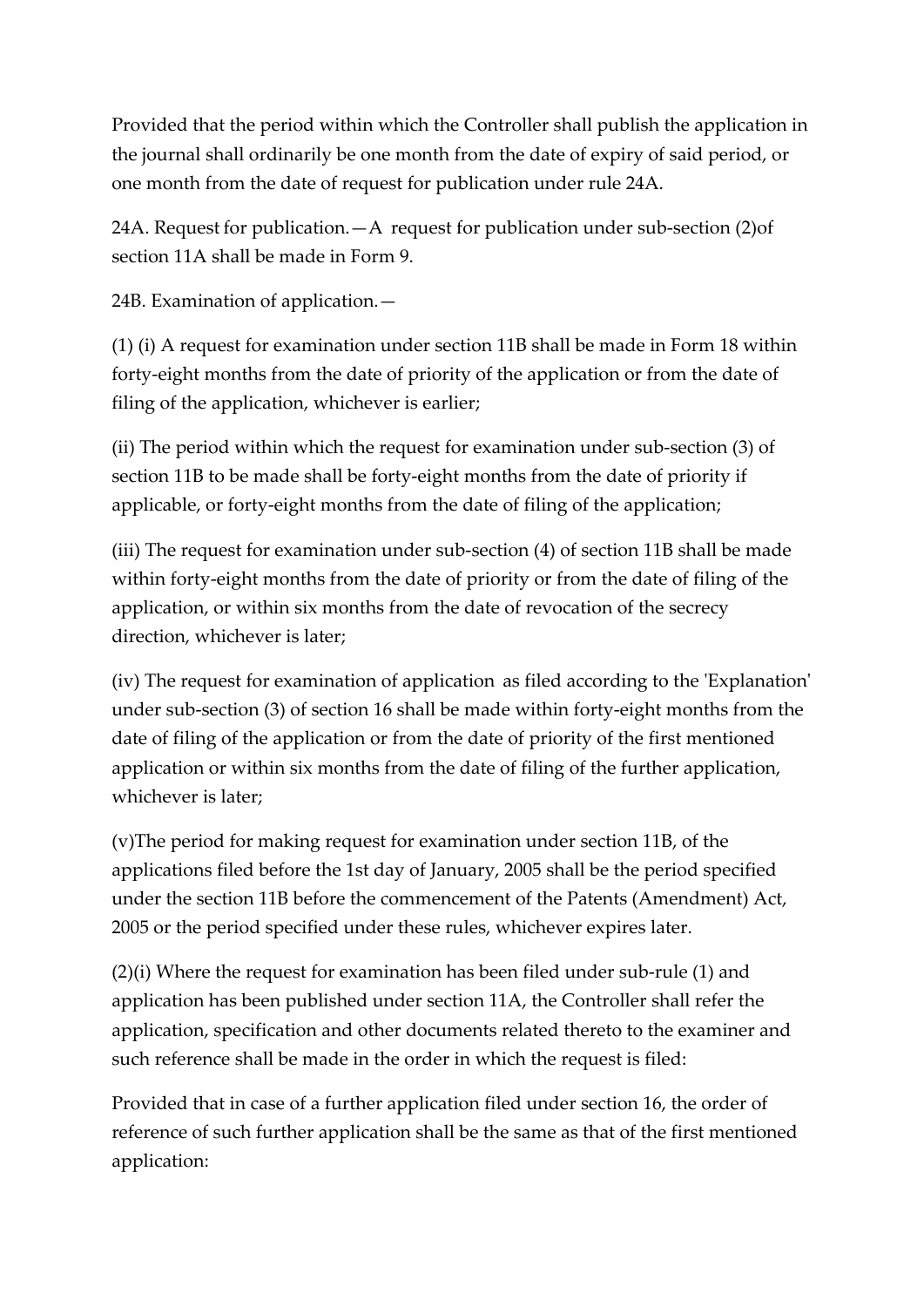Provided further that in case the first mentioned application has already been referred for examination, the further application shall have to be accompanied by a request for examination, and such further application shall be published within one month and be referred to the examiner within one month from the date of such publication.

(ii) The period within which the examiner shall make the report under sub-section (2) of section 12, shall ordinarily be one month but not exceeding three months from the date of reference of the application to him by the Controller;

(iii) the period within which the Controller shall dispose off the report of the examiner shall ordinarily be one month from the date of the receipt of the such report by the Controller.

(3) A first statement of objections, along with any documents as may be required, shall be issued by the Controller to the applicant or his authorised agent within one month from the date of disposal of the report of examiner by the Controller:

Provided that where the request for examination was filed by a person interested, only an intimation of such examination may be sent to such person interested.

(4) Reply to the first statement of objections and subsequent reply, if any, shall be processed in the order in which such reply is received.

(5) The time for putting an application in order for grant under section 21 shall be six months from the date on which the first statement of objections is issued to the applicant to comply with the requirements.

(6) The time for putting an application in order for grant under section 21 as prescribed under sub-rule (5) may be further extended for a period of three months on a request in Form 4 for extension of time along with prescribed fee, made to the Controller before expiry of the period specified under sub-rule (5).

24C. Expedited examination of applications.—

(1) An applicant may file a request for expedited examination in Form 18A along with the fee as specified in the first schedule only by electronic transmission duly authenticated within the period prescribed in rule 24B on any of the following grounds, namely:-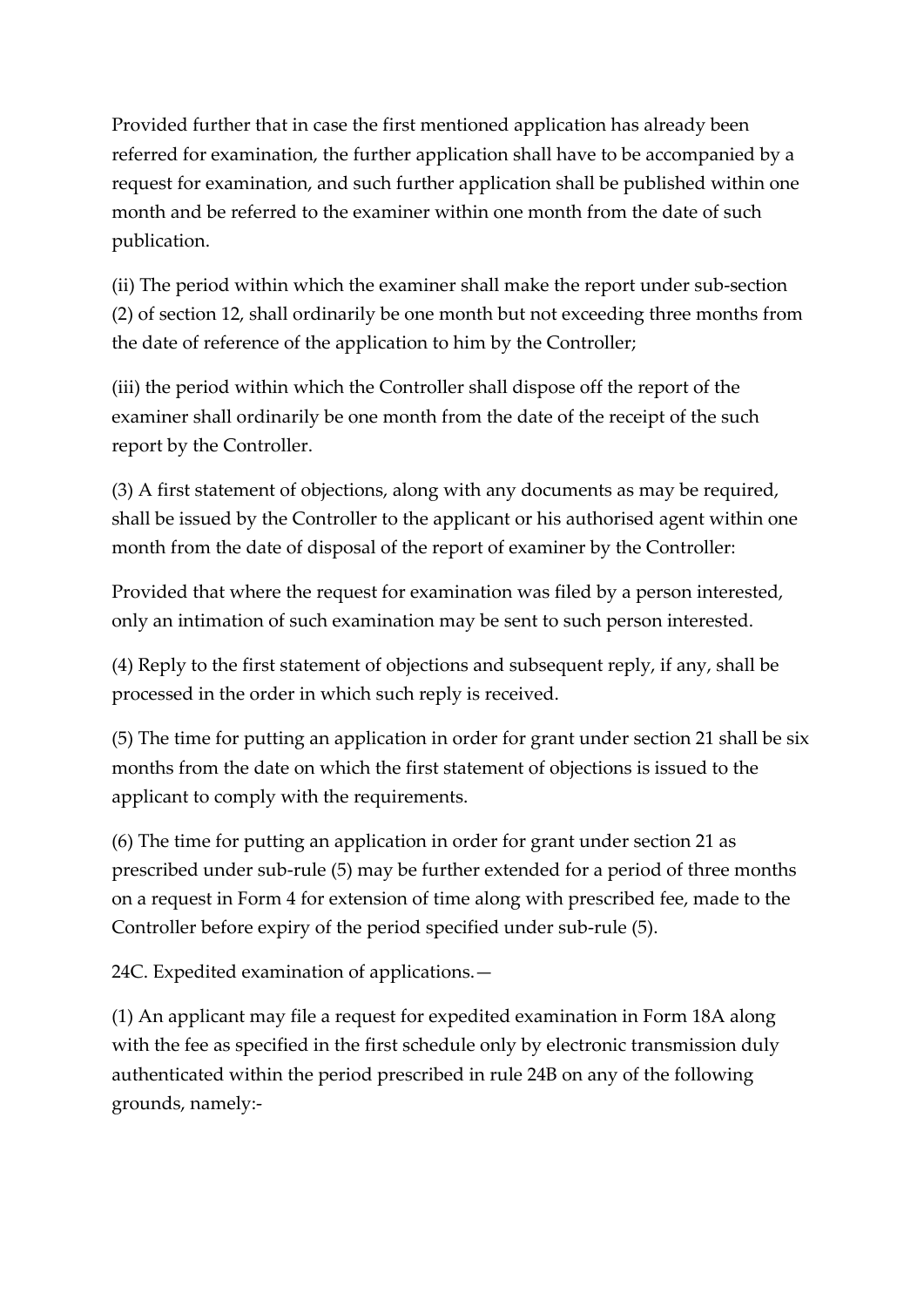(a) that India has been indicated as the competent International Searching Authority or elected as an International Preliminary Examining Authority in the corresponding international application; or

(b) that the applicant is a startup.

(c) that the applicant is a small entity; or

(d) that if the applicant is a natural person or in the case of joint applicants, all the applicants are natural persons, then the applicant or at least one of the applicants is a female; or

(e) that the applicant is a department of the Government; or

(f) that the applicant is an institution established by a Central, Provincial or State Act, which is owned or controlled by the Government; or

(g) that the applicant is a Government company as defined in clause (45) of section 2 of the Companies Act, 2013 (18 of 2013); or

(h) that the applicant is an institution wholly or substantially financed by the Government; Explanation:- For the purpose of this clause, the term 'substantially financed' shall have the same meaning as in the Explanation to sub-section (1) of section 14 of the Comptroller and Auditor General's (Duties, Powers and Conditions of Service) Act, 1971(56 of 1971); or

(i) that the application pertains to a sector which is notified by the Central Government on the basis of a request from the head of a department of the Central Government.: Provided that public comments are invited before any such notification; or

(j) that the applicant is eligible under an arrangement for processing a patent application pursuant to an agreement between Indian Patent Office and a foreign Patent Office. Explanation:- The patentability of patent applications filed under clause

(j) above will be in accordance with the relevant provisions of the Act.

(k) that the applicant is an eligible educational institution.

(2) A request for examination filed under rule 24B may be converted to a request for expedited examination under sub-rule (1) of rule 24C by paying the relevant fees and submitting requisite documents as required under sub-rule (1).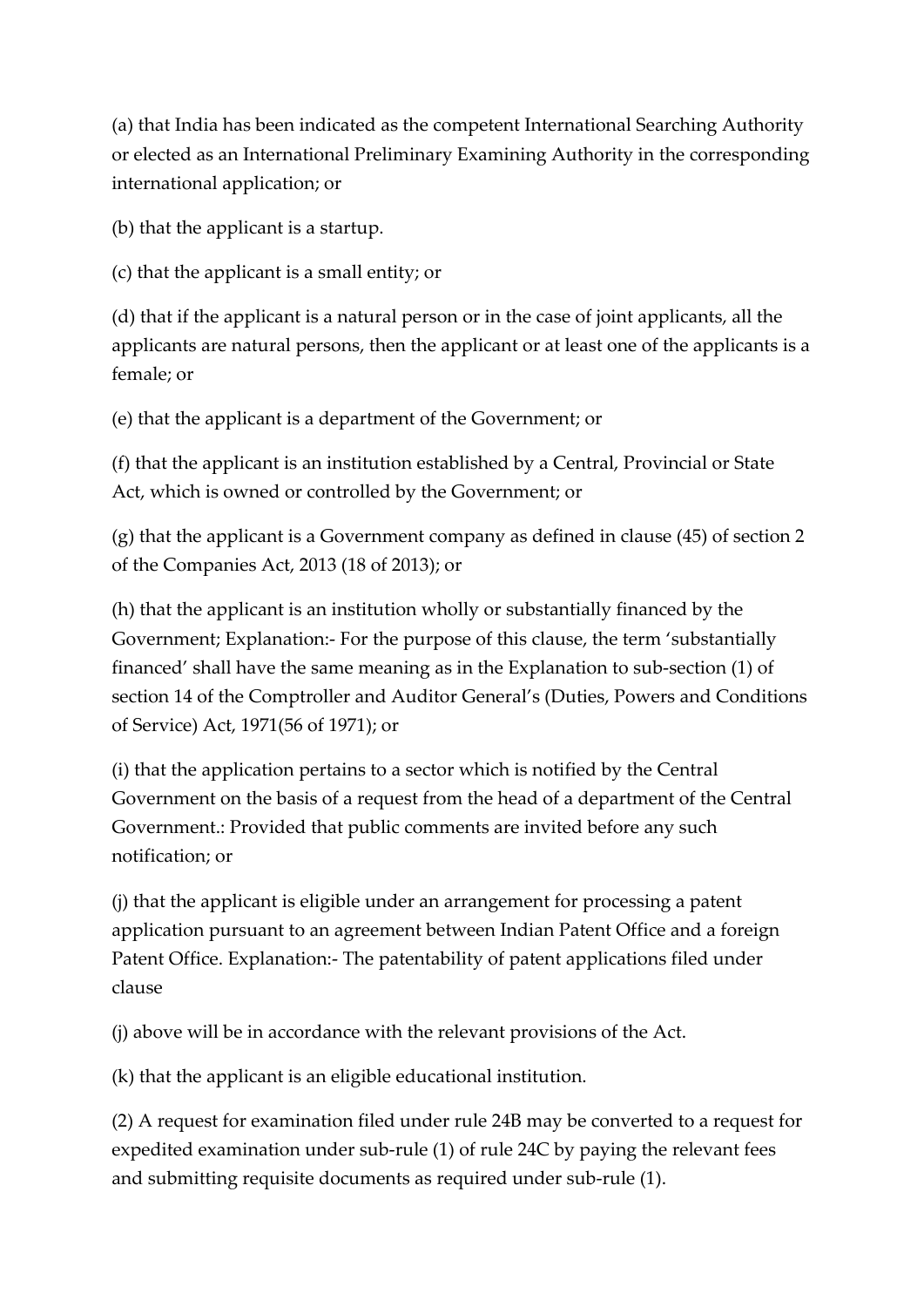(3) Except where the application has already been published under sub-section (2) of section 11A or a request for publication under rule 24A has already been filed, a request for expedited examination shall be accompanied by a request for publication under rule 24A.

(4) Where the request for expedited examination does not comply with the requirements of this rule, such a request shall be processed in accordance with the provisions contained in rule 24B, with an intimation to the applicant, and shall be deemed to have been filed on the date on which the request for expedited examination was filed.

(5) The Controller shall refer the request for expedited examination along with the application and specification and other documents to the examiner, in respect of the applications where the request for expedited examination has been received, in the order of filing of such requests.

Provided that a request for expedited examination under this rule filed by a startup shall not be questioned merely on the ground that the startup ceased to be a startup after having filed an application for patent due to the lapse of more than five years from the date of its incorporation or registration, or the turnover subsequently crossed the financial threshold limit, as defined.

(6) The period within which the examiner shall make the report under sub-section (2) of section 12, shall ordinarily be one month but not exceeding two months from the date of reference of the application to him by the Controller.

(7) The period within which the Controller shall dispose of the report of the examiner shall be one month from the date of receipt of such report by the Controller.

(8) A first statement of objections along with any document, if required, shall be issued by the Controller to the applicant or his authorised agent within fifteen days from the date of disposal of the report of examiner by the Controller.

(9) Reply to the first statement of objections and subsequent reply, if any, in respect of an application where the request for expedited examination was filed, shall be processed in the order in which such reply for such application is received.

(10) The time for putting an application in order for grant under section 21 shall be six months from the date on which the first statement of objections is issued to the applicant.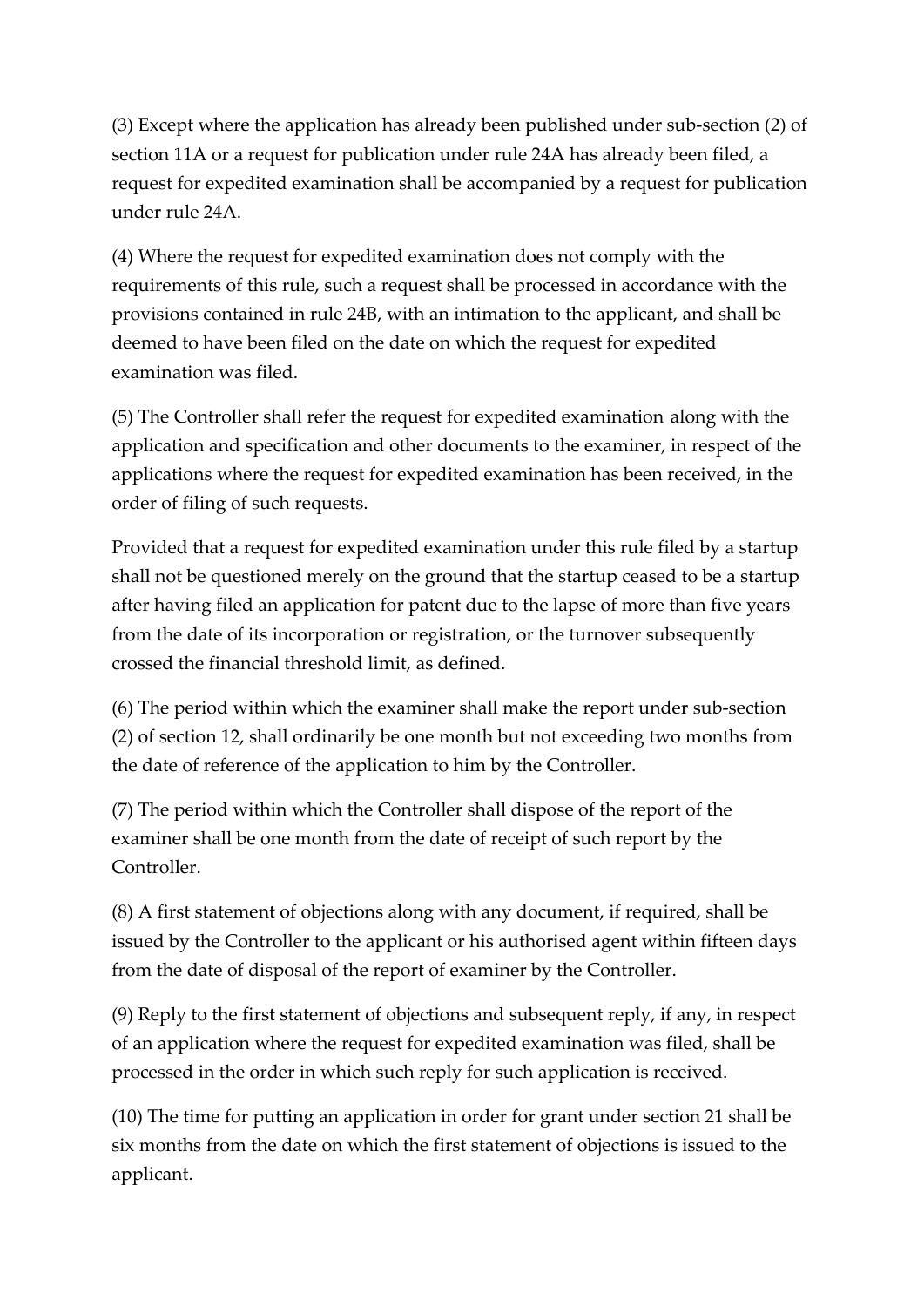(11) The time for putting an application in order for grant under section 21, as prescribed in sub-rule (10) may be further extended for a period of three months on a request for extension made in Form 4 along with the prescribed fee, made to the Controller before the expiry of the period specified under sub-rule (10).

(12) The Controller shall dispose of the application within a period of three months from the date of receipt of the last reply to the first statement of objections or within a period of three months from the last date to put the application in order for grant under section 21 of the Act, whichever is earlier:

Provided that this time limit shall not be applicable in case of pre-grant opposition.

(13) Notwithstanding anything contained this rule, the Controller may limit the number of requests for expedited examination to be received during the year by way of a notice to be published in the official journal.

#### **25. Identification of published applications.**

Publication of application under sub-sections (2)and (5) of section 11A shall be identified by the letter 'A' along with the number of application.

#### **26. Withdrawal**

A request for withdrawing the application under sub-section (4) of section 11B shall be made in Form 29.

## **27. Inspection and supply of published documents.**

After the date of publication of the application under section 11A, the application together with the complete specification and provisional specification, if any, the drawing, if any, the abstract and any other document filed in respect of the application may be inspected at the appropriate office by making a written request to the Controller on payment of the fee in that behalf and copies thereof may be obtained on payment of fees specified in the First Schedule.

## **28. Procedure in case of anticipation by prior publication.**

(1) If the Controller is satisfied after investigation under section 13 that the invention so far as claimed in any claim of the complete specification has been published in any specification or other document referred to in clause (a) of sub-section (1) or subsection (2) of the said section, the Controller shall communicate the gist of specific objections and the basis thereof to the applicant and the applicant shall be afforded an opportunity to amend his specification.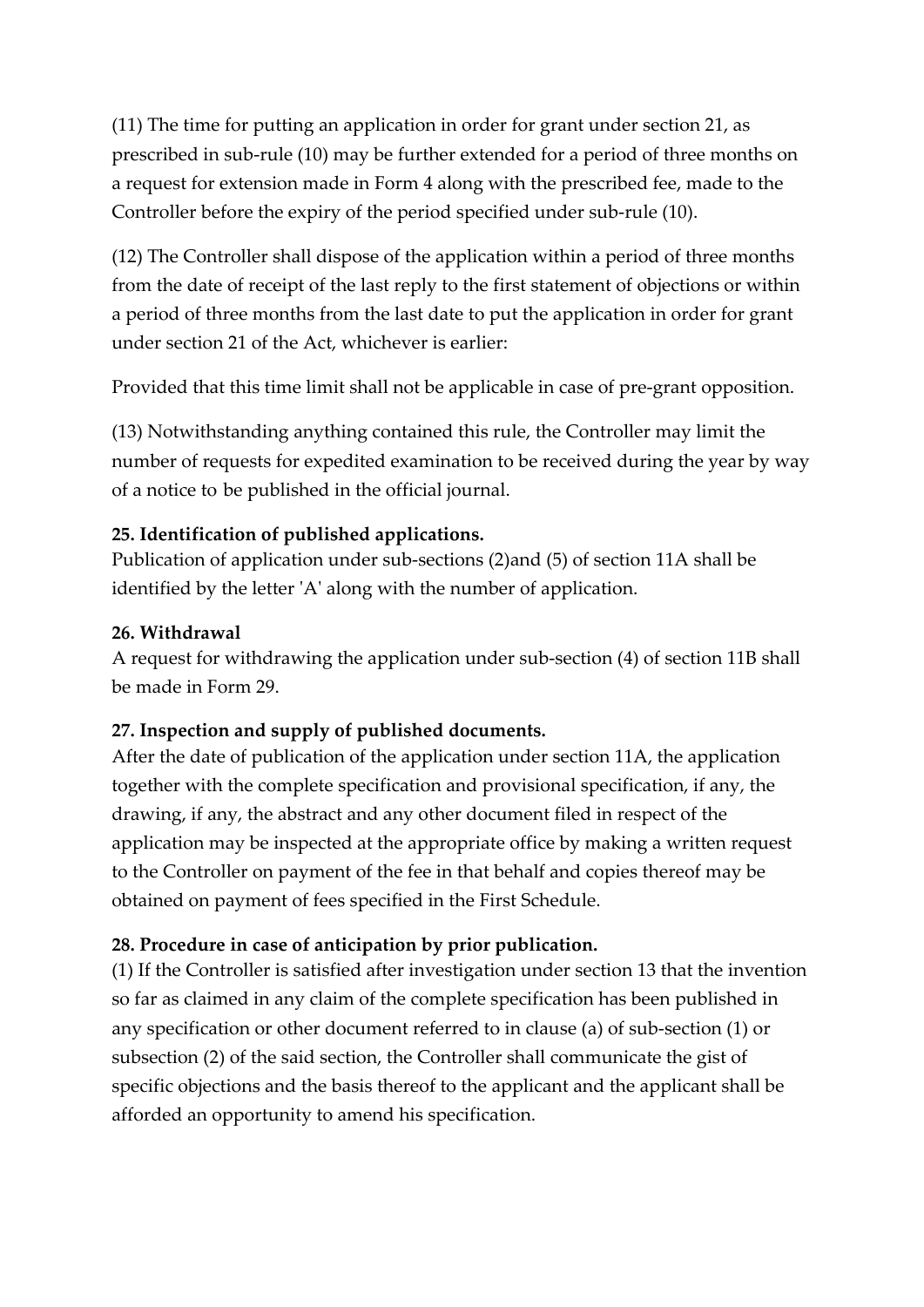(2) If the applicant contests any of the objections communicated to him by the Controller under sub-rule (1), or if he refiles his specification along with his observations as to whether or not the specification is to be amended, he shall be given an opportunity to be heard in the matter if he so requests:

Provided that such request shall be made on a date earlier than ten days of the final date of the period preferred to under sub-section (1) of section 21:

Provided further that a request for hearing may be allowed to be filed within such shorter period as the Controller may deem fit in the circumstances of the case.

(3) If the applicant requests for a hearing under sub-rule (2) within a period of one month from the date of communication of the gist of objections, or, the Controller, considers it desirable to do so, whether or not the applicant has refiled his application, he shall forthwith fix a date and time for hearing having regard to the period remaining for putting the application in order or to the other circumstances of the case.

(4) The applicant shall be given ten days' notice of any such hearing or such shorter notice as appears to the Controller to be reasonable in the circumstances of the case and the applicant shall, as soon as possible, notify the Controller whether he will attend the hearing.

(5) After hearing the applicant, or without a hearing if the applicant has not attended or has notified that he does not desire to be heard, the Controller may specify or permit such amendment of the specification as he thinks fit to be made and may refuse to grant the patent unless the amendment so specified or permitted is made within such period as may be fixed.

(6) The hearing may also be held through video-conferencing or audio-visual communication devices:

Provided that such hearing shall be deemed to have taken place at the appropriate office.

Explanation.– For the purposes of this rule, the expression "communication device" shall have the same meaning as assigned to it in clause (ha) of sub-section (1) of section 2 of the Information Technology Act, 2000 (21 of 2000).

(7) In all cases of hearing, written submissions and the relevant documents, if any, shall be filed within fifteen days from the date of hearing.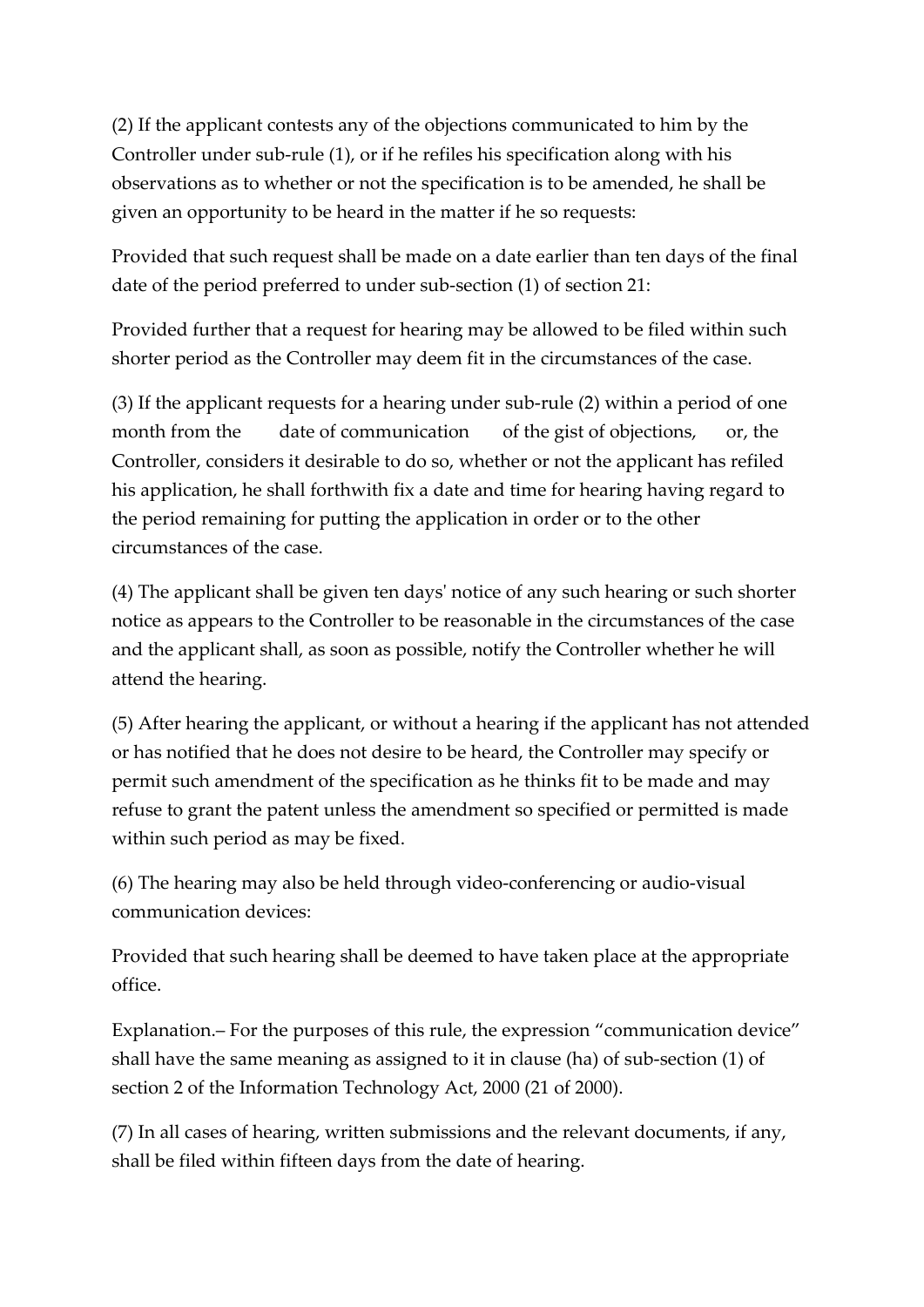28A. Procedure in relation to consideration of report of examiner under section 14.— In case the applicant contests any of the objections communicated to him, the procedure specified under rule 28 may apply.

## **29. Procedure in case of anticipation by prior claiming.**

(1) When it is found that the invention so far as claimed in any claim of the complete specification, is claimed in any claim of any other specification falling within clause (b) of sub-section (1) of section 13, the applicant shall be so informed and shall be afforded an opportunity to amend his specification.

(2) If the applicant's specification is otherwise in order for grant and an objection under clause (b) of sub-section (1) of section 13 is outstanding, the Controller may postpone the grant of patent and allow a period of two months for removing the objection.

## **30. Amendment of the complete specification in case of anticipation.**

If the applicant so requests at any time, or if the Controller is satisfied that the objection has not been removed within the period referred to in sub-rule (2) of rule 29, a date for hearing the applicant shall be fixed forthwith and the applicant shall be given at least ten days' notice of the date so fixed. The applicant shall, as soon as possible, notify the Controller whether he will attend the hearing.

(2) After hearing the applicant, or without a hearing if the applicant has not attended or has notified that he does not desire to be heard, the Controller may specify or permit such amendment of the specification as will be to his satisfaction to be made and may direct that reference to such other specification, as he shall mention shall be inserted in the applicant's specification unless the amendment is made or agreed to within such period as he may fix.

## **31. Form of reference to another specification.**

When in pursuance of rule 30, the Controller directs that a reference to another specification shall be inserted in the applicant's complete specification, such reference shall be inserted after the claims and shall be in the following form, namely: —

"Reference has been directed, in pursuance of section 18(2) of the Patents Act, 1970, to the specification filed in pursuance of application No"

## **32. Procedure in case of potential infringement.**

If in consequence of an investigation made under section 13, it appears to the Controller that the applicant's invention cannot be performed without substantial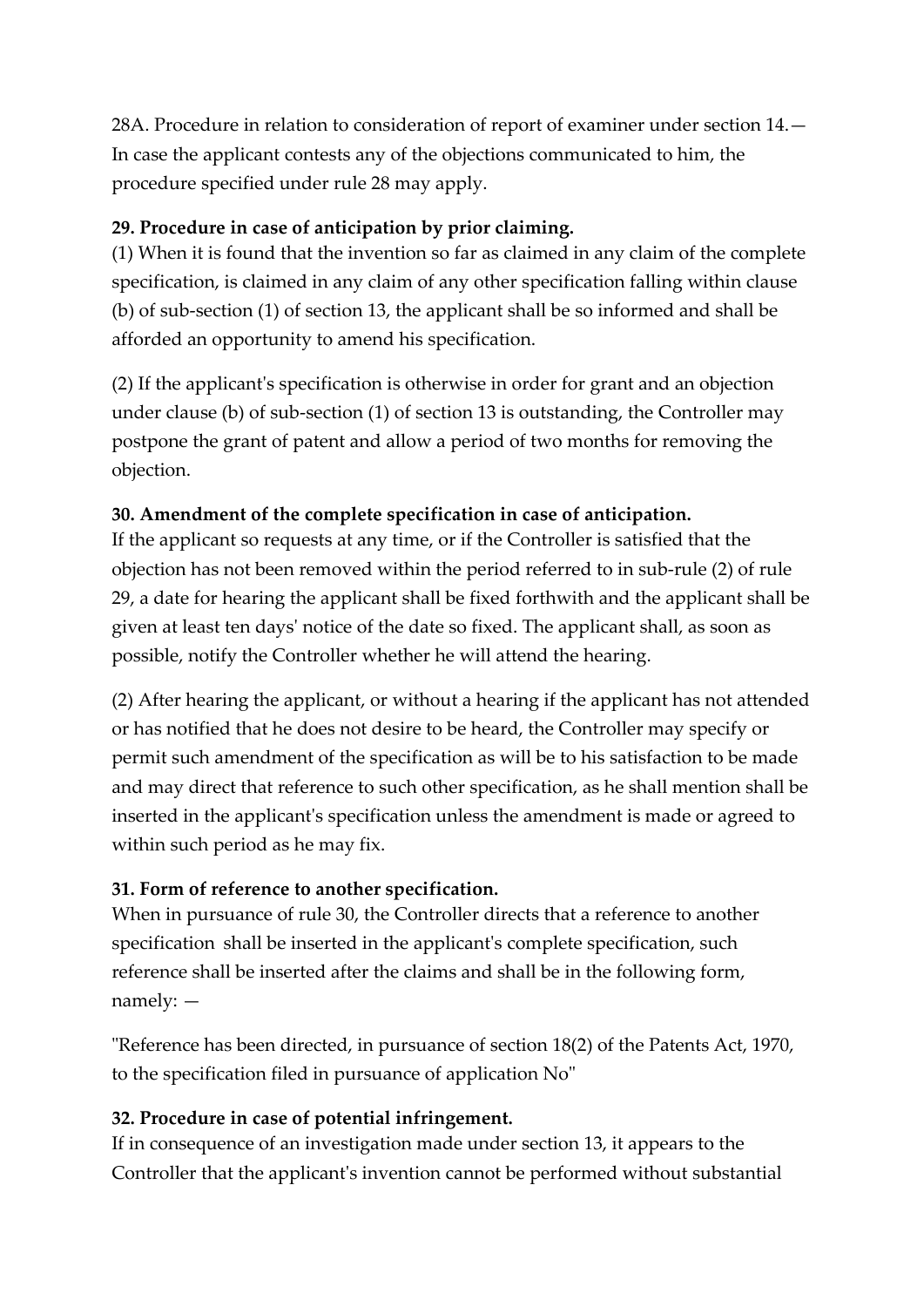risk of infringement of a claim of another patent, the applicant shall be so informed and the procedure provided in rule 29 shall, so far as may be necessary, be applicable.

## **33. Form of reference to another patent.**

Where the Controller directs that a reference to another patent shall be inserted in the applicant's complete specification under subsection (1) of section 19, such reference shall be inserted, after the claims in the following form, namely: —

"Reference has been directed, in pursuance of section 19(1) of the Patents Act, 1970, to Patent No"

## **34. Manner in which a claim under section 20(1) shall be made.**

(1) A claim under subsection (1) of section 20 shall be made in Form 6.

(2) The original assignment or agreement or an official copy or notarized copy thereof shall also be produced for the Controller's inspection and the Controller may call for such other proof of title or written consent as he may require.

## **35. Manner in which a request may be made under section 20(4).**

(1) A request under subsection (4) of section 20 shall be made in Form 6.

(2) The request shall be accompanied by proof of death of the joint applicant and a certified copy of the probate of the will of the deceased or letters of administration in respect of his estate or any other document to prove that the person who gives the consent is the legal representative of the deceased applicant.

## **36. Manner of application under section 20(5).**

(1) An application under sub-section (5) of section 20 shall be made in Form 6 in duplicate and shall be accompanied by a statement setting out fully the facts upon which the applicant relies and the directions which he seeks.

(2) A copy of the application and statement shall be sent by the Controller to every other joint applicant.

## **37. Numbering of applicant ions on the grant of patent.**

On the grant of a patent, the application shall be accorded a number (called serial number) in the series of numbers accorded to patents under the Indian Patents and Designs Act, 1911 (2 of 1911), which shall be the number of the patent so granted.

## **38. [Omitted ]**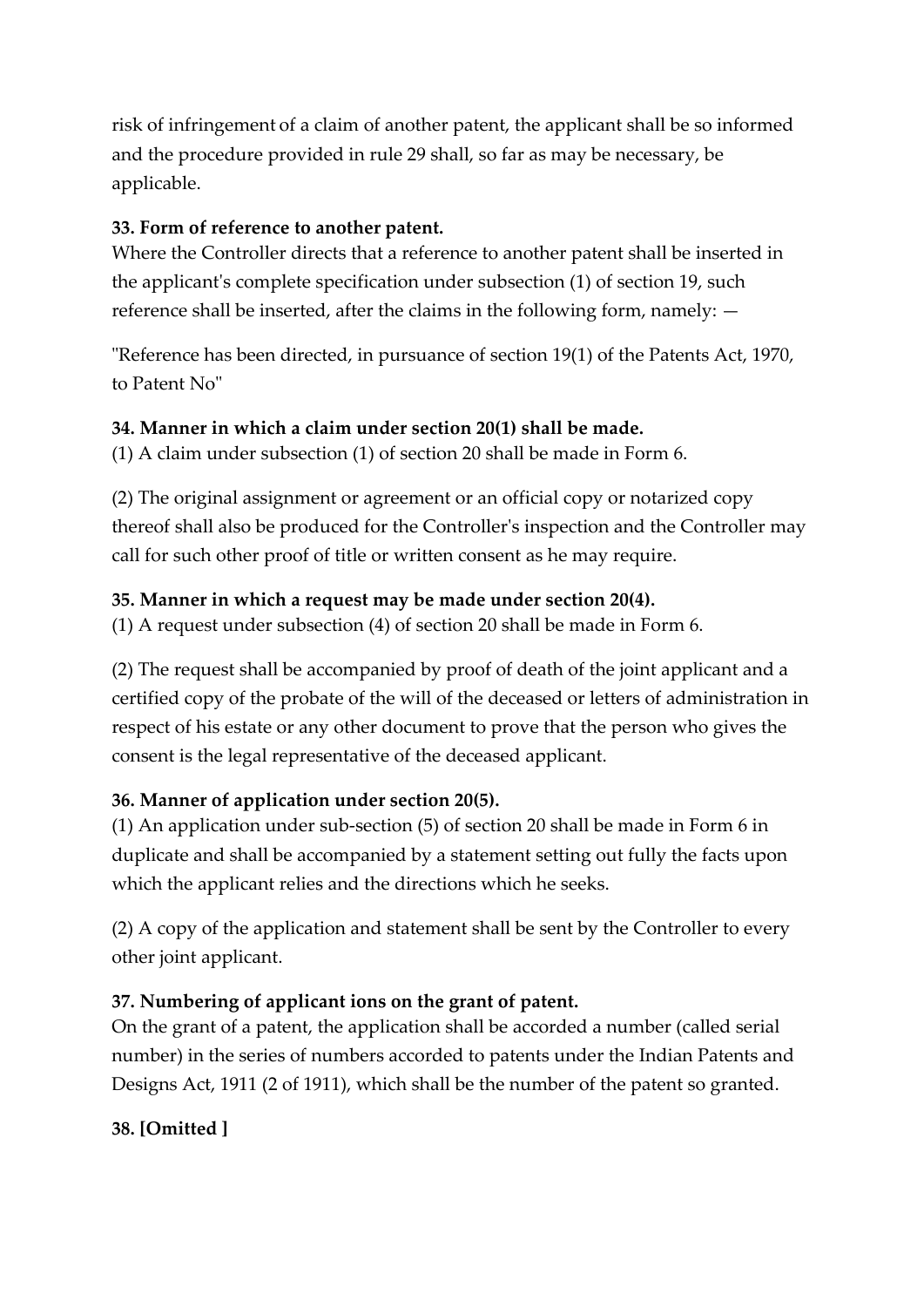# **CHAPTER V (Omitted) - EXCLUSIVE MARKETING RIGHTS Rules 39 to 54 [Omitted by Patents (Amendment) Rules, 2005]**

# **CHAPTER VI - OPPOSITION PROCEEDINGS TO GRANT OF PATENTS**

## **55. Opposition to the patent.**

(1) Representation for opposition under sub-section (1) of section 25 shall be filed in Form 7(A) at the appropriate office with a copy to the applicant, and shall include a statement and evidence, if any, in support of the representation and a request for hearing, if so desired.

(1A) notwithstanding anything contained in sub-rule (1), no patent shall be granted before the expiry of a period of six months from the date of publication of the application under section 11A.

(2)The Controller shall consider such representation only when a request for examination of the application has been filed.

(3)On consideration of the representation if the Controller is of the opinion that application for patent shall be refused or the complete specification requires amendment, he shall give a notice to the applicant to that effect.

(4)On receiving the notice under sub-rule (3), the applicant shall, if he so desires, file his statement and evidence, if any, in support of his application within three months from the date of the notice, with a copy to the opponent.

(5)On consideration of the statement and evidence filed by the applicant, the representation including the statement and evidence filed by the opponent, submissions made by the parties, and after hearing the parties, if so requested, the Controller may either reject the representation or require the complete specification and other documents to be amended to his satisfaction before the patent is granted or refuse to grant a patent on the application, by passing a speaking order to simultaneously decide on the application and the representation ordinarily within one month from the completion of above proceedings.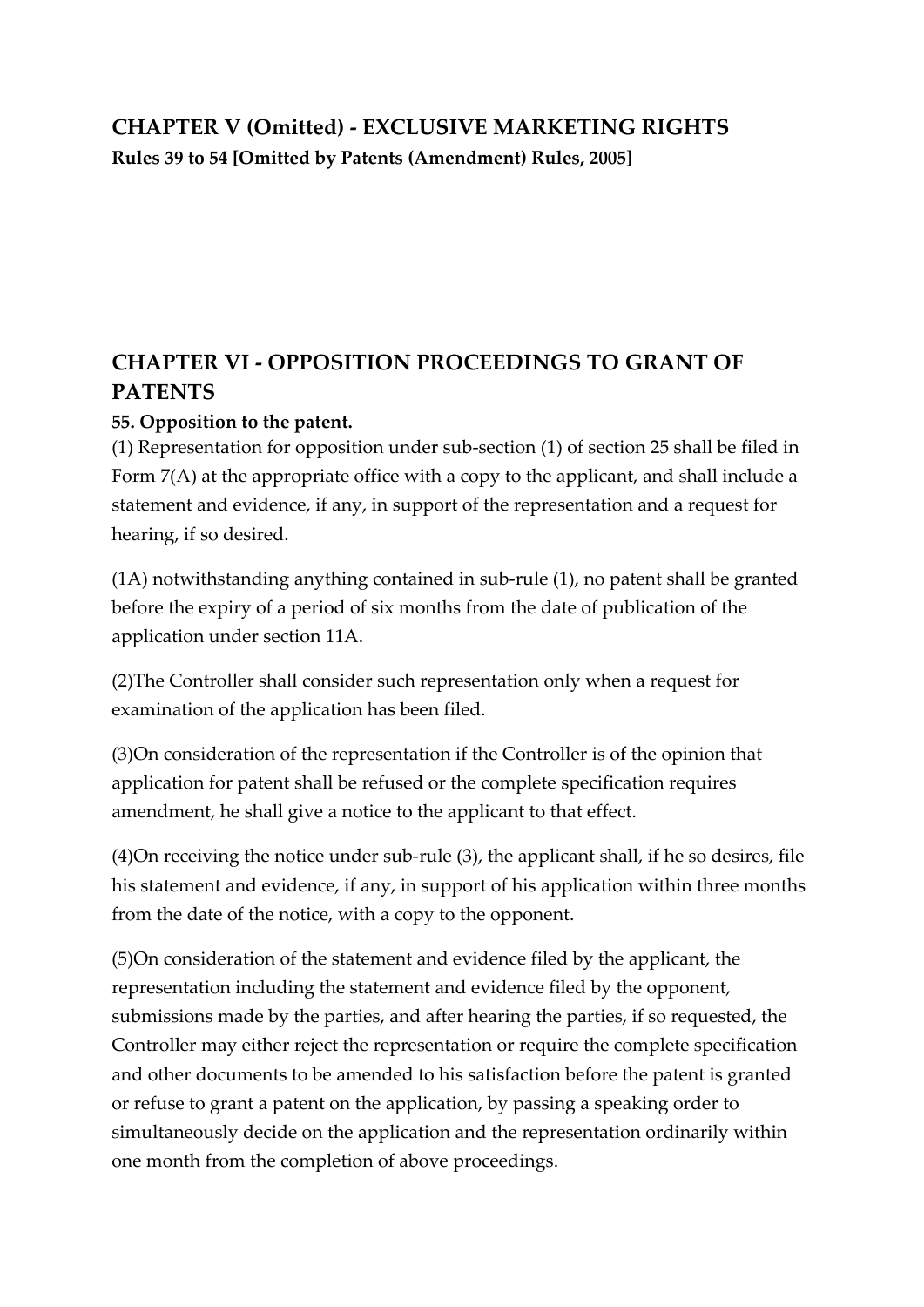## (6)[*omitted]*

55A. Filing of notice of opposition.— The notice of opposition to be given under subsection (2) of section 25 shall be made in Form 7 and sent to the Controller in duplicate at the appropriate office.

## **56. Constitution of Opposition Board and its proceeding.**

(1) on receipt of notice of opposition under rule 55A, the Controller shall, by order, constitute an Opposition Board consisting of three members and nominate one of the members as the Chairman of the Board.

(2) An examiner appointed under sub-section (2) of section 73 shall be eligible to be a member of the Opposition Board.

(3) The examiner, who has dealt with the application for patent during the proceeding for grant of patent thereon shall not be eligible as member of Opposition Board as specified in sub-rule (2) for that application.

(4) The Opposition Board shall conduct the examination of the notice of opposition along with documents filed under rules 57 to 60 referred to under sub-section (3) of section 25, submit a report with reasons on each ground taken in the notice of opposition with its joint recommendation within three months from the date on which the documents were forwarded to them.

## **57. Filing of written statement of opposition and evidence.**

The opponent shall send a written statement in duplicate setting out the nature of the opponent's interest, the facts upon which he bases his case and relief which he seeks and evidence, if any, along with notice of opposition and shall deliver to the patentee a copy of the statement and the evidence, if any.

## **58.Filing of reply statement and evidence.**

(1) If the patentee desires to contest the opposition, he shall leave at the appropriate office a reply statement setting out fully the grounds upon which the opposition is contested and evidence, if any, in support of his case within a period of two months from the date of receipt of the copy of the written statement and Opponent's evidence, if any by him under rule 57 and deliver to the opponent a copy thereof.

(2) If the patentee does not desire to contest or leave his reply and evidence within the period as specified in sub-rule (1), the patent shall be deemed to have been revoked.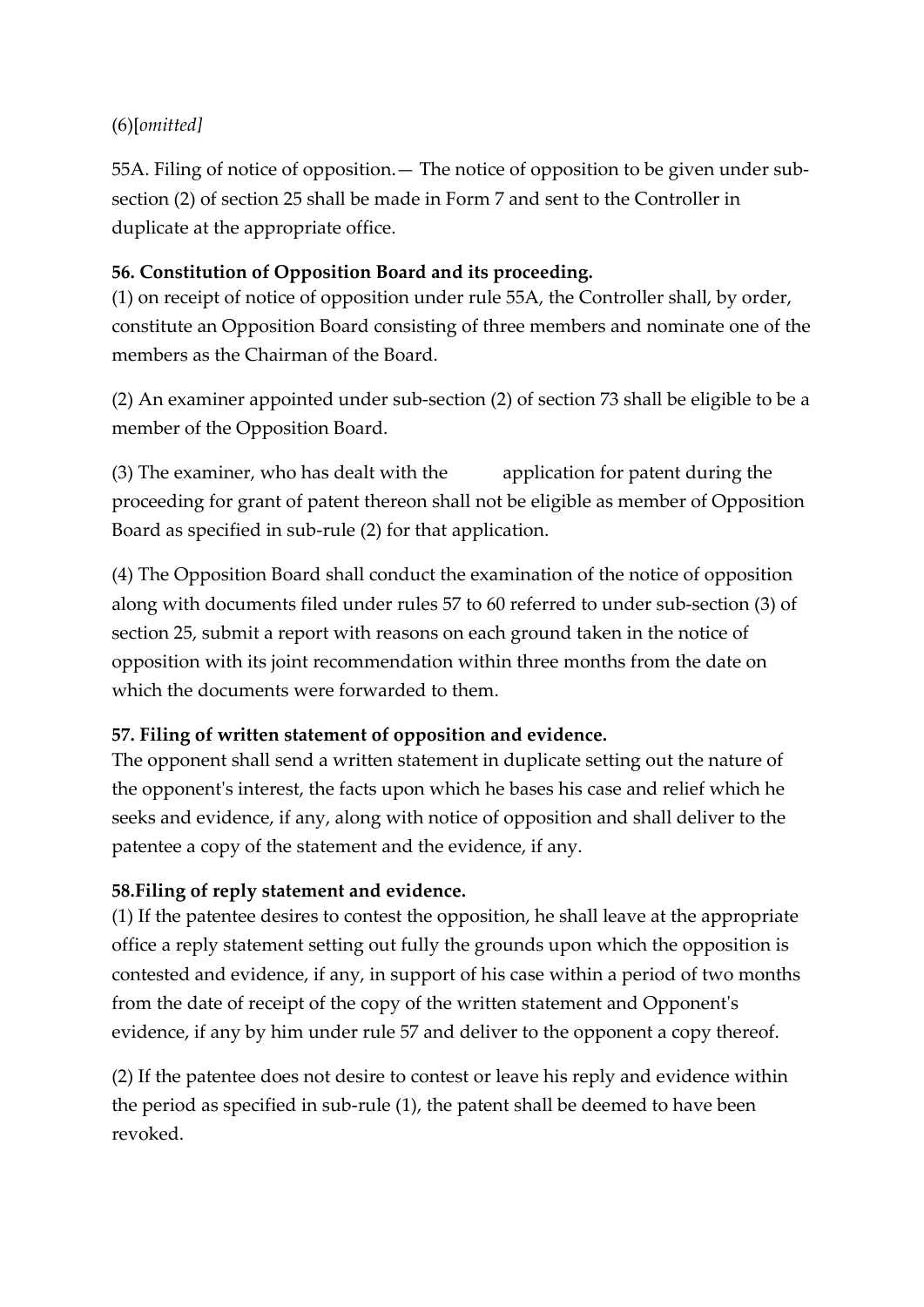#### **59.Filing of reply evidence by opponent.**

The opponent may, within one month from the date of delivery to him of a copy or the patentee's reply statement and evidence under rule 58, leave at the appropriate office evidence in reply strictly confined to matters in the patentee's evidence and shall deliver to the patentee a copy of such evidence.

#### **60. Further evidence to be left with the leave of the Controller.**

No further evidence shall be delivered by either party except with the leave or directions of the Controller:

Provided that such leave or direction is prayed before the Controller has fixed the hearing under rule 62.

#### **61. Copies of documents to be supplied.**

(1) Copies of all documents referred to in the notice of opposition or in any statement or evidence filed in connection with the opposition and authenticated to the satisfaction of the Controller, shall be simultaneously furnished in duplicate unless the Controller otherwise directs.

(2) Where a specification or other document in a language other than English is referred to in the notice, statement or evidence, an attested translation thereof, in duplicate, in English shall be furnished along with such notice, statement or evidence, as the case may be.

## **62. Hearing.**

(1) On the completion of the presentation of evidence, if any, and on receiving the recommendation of Opposition Board or at such other time as the Controller may think fit, he shall fix a date and time for the hearing of the opposition and shall give the parties not less than ten days' notice of such hearing and may require members of Opposition Board to be present in the hearing.

(2) If either party to the proceeding desires to be heard, he shall inform the Controller by a notice along with the fee as specified in the First Schedule.

(3) The Controller may refuse to hear any party who has not given notice under subrule (2).

(4) If either party intends to rely on any publication at the hearing not already mentioned in the notice, statement or evidence, he shall give to the other party and to the Controller not less than five days' notice of his intention, together with details of such publication.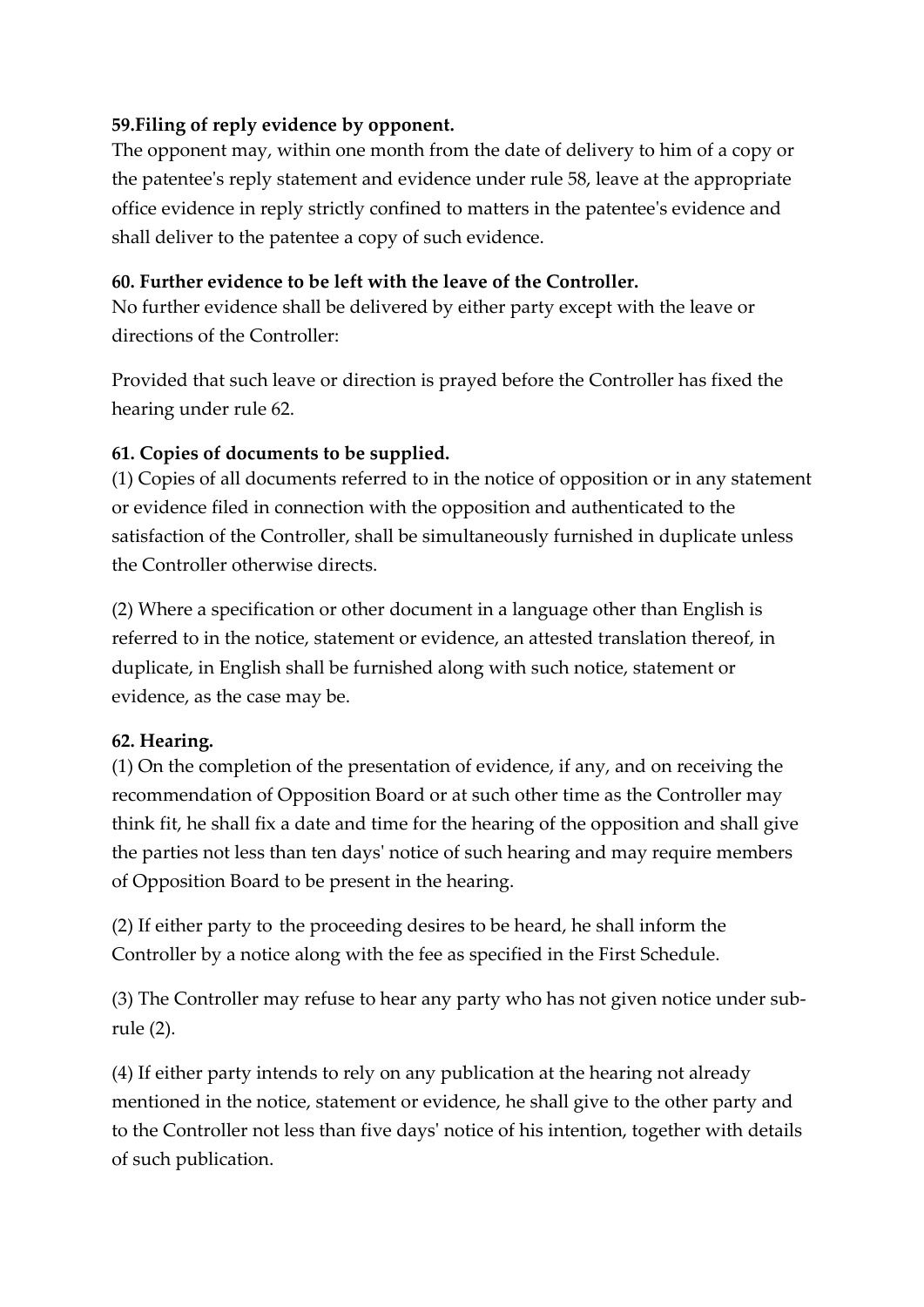(5) After hearing the party or parties desirous of being heard, or if neither party desires to be heard, then without a hearing, and after taking into consideration the recommendation of Opposition Board, the Controller shall decide the opposition and notify his decision to the parties giving reasons therefore.

#### **63. Determination of costs.**

If the patentee notifies the Controller that he desires to withdraw the patent after notice of opposition is given, the Controller, depending on the merits of the case, may decide whether costs should be awarded to the opponent.

63A. Request made under section 26(1).—Request under section 26(1) shall be made on Form 12 within three months from the date of the order of the Controller and shall be accompanied by a statement setting out the facts upon which the petitioner relies and relief he claims.

## **64.[Omitted by Patents (Amendment) Rules, 2005]**

#### **65. [Omitted by Patents (Amendment) Rules, 2005]**

#### **66. Form of making a request under section 28(2).**

A request under subsection (2) of section 28 shall be made in Form 8.

## **67. Form of making a claim under section 28(3).**

(1) A claim under sub section (3) of section 28 shall be made in Form 8, and shall be accompanied by a statement setting out the circumstances under which the claim is made.

(2) A copy of the claim and the statement shall be sent by the Controller to every applicant for the patent (not being the claimant) and to any other person whom the Controller may consider to be interested.

#### **68.Form of application to be made under section 28(7).**

(1) An application under sub-section (7) of section 28 shall be made in Form 8 and shall be accompanied by a statement setting out the circumstances under which the application is made.

(2)A copy of the application and the statement shall be sent by the Controller to each patentee or the applicant for patent, as the case may be, and to any other person whom the Controller may consider to be interested.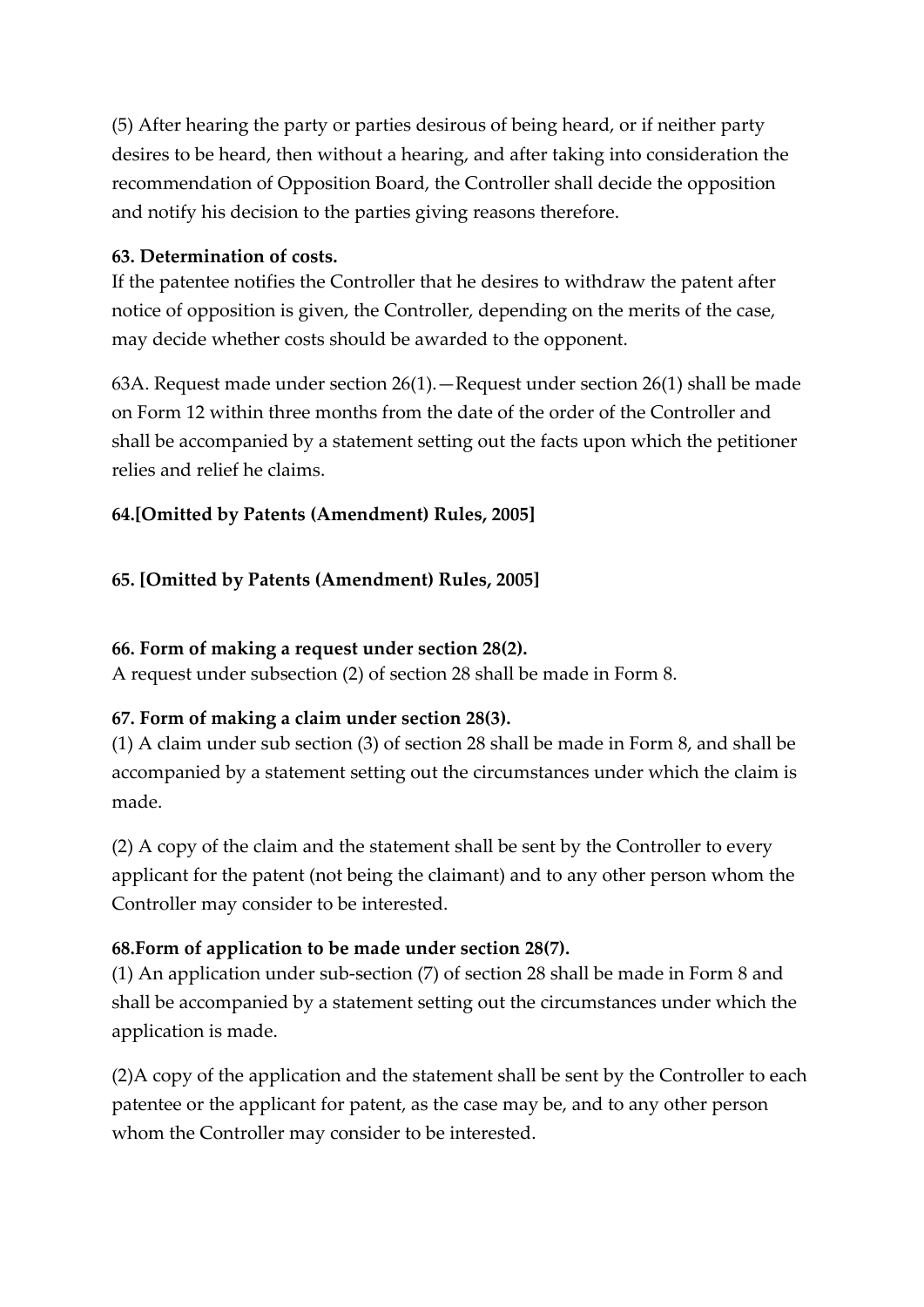#### **69.Procedure for the hearing of claim or an application under section 28.**

The procedure specified in rules 55A and 57 to 63 relating to the filing of notice of opposition, written statement, reply, statement, leaving evidence, hearing and cost shall, so far as may be, apply to the hearing of a claim or an application under section 28 as they apply to the opposition proceedings subject to the modification that reference to patentee shall be construed as the person making the claim, or an application, as the case may be.

#### **70. Mention of inventor.**

Any mention of the inventor under sub-section (1) of section 28 shall be made in the relevant documents in the following form namely:—

"The inventor of this invention/substantial part of this invention within the meaning of section 28 of the Patents Act, 1970, is…… ................of".

## **CHAPTER VII - SECRECY DIRECTIONS**

**71.Permission for making patent application outside India under section 39.** (1) The request for permission for making patent application outside India shall be made in Form 25.

(2) The Controller shall dispose of the request made under sub-rule (1) within a period of twenty-one days from the date of filing of such request:

Provided that in case of inventions relating to defence or atomic energy, the period of twenty-one days shall be counted from the date of receipt of consent from the Central Government.

#### **72.Communication of result of reconsideration under section 36(2).**

(1) The result of every reconsideration under sub-section (1) of section 36 shall be communicated to the applicant for patent within fifteen days of the receipt of the notice by the Controller.

(2) Extension of time on revocation of secrecy directions under section 38.—The extension of time to be given for doing anything required or authorised to be done under section 38 shall not exceed the period for which directions given by the Central Government under sub-section (1) of section 35 were in force.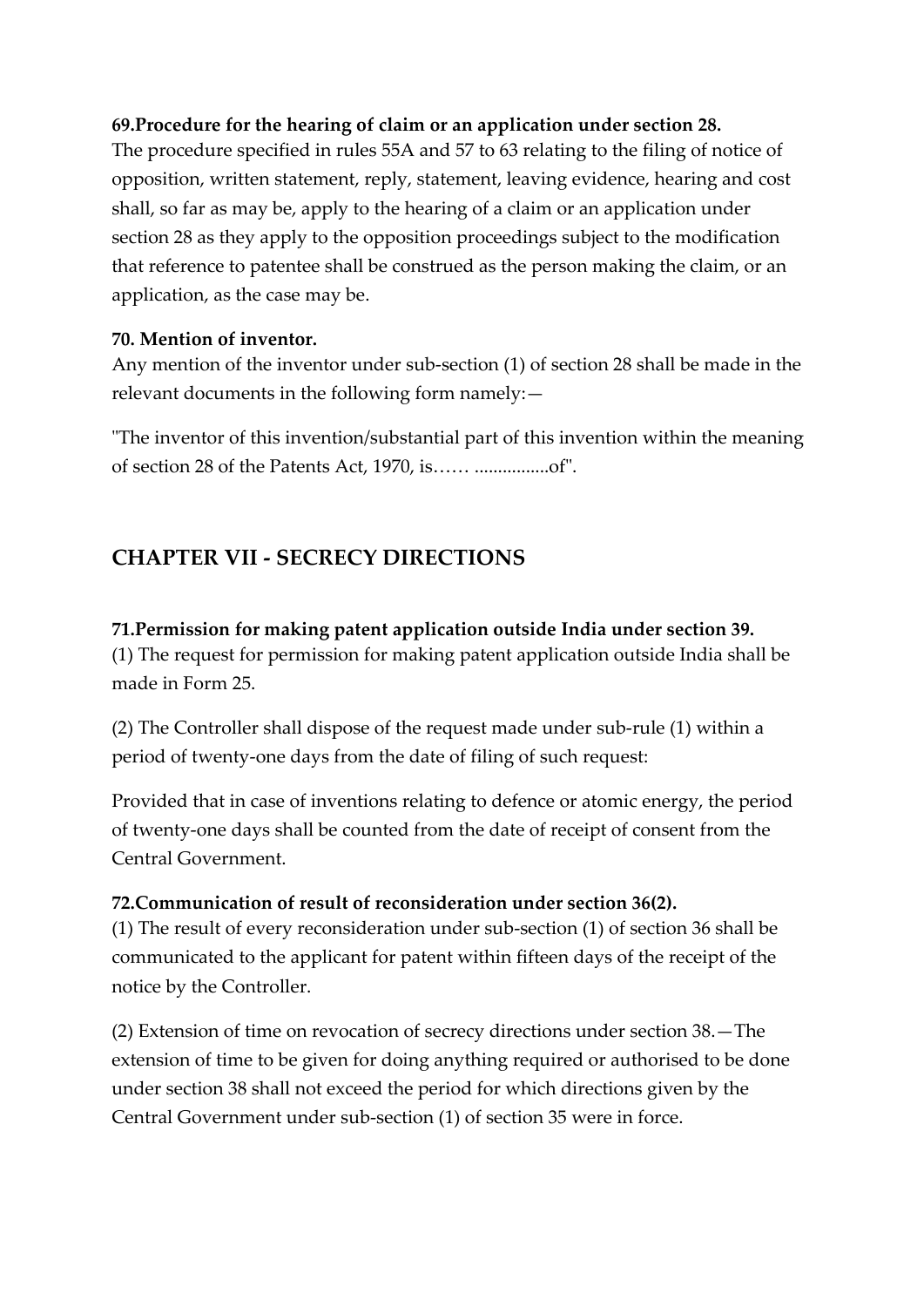# **CHAPTER VIII - GRANT OF PATENTS 73. [Omitted by Patents (Amendment) Rules, 2005]**

#### **74.Form of patent.**

(1) A patent shall be in the form as specified in the Third Schedule with such modifications as the circumstances of each case may require and shall bear the number accorded to the application under rule 37.

(2) The patent certificate shall ordinarily be issued within seven days from the date of grant of patent under section 43.

74A. Inspection of documents related to grant of patent. — After the date of publication of a grant of a patent, the application together with the complete specification and provisional specification, if any, the drawing if any, abstract and other documents related thereto may be inspected at the appropriate office by making a written request to the Controller and on payment of fee and may obtain copies on payment of fee specified in the First Schedule.

## **75. Amendment of patent under section 44.**

An application under section 44 for the amendment of a patent shall be made in Form 10 along with substantiating evidence and be accompanied by the patent.

## **76. Manner of applying for direction under section 51(1).**

(1)An application for directions under sub-section (1) of section 51 shall be made in Form 11 and shall be accompanied by a statement setting out the facts upon which the applicant relies.

(2) A copy of the application and of the statement shall be sent by the Controller to every other person registered as grantee or proprietor of the patent.

## **77. Manner of application under section 51(2).**

(1) An application for directions under subsection (2) of section 51 shall be made in Form 11 and shall be accompanied by a statement setting out the facts upon which the applicant relies.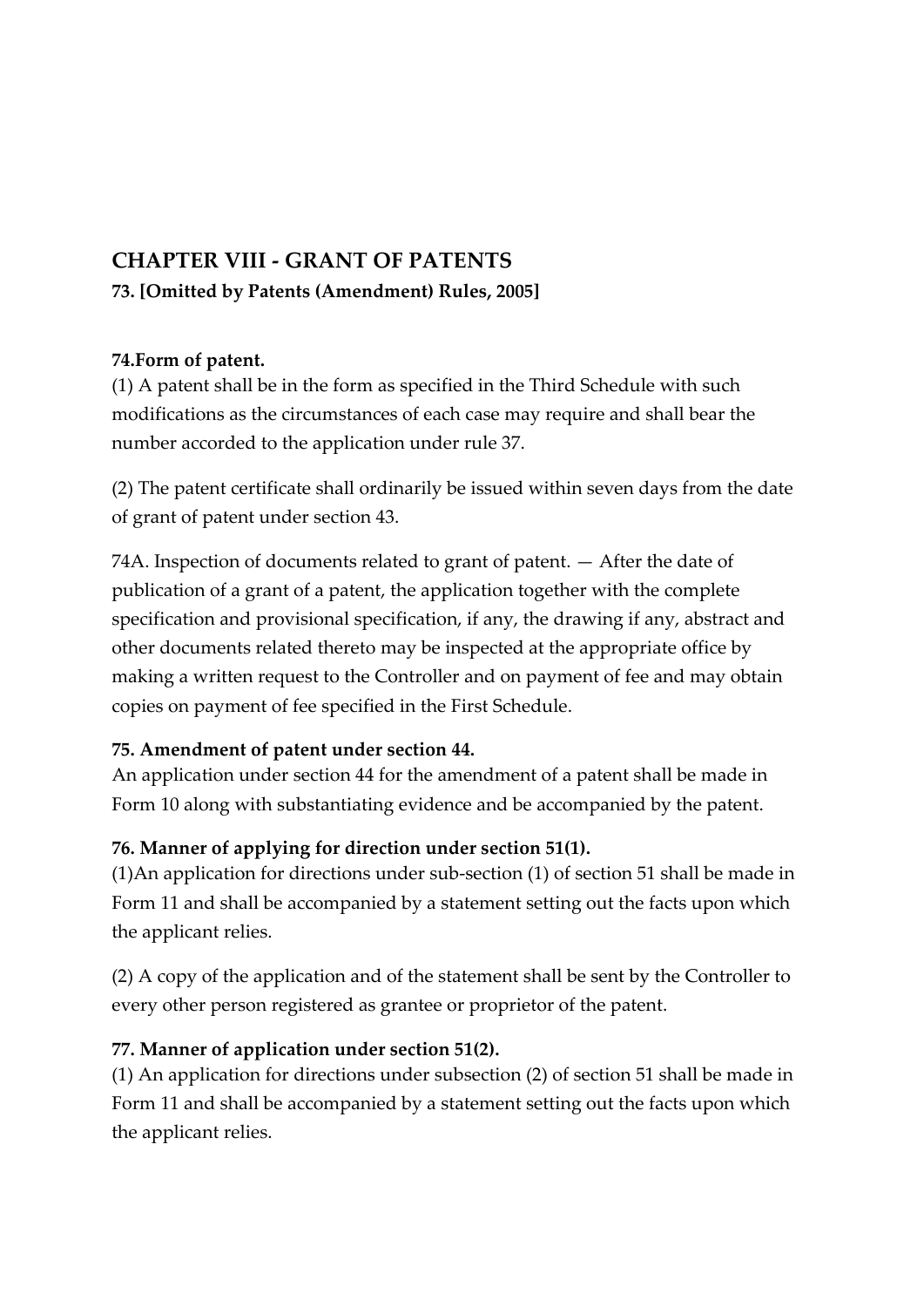(2) A copy of the application and statement shall be sent by the Controller to the person in default.

## **78.Procedure for the hearing of proceedings under section 51.**

The procedure specified in rules 55A and 57 to 63 relating to the filing of notice of opposition, written statement, reply statement, leaving evidence, hearing and costs shall, so far as may be, apply to the hearing of an application under section 51 as they apply to the hearing of an opposition proceeding.

## **79. Request under section 52(2).**

(1) A request under sub-section (2) of section 52 shall be made in Form 12 within three months from the date of the order of the Appellate Board or court referred to in sub-section (1) of the said section and shall be accompanied by a statement setting out the facts upon which the petitioner relies and the relief he claims and a certified copy of the order of the Appellate Board or court.

(2) Where the Appellate Board or court has ordered the grant of patent to the applicant only for a part of the invention, the new patent granted shall be accorded a number in the same series of numbers accorded to the complete specifications accepted on the same day as the patent is granted.

## **80. Renewal fees under section 53.**

(1) To keep a patent in force, the renewal fees specified in the First Schedule shall be payable at the expiration of the second year from the date of the patent or of any succeeding year and the same shall be remitted to the patent office before the expiration of the second or the succeeding year.

(1A) The period for payment of renewal fees so specified in sub-rule (1) may be extended to such period not being more than six months if the request for such extension of time is made in Form 4 with the fee specified in the First Schedule.

(2)While paying the renewal fee, the number and date of the patent concerned and the year in respect of which the fee is paid shall be quoted.

(3)The annual renewal fees payable in respect of two or more years may be paid in advance.

(4)The Controller shall, after making such enquiry as he may deem necessary, credit any renewal fee and issue a certificate that the fee has been paid.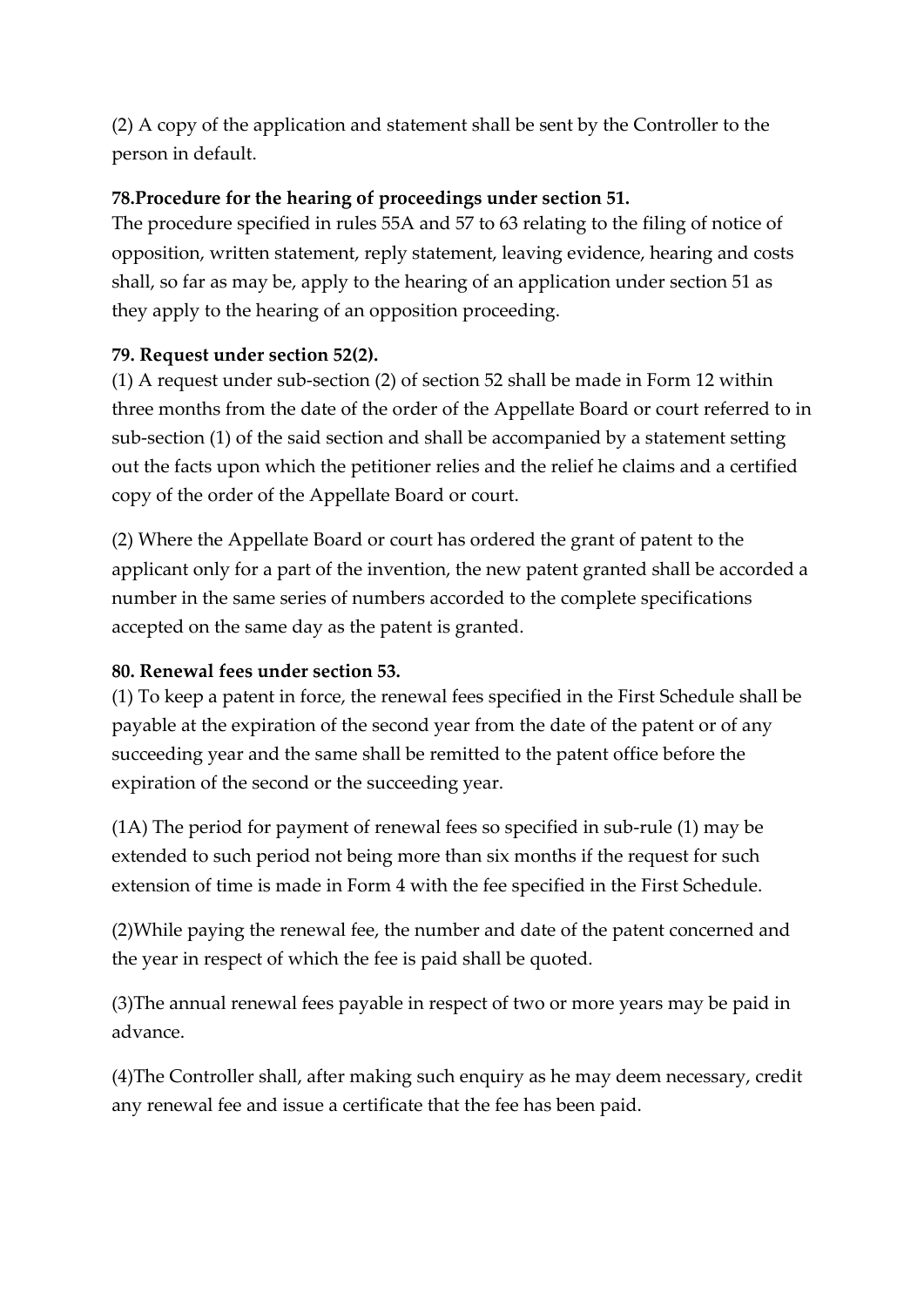# **CHAPTER IX - AMENDMENT OF APPLICATION, SPECIFICATION OR ANY DOCUMENT RELATING THERETO**

## **81.Amendment of application, specification or any document relating thereto.** (1) An application under section 57 for the amendment of an application for a patent or a complete specification or any document related thereto shall be made in Form 13.

(2) If the application for amendment under sub-rule (1) relates to an application for a patent which has not been granted, the Controller shall determine whether and subject to what conditions, if any, the amendment shall be allowed.

(3)(a) If the application for amendment under sub-rule (1) is made after grant of patent and the nature of the proposed amendment is substantive, the application shall be published.

(b) Any person interested in opposing the application for amendment shall give a notice of opposition in Form 14 within three months from the date of publication of the application.

(c) The procedure specified in rules 57 to 63 relating to the filing of written statement, reply statement, leaving evidence, hearing and costs shall, so far as may be, apply to the hearing of the opposition under section 57 as they apply to the hearing of an opposition proceeding.

## **82. Preparation of amended specifications, etc.**

Where the Controller allows the application for a patent or the complete specification or any other document to be amended, the applicant shall, if the Controller so requires and within the time to be specified by him, leave at the appropriate office an amended application or the specification or the other document, as the case may be, in accordance with the provisions of these rules.

#### **83. Publication of the amendment allowed.**

The amendments allowed after a patent has been granted, shall be published.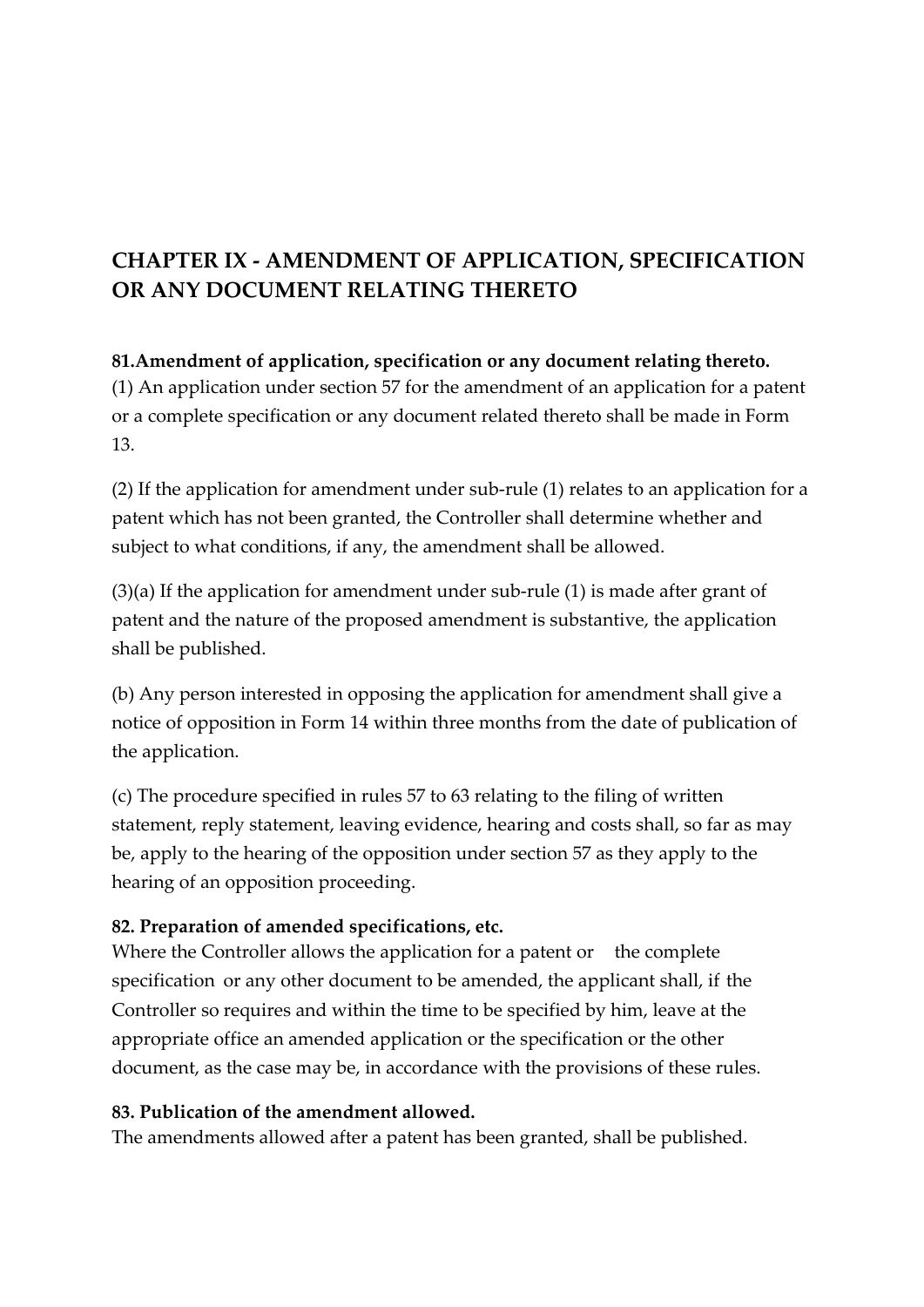## **CHAPTER X - RESTORATION OF PATENTS**

#### **84. Restoration of patents.**

(1) An application for the restoration of a patent under section 60 shall be made in Form 15.

(2) Where the Controller is satisfied that a prima facie case for the restoration of any patent has not been made out, he shall intimate the applicant accordingly and unless the applicant makes a request to be heard in the matter within one month from the date of such intimation, the Controller shall refuse the application.

(3) Where applicant requests for a hearing within the time allowed and the Controller, after giving the applicant such a hearing, is prima facie satisfied that the failure to pay the renewal fees was unintentional, he shall publish the application.

## **85. Opposition to restoration under section 61.**

(1) At any time, within two months from the date of publication of the application under sub-rule (3) of rule 84, any person interested may give notice of opposition thereto in Form 14.

(2) A copy of the notice of opposition shall be sent by the Controller to the applicant.

(3)The procedure specified in rules 57 to 63 relating to the filing of written statement, reply statement, leaving evidence, hearing and costs shall, so far as may be, apply to the hearing of the opposition under section 60 as they apply to the hearing in the opposition proceeding.

## **86. Payment of unpaid renewal fees.**

(1) Where the Controller decides in favour of the applicant, the applicant shall pay the unpaid renewal fees and the additional fee specified in the First Schedule, within a month from the date of the order of the Controller allowing the application for restoration.

(2)The Controller shall publish his decision.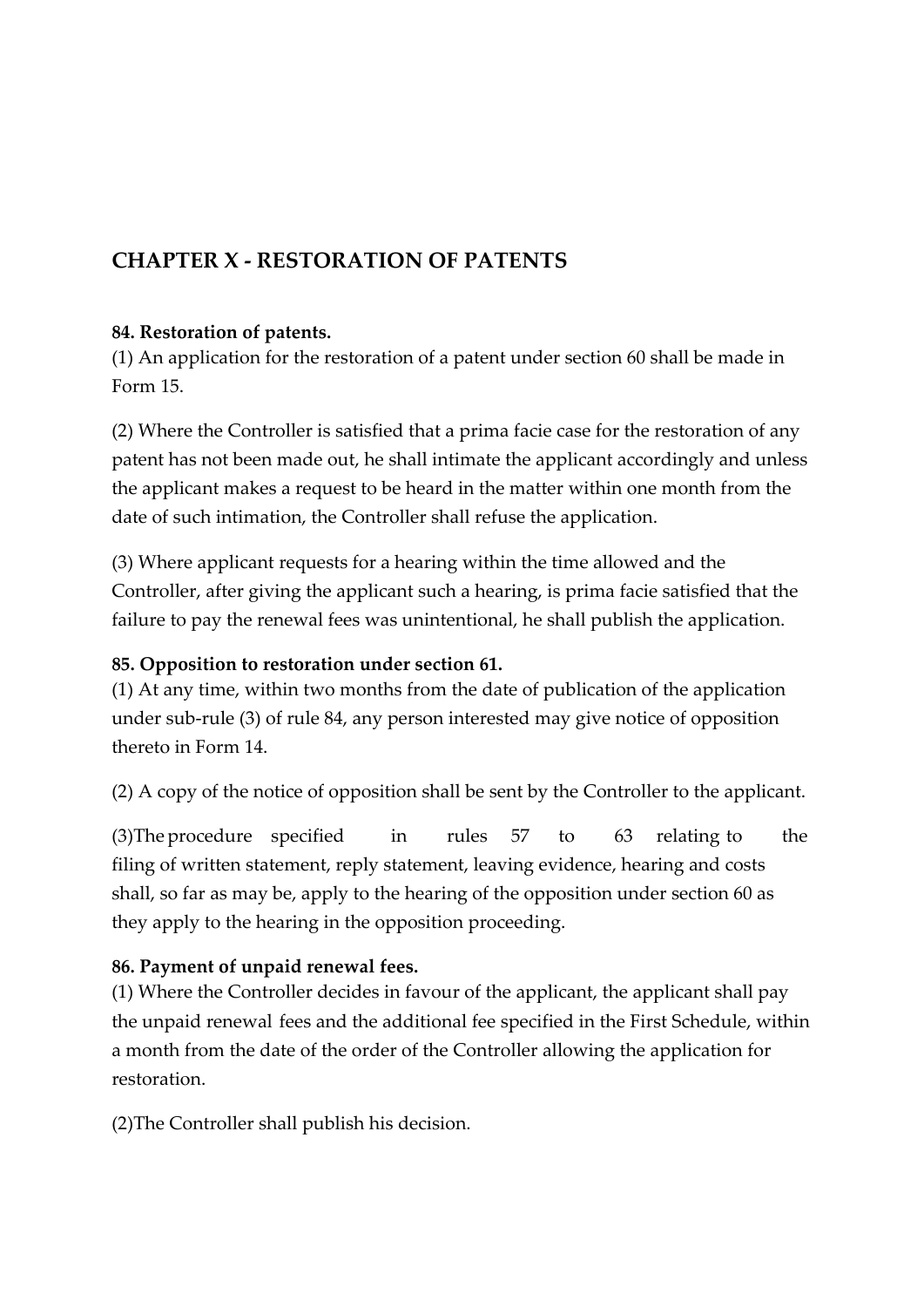## **CHAPTER XI - SURRENDER OF PATENTS**

#### **87. Surrender of Patents.**

(1) The Controller shall publish the notice of an offer given under section 63.

(2) Any person interested may, within three months from the date of publication of the notice, give notice of opposition to the Controller in Form 14 in duplicate.

(3) The procedure specified in rules 57 to 63 relating to the filing of written statement, reply statement, leaving evidence, hearing and costs shall, so far as may be, apply to the hearing of the opposition under section 63 as they apply to the hearing in opposition proceeding.

(4) If the Controller accepts the patentee's offer to surrender the patent, he may direct the patentee to return the patent, and on receipt of such patent, the Controller shall by order revoke it and publish the revocation of the patent.

## **CHAPTER XII - REGISTER OF PATENTS**

## **88. Register of patents under section 67.**

(1) Upon the grant of a patent, the Controller shall enter in the register of patents at each appropriate office, the name, address and nationality of the grantee as the patentee thereof, the title of the invention (including the categories to which the invention relates), the date of the patent and the date of grant thereof together with the address for service of the patentee.

(2) The Controller shall also enter in the register of patents particulars regarding proceedings under the Act before the Controller or Appellate Board or the courts in respect of every patent.

(3) Where the register of patents or any part thereof is in computer floppies, diskettes or any other electronic form it shall be maintained and accessed only by the person who is duly authorised by the Controller and no entry or alteration of any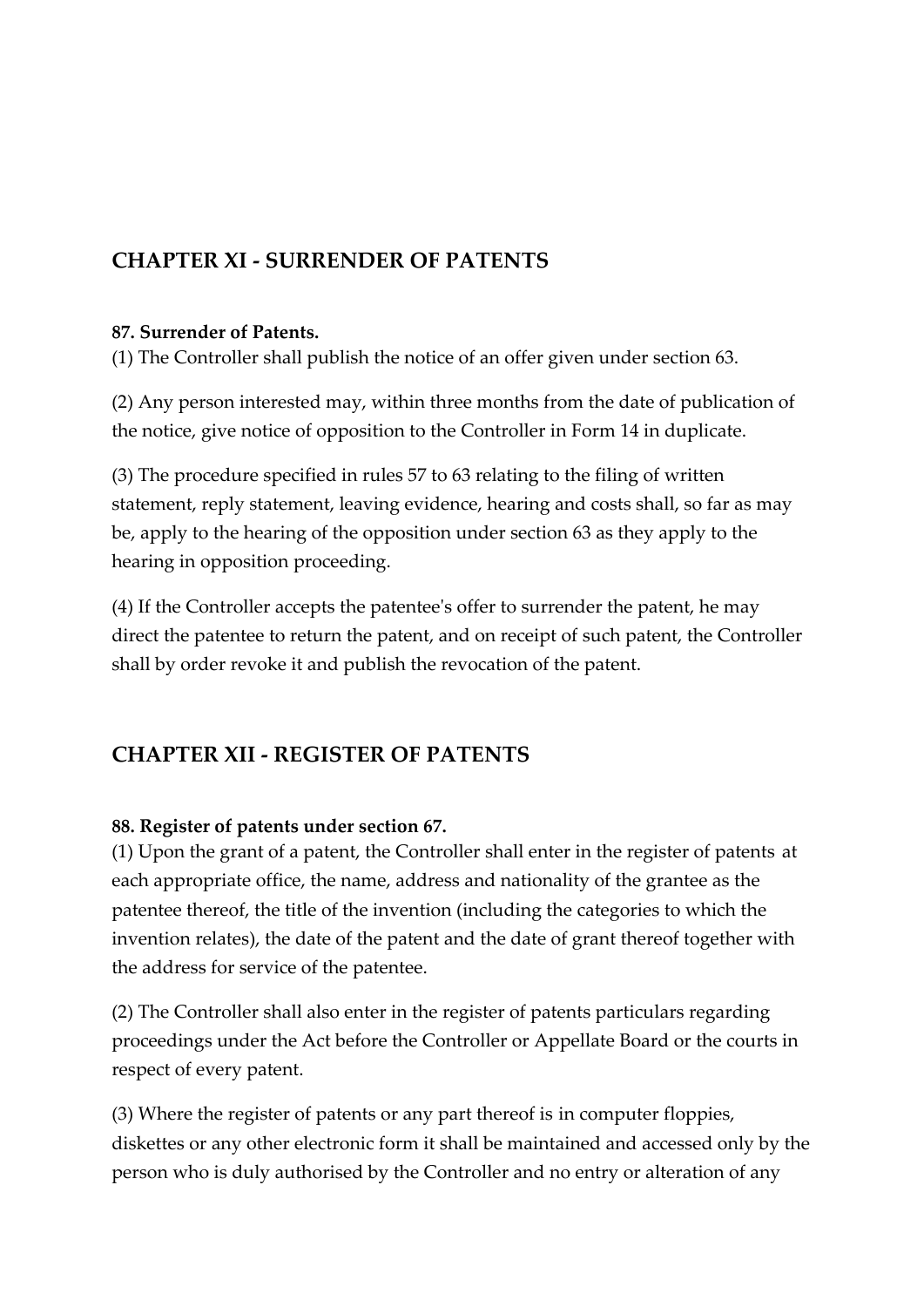entry or rectification of any entry in the said register shall be made by any person who is not so authorised by the Controller.

#### **89. [Omitted by Patents (Amendment) Rules, 2005]**

#### **90. Registration of title and interest in patents.**

(1) An application referred to in sub-section (1) or sub-section (2) of section 69 shall be made in Form 16.

(2) An application for an entry in the register of patents of any other document purporting to affect the proprietorship of the patent by the person benefiting under the document shall be made in Form 16.

#### **91. Presentation of assignment, etc., of patent to Controller.**

Every assignment and every other document giving effect to or being evidence of the transfer of a patent or affecting the proprietorship thereof or creating an interest therein as claimed in such application, shall, unless the Controller otherwise directs, be presented to him together with the application which shall be accompanied by two copies of the assignment or other document certified to be true copies by the applicant or his agent and the Controller may call for such other proof of title or written consent as he may require.

#### **92. Registration of title or interest in a patent.**

After the receipt of an application under subsection (1) or sub-section (2) of section 69, the Controller shall register the title of the person concerned or his interest in a patent, as the case may be, and an entry in the following form shall be made in the register, namely:—

| as      |  |  |  |
|---------|--|--|--|
|         |  |  |  |
|         |  |  |  |
|         |  |  |  |
| between |  |  |  |
|         |  |  |  |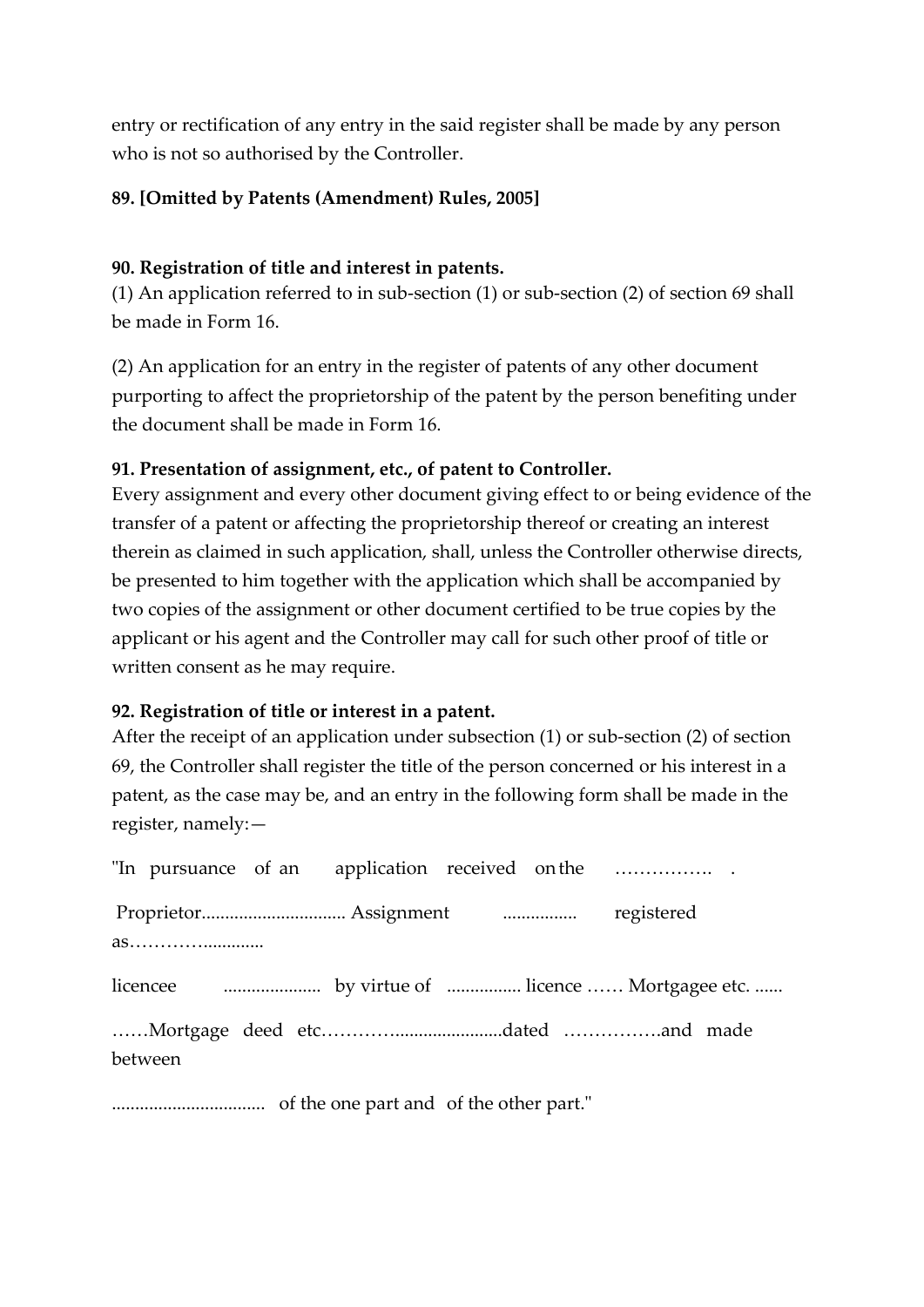#### **93. Entry of Renewal fee.**

Upon receipt of the payment of the prescribed renewal fee in respect of a patent, the Controller shall enter in the register of patents the fact that the fee has been paid and the date of payment of such fee and issue a certificate of renewal of the patent.

#### **94.Alteration of address.**

(1) A patentee may make a request in writing along with fee payable to the Controller for the alteration of his name, nationality, address or address for service as entered in the register of patents in respect of any patent granted to him. The Controller may require such proof of the alteration as he may think fit before acting on a request to alter the name or nationality.

(2)If the Controller allows a request made under sub-rule (1), he shall cause the entries in the register to be altered accordingly.

(3)If a patentee makes a request in writing along with fee payable for entering an additional address for service in India and if the Controller is satisfied that the request should be allowed, he shall have the additional address for service entered in the register.

#### **95. Inspection of register of patents under section 72 and fees payable therefor.**

(1) The register of patents shall be open for public inspection during office hours on payment of the fees specified therefor in the First Schedule.

(2) When register of patents or any part thereof is in computer floppies, diskettes or any other electronic form the person authorised by the Controller under sub-rule (3) of rule 88 shall provide access to the computer floppies, diskettes or other electronic form or printouts of the records thereof.

# **CHAPTER XIII - COMPULSORY LICENCE AND REVOCATION OF PATENT**

## **96. Application for compulsory licence etc.**

An application to the Controller for an order under section 84, section 85, section 91 or section 92 or section 92A shall be in Form 17, or Form 19, as the case may be. Except in the case of an application made by the Central Government, the application shall set out the nature of the applicant's interest and terms and conditions of the licence the applicant is willing to accept.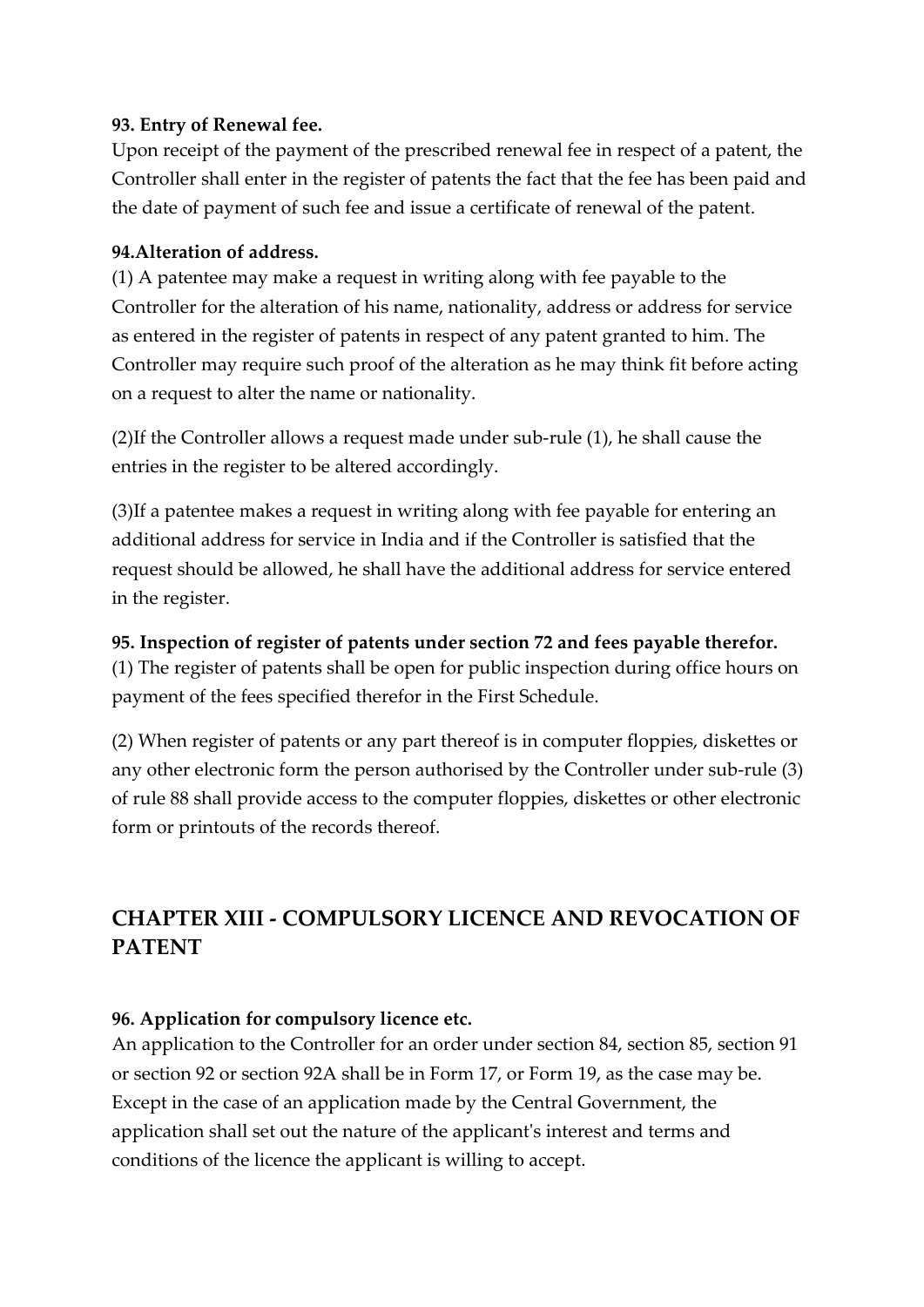#### **97. When a prima facie case is not made out.**

(1) If, upon consideration of the evidence, the Controller is satisfied that a prima facie case has not been made out for the making of an order under any of the sections referred to in rule 96, he shall notify the applicant accordingly, and unless the applicant requests to be heard in the matter, within one month from the date of such notification, the Controller shall refuse the application.

(2) If the applicant requests for a hearing within the time allowed under sub-rule (1), the Controller shall, after giving the applicant an opportunity of being heard, determine whether the application may be proceeded with or whether it shall be refused.

## **98. Notice of opposition under section 87(2).**

(1) A notice of opposition under sub- section (2) of section 87 shall be given in Form 14 and shall be sent to the Controller within two months from the date of the publication of the application under sub-section (1) of the said section.

(2) The notice of opposition referred to in sub-rule (1) shall include the terms and conditions of the licence, if any, the opponent is prepared to grant to the applicant and shall be accompanied by evidence in support of the opposition.

(3) The opponent shall serve a copy of his notice of opposition and evidence on the applicant and notify the Controller when such service has been effected.

(4) No further statement or evidence shall be delivered by either party except with the leave of or on requisition by the Controller.

(5) The Controller shall forthwith fix a date and time for the hearing of the case and shall give the parties not less than ten days' notice of such hearing.

(6) The procedure specified in sub-rules (2) to (5) of rule 62, shall, so far as may be, apply to the procedure for hearing under this rule as they apply to the hearing in opposition proceedings.

99. Manner of publication of the revocation order.—The Controller shall publish the order made by him under sub-section (3) of section 85 revoking a patent.

## **100. Application under section 88(4).**

(1) An application under sub-section (4) of section 88 for the revision of the terms and conditions of a licence which have been settled by the Controller shall be in Form 20 and shall state the facts relied upon by the applicant and the relief he seeks and shall be accompanied by evidence in support of the application.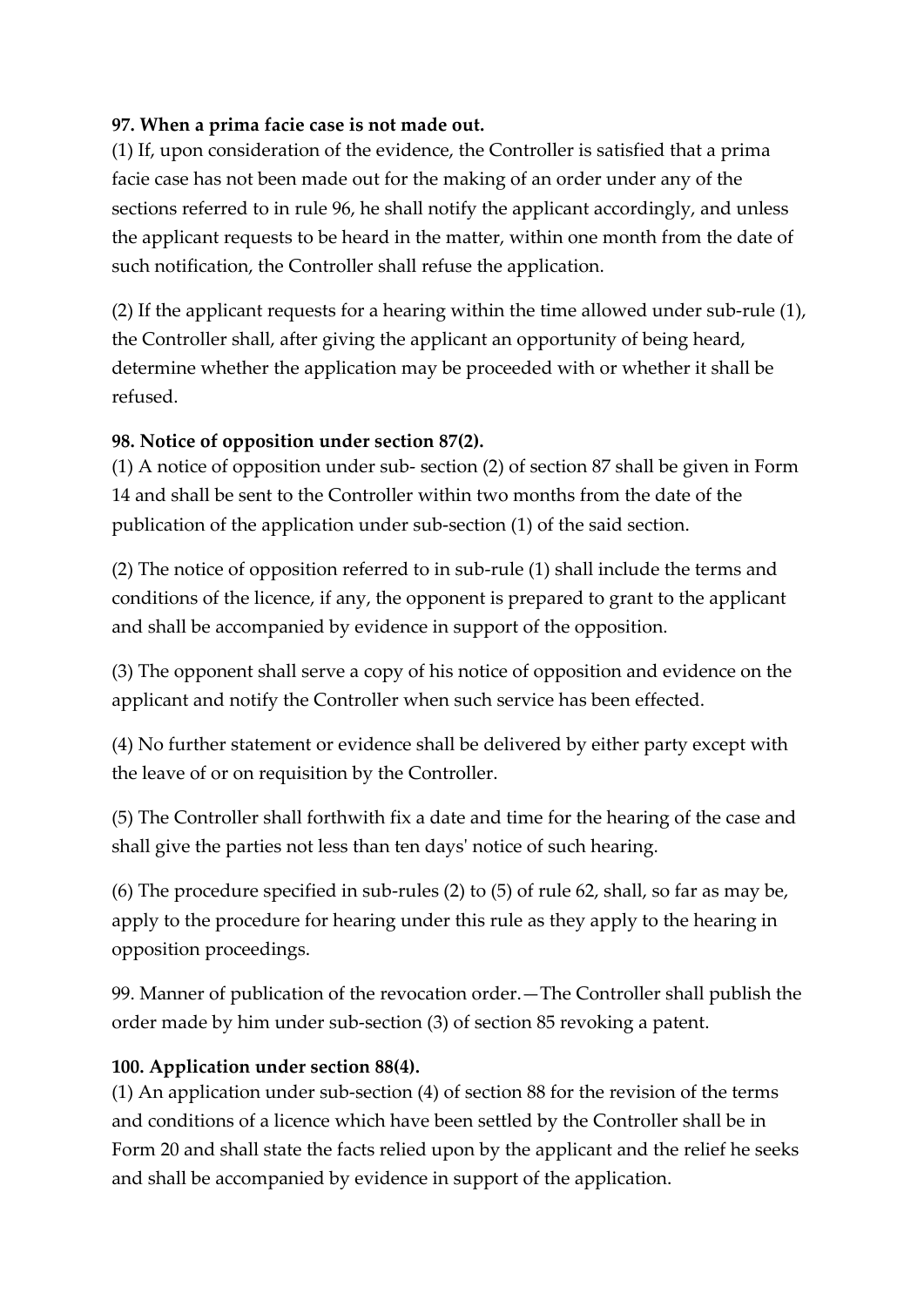(2) If the Controller is satisfied that a prima facie case has not been made out for the revision of the terms and conditions of the licence, he may notify the applicant accordingly and unless within a month the applicant requests to be heard in the matter, the Controller may refuse the application.

(3) The Controller, after giving the applicant an opportunity of being heard, shall determine whether the application shall be proceeded with or whether the application shall be refused.

#### **101. Procedure to be followed in case of applications under section 88(4).**

(1) If the Controller allows the application to be proceeded with, he shall direct the applicant to serve copies of the application and of the evidence in support thereof upon the patentee or any other person appearing in the register to be interested in the patent or upon any other person on whom, in his opinion such copies should be so served.

(2) The applicant shall inform the Controller the date on which the service of copies of application and of the evidence on the patentee and other persons referred to in sub-rule (1) has been effected.

(3) The patentee or any other person on whom copies of the application and of the evidence have been served, may give to the Controller notice of opposition in Form 14 within one month from the date of such service. Such notice shall contain the grounds relied upon by the opponent and shall be accompanied by evidence in support of the opposition.

(4) The opponent shall serve copies of the notice of opposition and his evidence on the applicant and inform the Controller the date on which such service has been effected.

(5) No further evidence or statement shall be filed by either party except with special leave of or on requisition by the Controller.

(6) On completion of the above proceedings, the Controller shall forthwith fix a date and the time for the hearing of the case and shall give the parties not less than ten days' notice of such hearing.

(7) The procedure specified in sub-rules (2) to (5) of rule 62 shall, so far as may be, apply to the procedure for hearing under this rule as they apply to the hearing in opposition proceedings.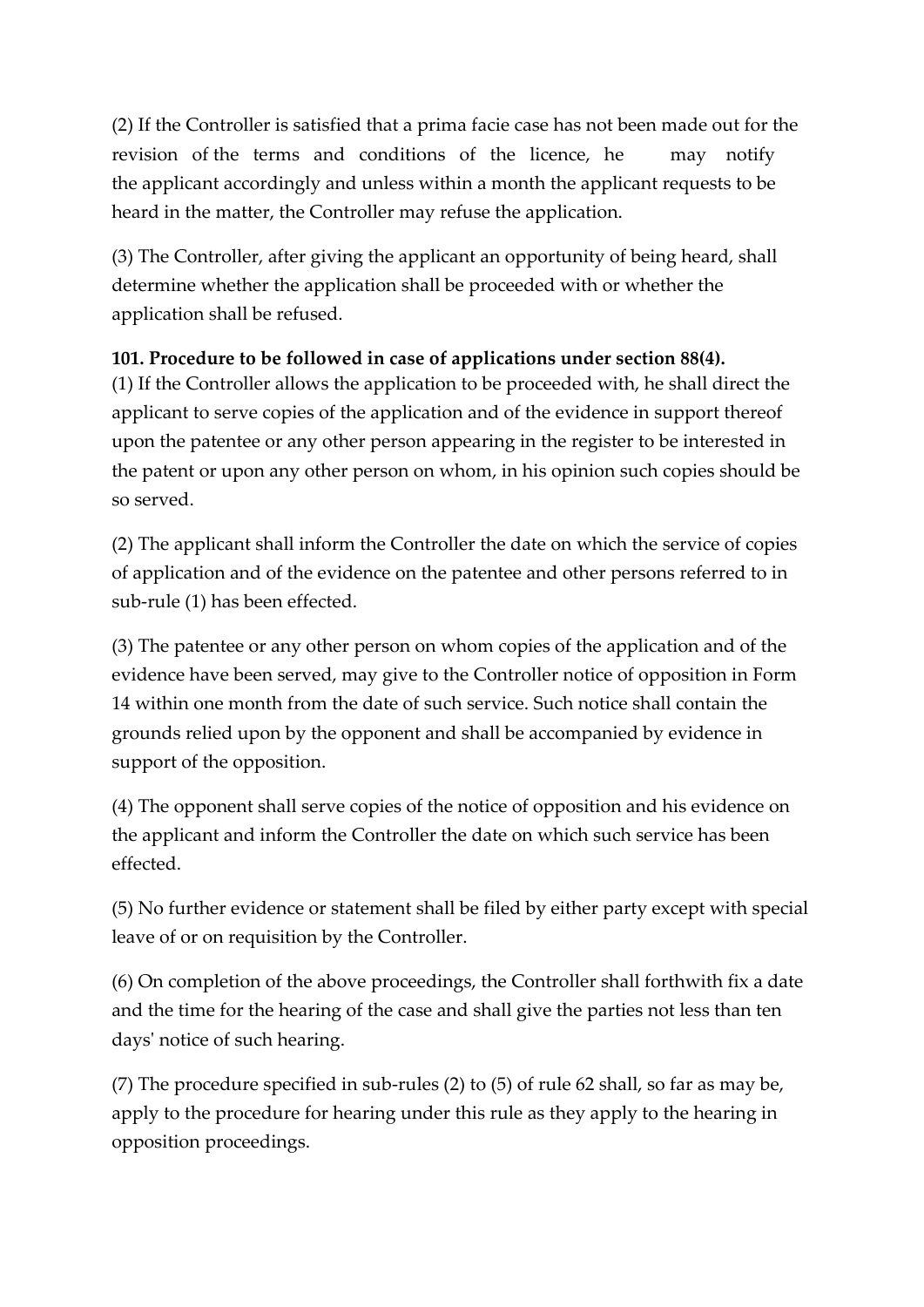(8) If the Controller decides to revise the terms and conditions of licence he shall forthwith amend the licence granted to the applicant in such manner, as he may deem necessary.

#### **102. Application for termination of compulsory licence under section 94.**

(1) An application for termination of compulsory licence under section 94(1) shall be made in Form 21 by the patentee or any other person deriving title or interest in the patent. The application shall be accompanied by the evidence in support of the application.

(2)The applicant shall serve a copy of the application and evidence on the holder of the compulsory licence and shall inform the Controller the date on which the service has been effected.

(3) The holder of the compulsory licence may file his objection along with evidence, if any, to the application within one month from the date of receipt of the application and evidence by him to the Controller and serve a copy thereof to the applicant.

(4) No further evidence or statement shall be filed by either party except with special leave of or on requisition by the Controller.

(5) On completion of the above proceedings, the Controller shall forthwith fix a date and the time for the hearing of the case and shall give the parties not less than ten days' notice of such hearing.

(6) The procedure specified in sub-rules (2) to (5) of rule 62 so far as may be, apply to the procedure for hearing under this rule as they apply to the hearing in opposition proceedings.

(7) If the Controller decides to terminate the compulsory license he shall forthwith issue an order giving terms and conditions, if any, of such termination and serve copies of the order to both the parties.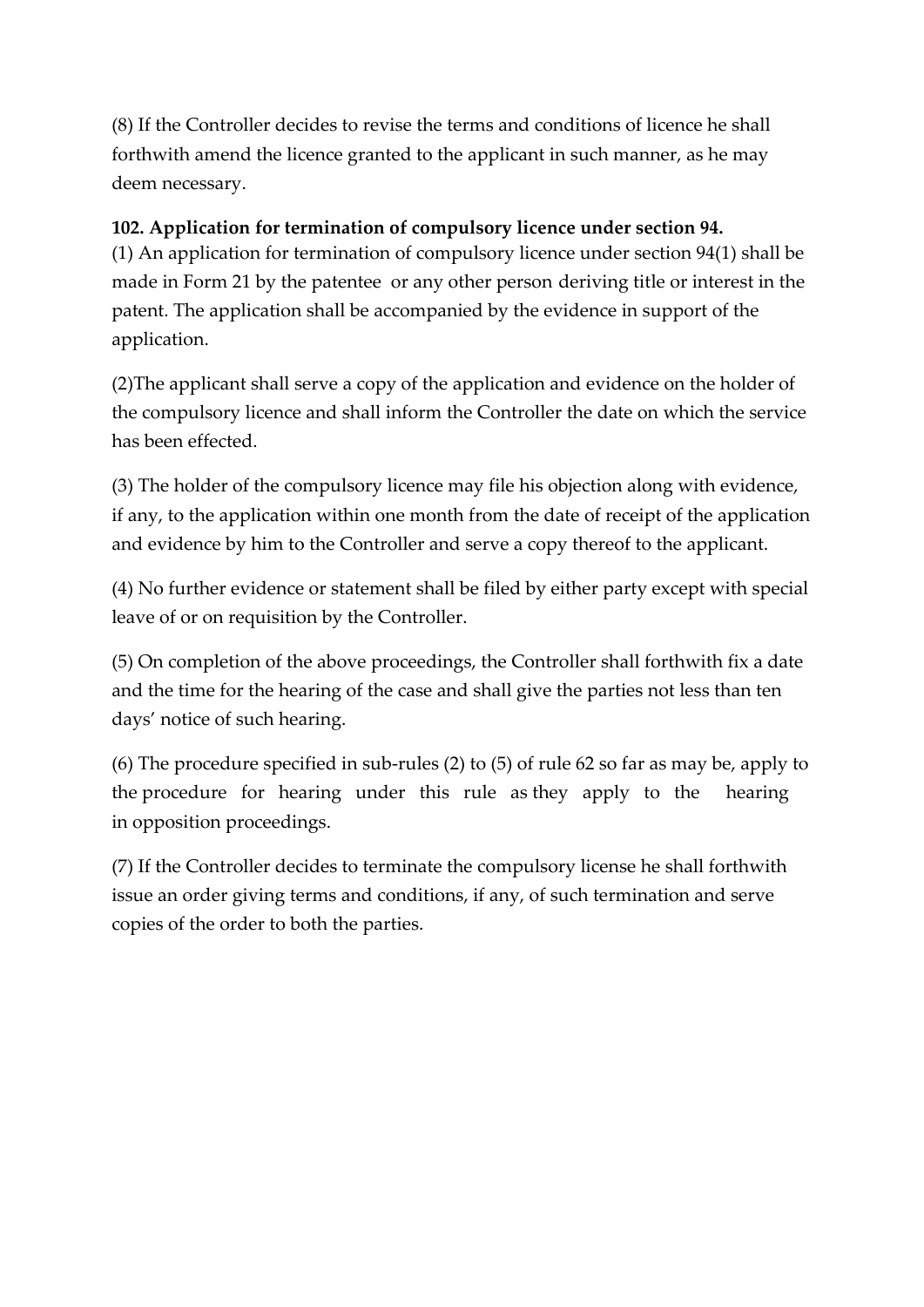## **CHAPTER XIV - SCIENTIFIC ADVISERS**

#### **103. Roll of scientific advisers.**

(1) The Controller shall maintain a roll of scientific advisers for the purpose of section 115. The roll shall be updated annually. The roll shall contain the names, addresses, specimen signatures and photographs of scientific advisers, their designations, information regarding their educational qualifications, the disciplines of their specialisation and their technical, practical and research experience.

(2) A person shall be qualified to have his name entered in the roll of scientific advisers, if he—

(i) holds a degree in science, engineering or technology or equivalent;

(ii) has at least fifteen years' technical, practical or research experience; and

(iii) he holds or has held a responsible post in a scientific or technical department of the Central or State Government or in any organisation.

103A. Disqualifications for inclusion in the roll of scientific advisers.— A person shall not be eligible to be included in the roll of scientific advisors, if he—

(i) has been adjudged by a competent court to be of unsound mind;

(ii) is an undischarged insolvent;

(iii) being a discharged insolvent, has not obtained from the court a certificate to the effect that his insolvency was caused by misfortune without any misconduct on his part;

(iv) has been convicted by a competent court, whether within or outside India of an offence to undergo a term of imprisonment, unless the offence of which he has been convicted has been pardoned or unless on an application made by him, the Central Government has, by order in this behalf, removed the disability; or

(v) has been guilty of professional misconduct.

## **104. Manner of application for inclusion in the roll of scientific advisers.** Any interested person may apply to the Controller for inclusion of his name in the roll of scientific advisers by furnishing his bio-data.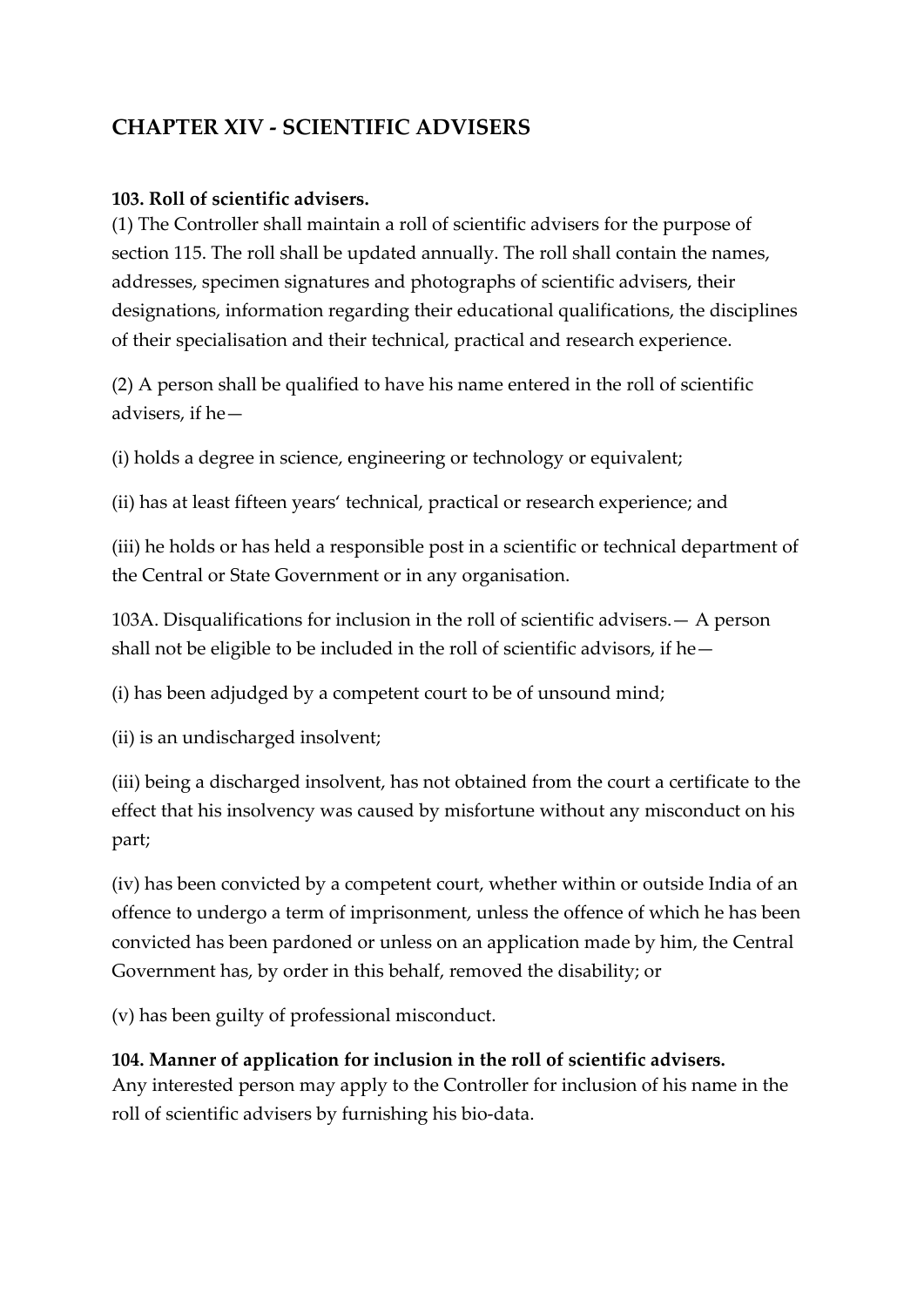### **105. Inclusion of the name of any other person in the roll of scientific advisers.**

The Controller may, notwithstanding anything contained in rules 103 and 104, enter the name of any person in the roll of scientific advisers, if he is of the opinion after such inquiry as he deems fit, that such person should be entered in the roll of scientific advisers.

#### **106. Power to relax.**

Where the Controller is of the opinion that it is necessary or expedient so to do, he may, by order, for reasons to be recorded in writing, relax any of the qualifications specified in sub-rule (2) of rule 103 with respect to any person, if such person is otherwise well qualified.

## **107. Removal of names from the roll of scientific advisers.**

The Controller may remove the name of any person from the roll of scientific advisers, if—

(a) such person makes a request for such removal; or

(b) the Controller is satisfied that his name has been entered in the roll by error or on account of misrepresentation or suppression of any material fact; or

(c) such person has been convicted of an offence and sentenced to a term of imprisonment or has been guilty of misconduct in his professional capacity and the Controller is of the opinion that his name should be removed from the roll; or

(d) such person is dead:

Provided that except in the cases falling under clause (a) and (d) above, before removing the name of any person from the roll of scientific advisers under this rule, such person shall be given a reasonable opportunity of being heard.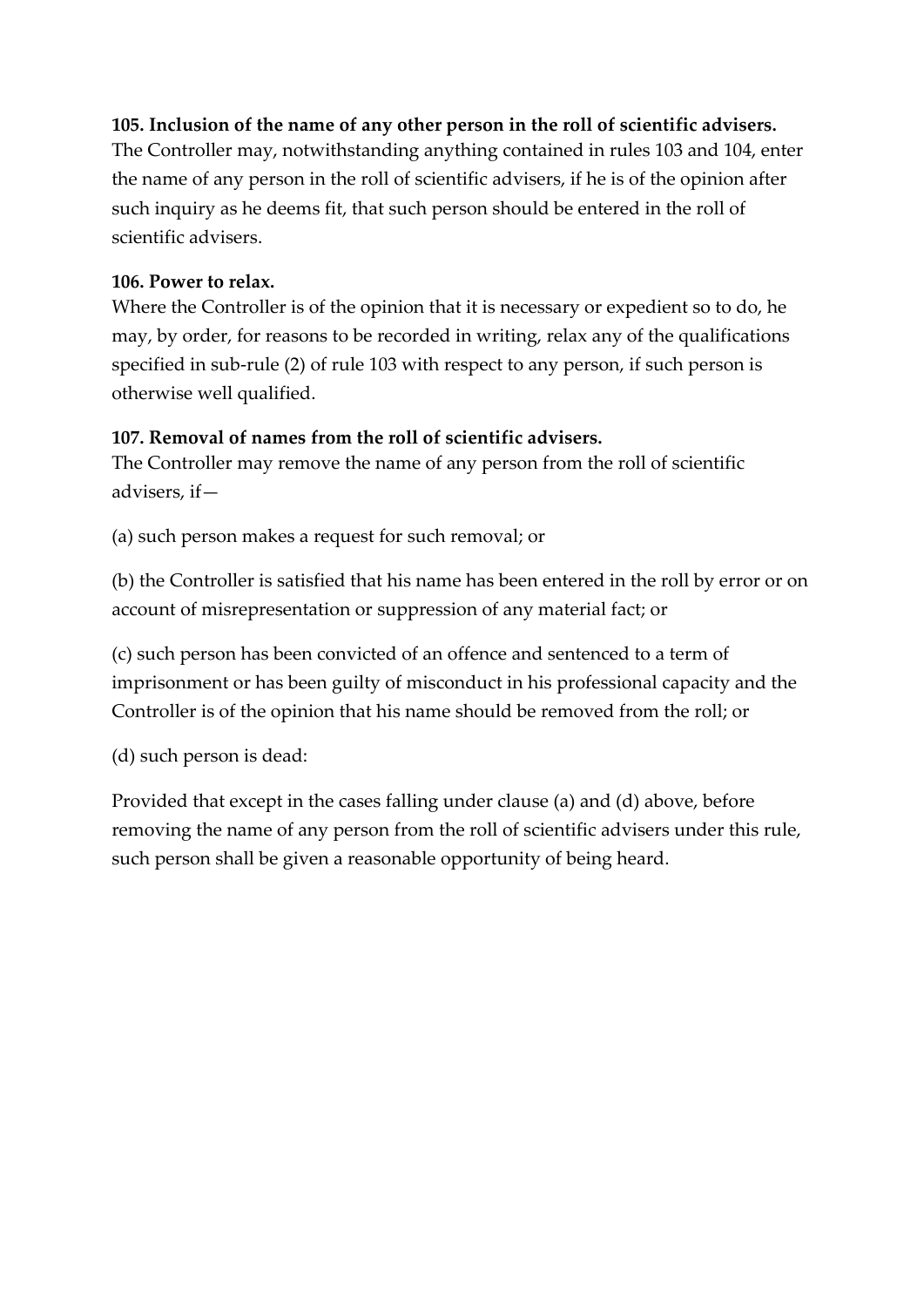# **CHAPTER XV - PATENT AGENTS**

#### **108. Particulars to be contained in the register of patent agents.**

(1) The register of patent agents maintained under section 125 shall contain the name, nationality, address of the principal place of business, addresses of branch offices, if any, the qualifications, the date of registration of every registered patent agent and the details of their renewal of registration and any other particulars so specified by the Controller.

(2)Where the register of patent agents is in computer floppies, diskettes or any other electronic form, it shall be maintained and accessed only by the person who is duly authorised by the Controller and no entry or alteration of any entry or rectification of any entry in the said register shall be made by any person who is not so authorised by the Controller.

(3)(i) Copies of register of patent agents shall be maintained in each of the branch offices;

(ii) The register of patent agents shall also contain specimen signatures and photographs of the persons registered as patent agents.

## **109. Application for registration of patent agents.**

(1) Every person who desires to be registered as a patent agent shall make an application in Form 22.

(2) The applicant shall furnish such other information as may be required by the Controller.

(3) A person desirous to appear in the qualifying examination under rule 110 shall make a request to the Controller along with the fee specified in the First Schedule after announcement of such examination and within the period as may be specified in the announcement.

#### **110. Particulars of the qualifying examination for patent agents.**

(1) The qualifying examination referred to in clause (c) (ii) of sub-section (1) of section 126 shall consist of a written test and a viva voce examination.

(2)The qualifying examination shall consist of the following papers and marks, namely:

Paper I – Patents Act and Rules 100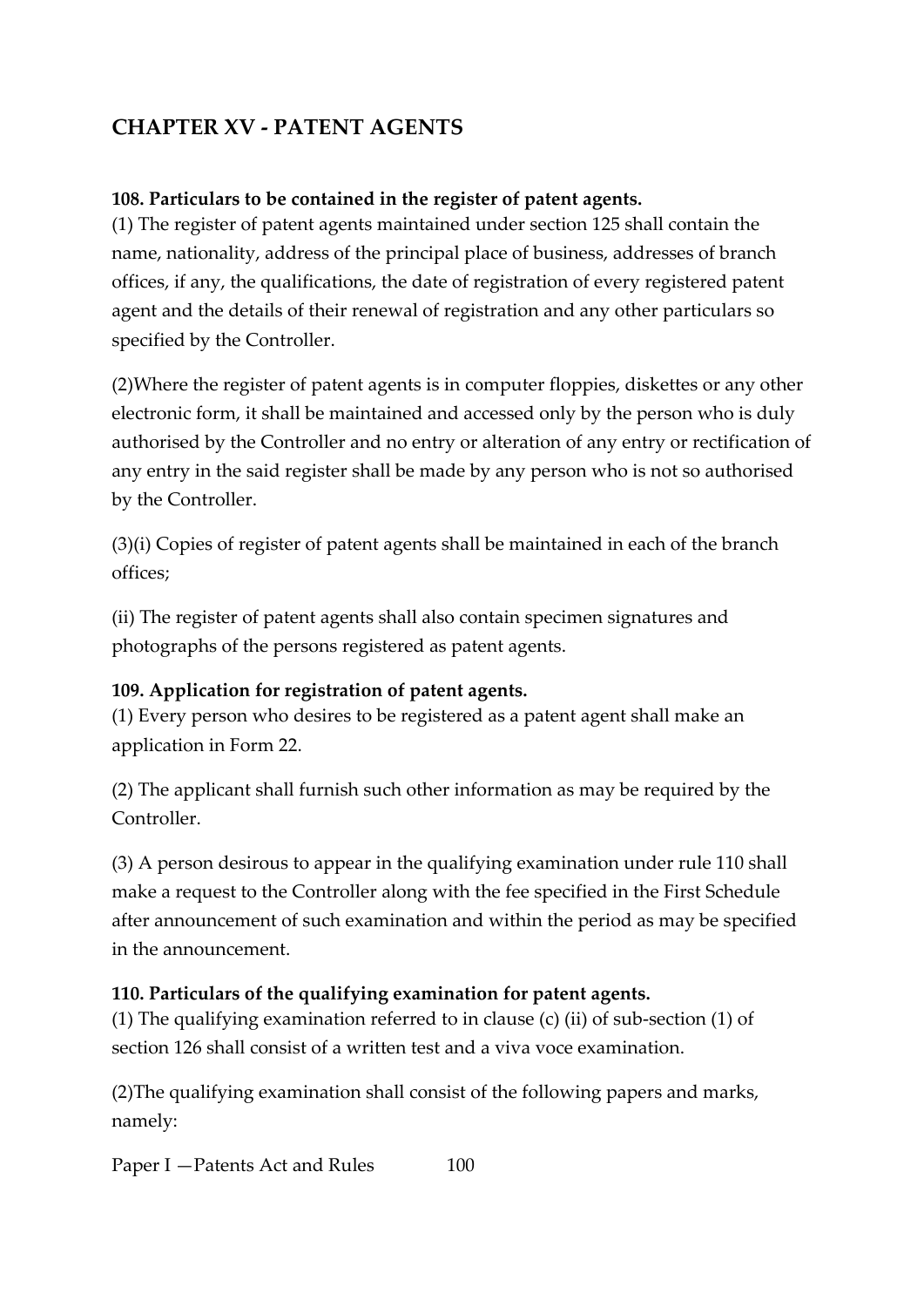Paper II—Drafting and interpretation of patent specifications and other

documents 100 Viva Voce 50

(3) A candidate shall be required to secure a minimum of fifty marks in paper I and paper II and shall be declared to have passed the examination only, if he obtains an aggregate of sixty percent of the total marks.

## **111. Registration of patent agents.**

After a candidate passes the qualifying examination specified in rule 110 and after obtaining any further information which the Controller considers necessary he shall, on receipt of the fee specified therefor in the First Schedule, enter the candidate's name in the register of patent agents and issue to him a certificate of registration as a patent agent.

#### **111A. Issue of duplicate certificate of patent agents.**

The Controller may issue a duplicate certificate of registration as patent agent on a request made by the person so registered as patent agent along with fee specified in the First Schedule and contain a statement setting out the circumstances in which the original certificate issued under rule 111 was lost, destroyed and cannot be produced.

#### **112. Details to be included in an application for the registration of a patent agent.**

An application by a person entitled to be registered as a patent agent under subsection (2) of section 126 shall also be made in Form 22.

## **113. Registration of patent agents under section 126 (2).**

On receipt of an application for the registration of a person as a patent agent under rule 112, the Controller may if he is satisfied that the said person fulfils the conditions specified in sub-section (2) of section 126 enter his name in the register of patent agents.

#### **114. Disqualifications for registration as a patent agent.**

A person shall not be eligible to be registered as a patent agent, if he—

(i) has been adjudged by a competent court to be of unsound mind;

(ii) is an undischarged insolvent;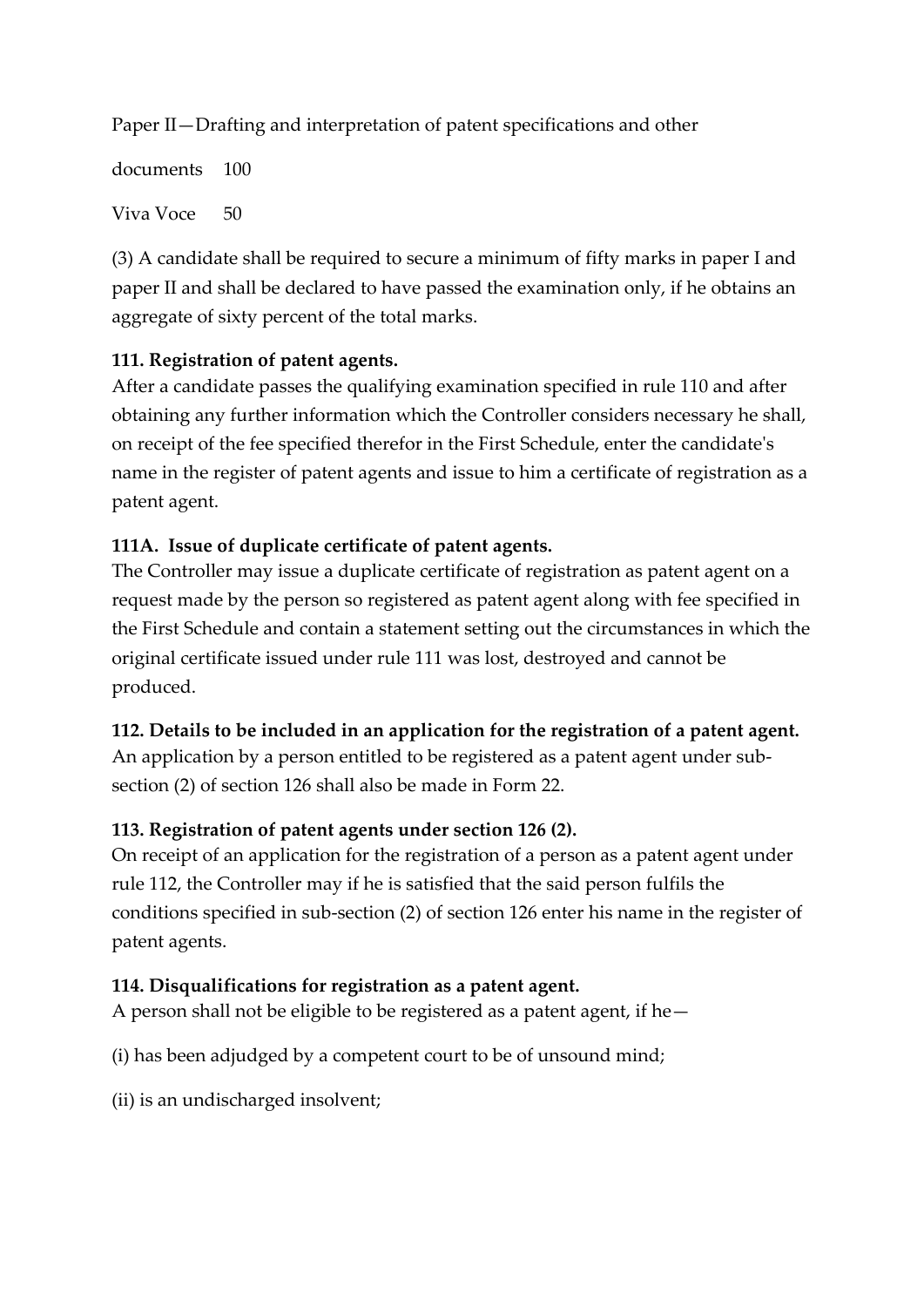(iii) being a discharged insolvent, has not obtained from the court a certificate to the effect that his insolvency was caused by misfortune without any misconduct on his part;

(iv) has been convicted by a competent court, whether within or outside India of an offence to undergo a term of imprisonment, unless the offence of which he has been convicted has been pardoned or unless on an application made by him, the Central Government has, by order in this behalf, removed the disability;

(v) being a legal practitioner has been guilty of professional misconduct; or

(vi) being a chartered accountant, has been guilty of negligence or misconduct.

#### **115. Payment of fees.**

The continuance of a person's name in the register of patent agents shall be subject to the payment of the fees specified therefor in the First Schedule.

#### **116. Removal of a name from the register of patent agents.**

(1) The Controller may delete from the register of patent agents, the name of any patent agent—

(a)from whom a request has been received to that effect; or

(b)when he is dead; or

(c)when the Controller has removed the name of a person under subsection (1) of section 130; or

(d)if he has defaulted in the payment of fees specified in rule 115, by more than three months after they are due; or

(e)if he ceases to be a citizen of India:

Provided that except under clause (a) and (b), before removing the name of any person from the register of patent agents under this rule, such person shall be given a reasonable opportunity of being heard.

(2) The removal of the name of any person from the register of patent agents shall be published and shall be, where relevant forthwith communicated to the person concerned.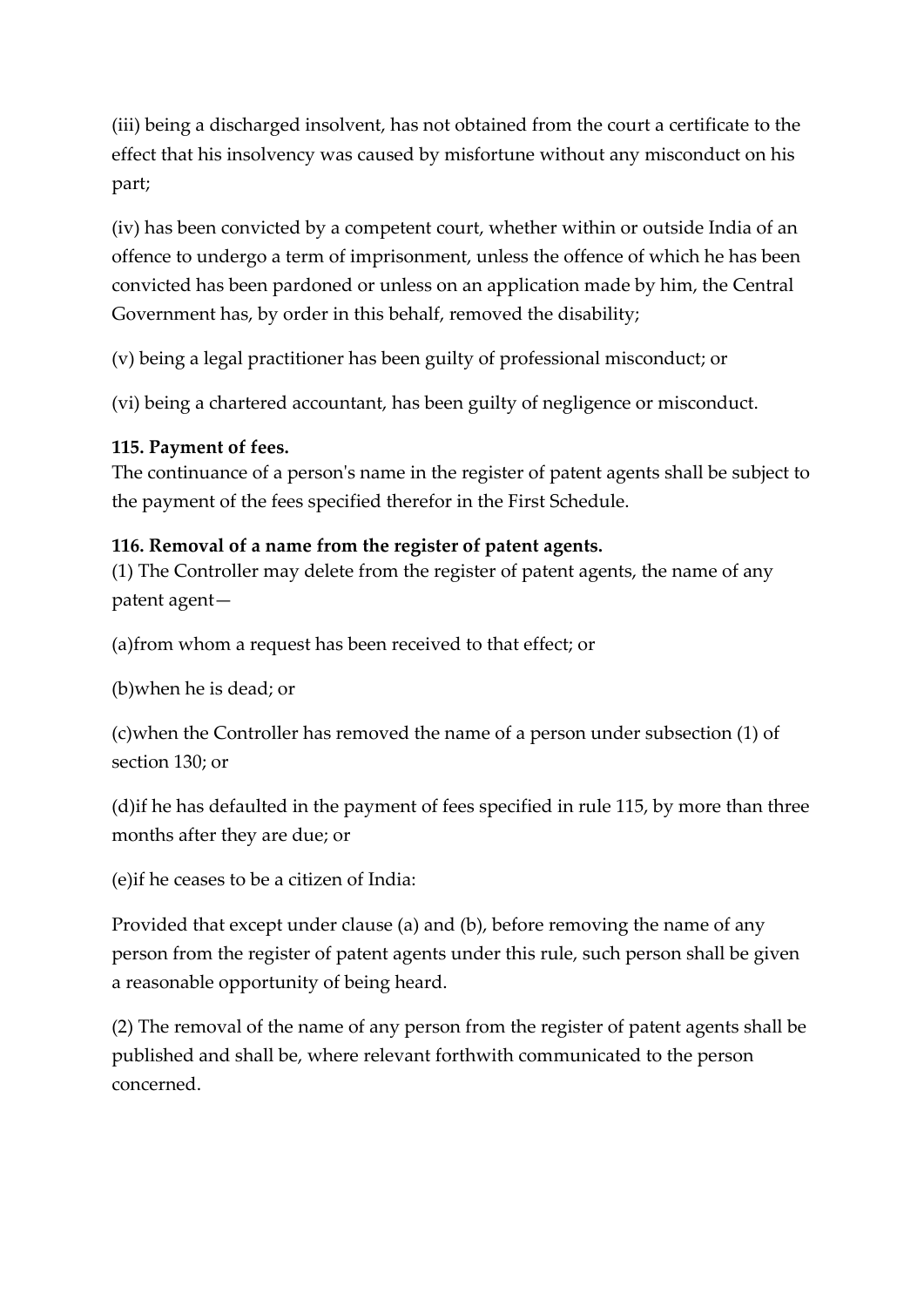## **117.Restoration of name of persons removed from the register of patent agents.**

(1) An application for the restoration of the name of any person removed from the register of patent agents under sub-section (2) of section 130 shall be made in Form 23 within two months from the date of such removal.

(2)If the name of a person is restored to the register of patent agents, his name shall be continued therein for a period of one year from the date on which his last annual fee became due.

(3)The restoration of a name to the register of patent agents shall be communicated to the patent agent and also published on the official website.

#### **118.Alteration of names, etc., in the register of patent agents.**

(1) A patent agent may apply for the alteration of his name, address of the principal place of business and branch offices, if any, or the qualifications entered inthe register of patent agents, e-mail address, telephone number, fax number or any other particulars under sub-section (1) of section 125. On receipt of such application and the fee specified therefor in the First Schedule for such request for alteration of particulars, the Controller shall cause the necessary alterations to be made in the register of patent agents.

(2)Every alteration made in the register of patent agents shall be published.

## **119. Refusal to recognise as patent agent.**

If the Controller is of the opinion that any person should not be recognised as a patent agent in respect of any business under the Act as provided in sub-section (1) of section 131 thereof, he shall communicate his reasons to that person and direct him to show cause why he should not refuse to recognise him as such agent, within such time as he may allow, and after considering the reply, if any, of that person and giving him an opportunity of being heard, the Controller may pass such orders as he may deem fit.

#### **120. Publication of the names of patent agents, registered under the Act.**

The names and addresses of persons registered as patent agents shall from time to time be published.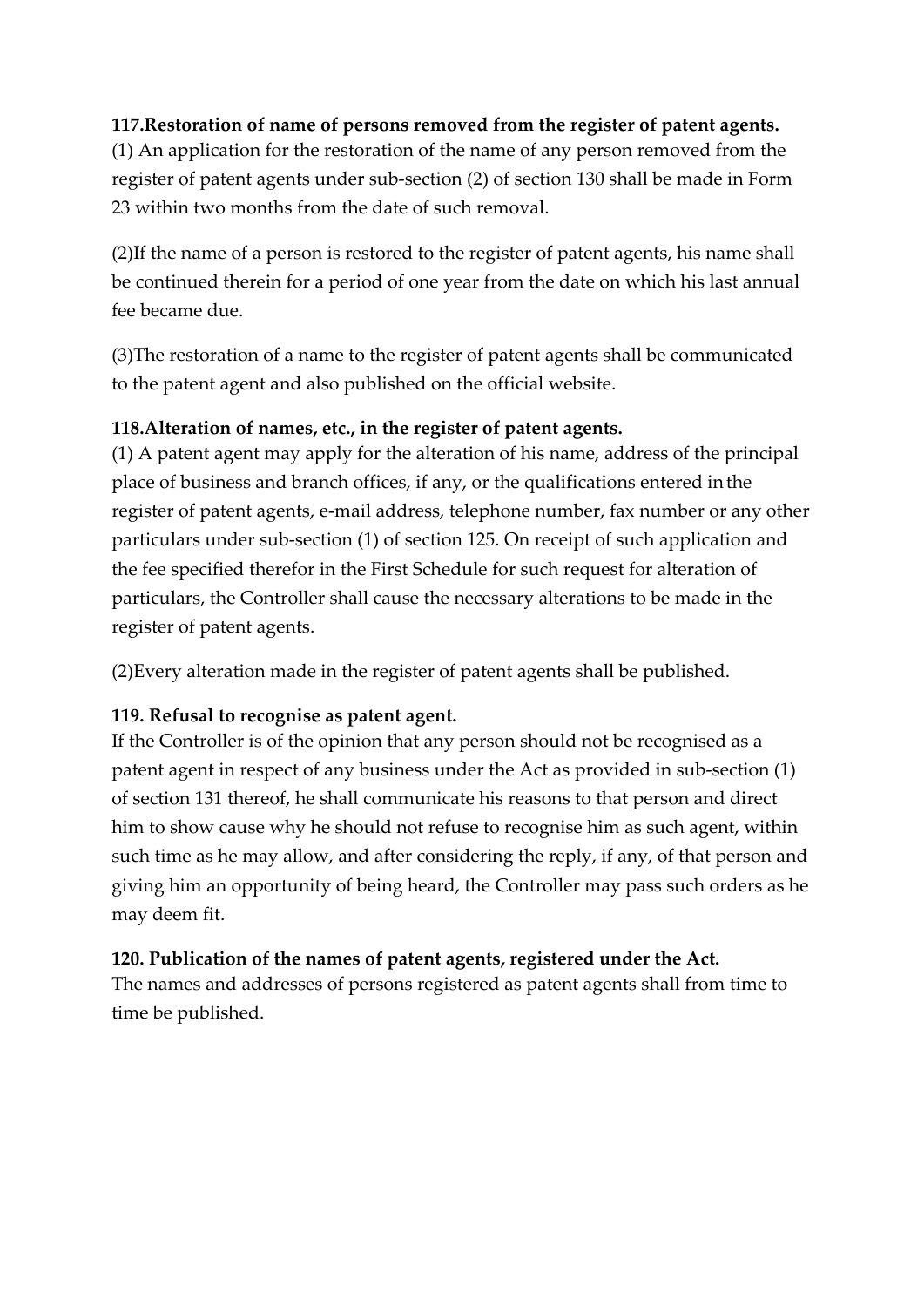# **CHAPTER XVI - MISCELLANEOUS**

#### **121.Period within which copies of specification etc. are to be filed.**

The period within which copies of specification or corresponding documents to be filed by the applicant under subsection (1) of section 138 shall be three months from the date of communication by the Controller.

121A. Address of Communications.—All communications in relation to any proceeding under the Act or these rules shall be addressed to the Controller at the appropriate office.

#### **122. Correction of clerical errors.**

A request for the correction of a clerical error in any document referred to in section 78 shall be accompanied by a copy of the document highlighting the corrections clearly along with the fees payable therefor as specified in the First Schedule.

#### **123. Manner of advertisement of the proposed correction of any error.**

Where the Controller requires a notice of the nature of the proposed correction to be advertised, the request and the nature of the proposed correction shall be published and the person making the request shall also serve copies of the request and the copies of the document showing the proposed corrections to such persons who, in the opinion of the Controller, may be interested.

#### **124. Manner and time of opposition to the making of corrections.**

(1) Any person interested may, at any time, within three months from the date of the advertisement of the request for correction give notice of opposition to the Controller in Form 14 in duplicate.

(2) Such notice of opposition shall be accompanied by a statement in duplicate setting out the nature of the opponent's interest, the facts on which he relies and the relief which he seeks.

(3)A copy of the notice and of the statement shall be sent by the Controller to the person making the request.

(4)The procedure specified in rules 58 to 63 relating to the filing of reply statement, leaving evidence, hearing and costs shall, so far as may be, apply to the hearing of the opposition under section 78 as they apply in the hearing of the opposition proceeding.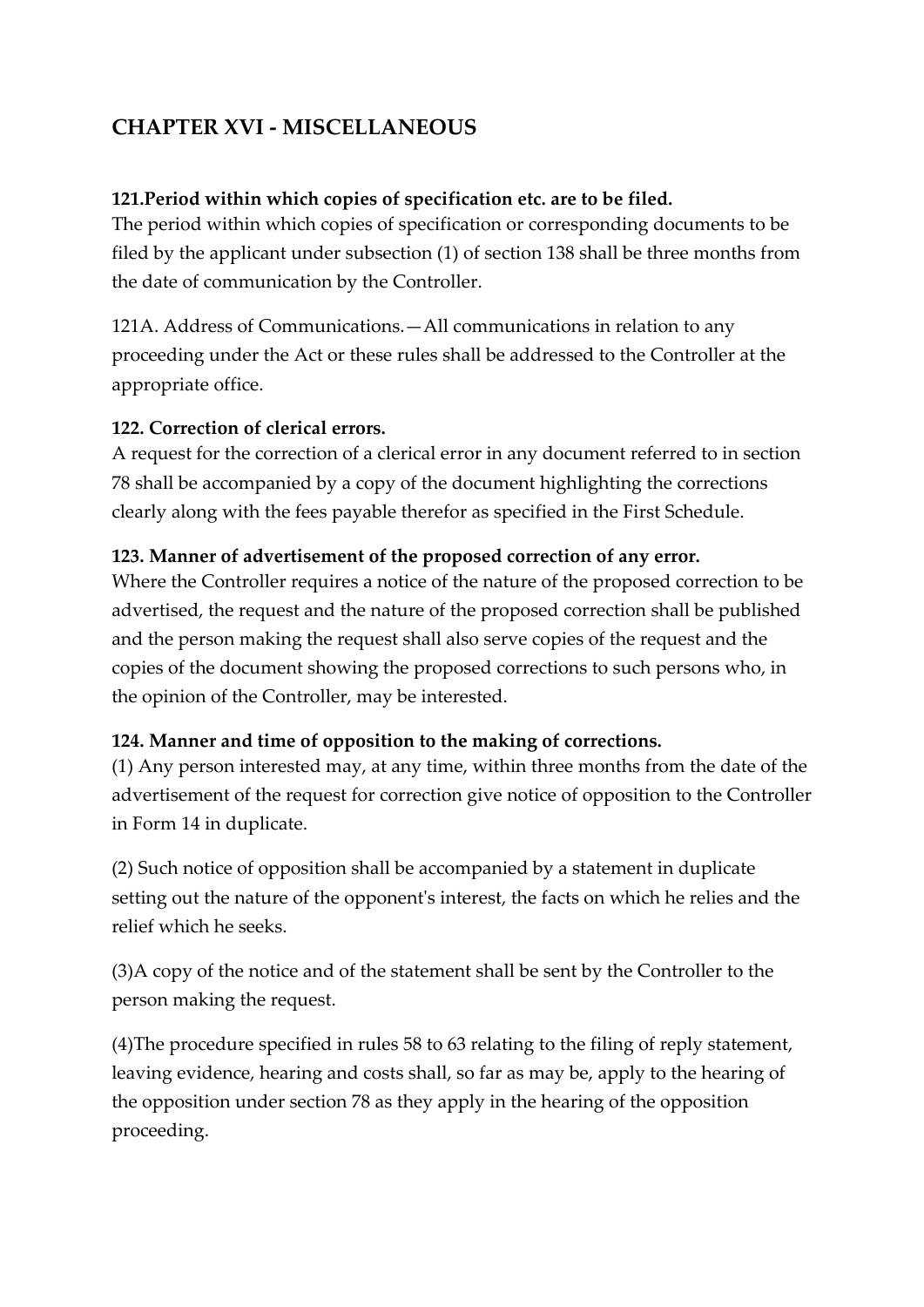#### **125. Notification of corrections.**

The Controller shall notify the person making a request for the correction and the opponent, if any, of the corrections made in the relevant document.

#### **126.Form, etc., of affidavits.**

(1) The affidavits required by the Act or these rules to be filed at the patent office or furnished to the Controller shall be duly sworn to in the manner as prescribed in sub-rule (3).

(2) Affidavits shall be confined to such facts as the deponent is able, of his own knowledge, to prove except in interlocutory matters, where statements of belief of the deponent may be admitted, provided that the grounds thereof are given.

(3) Affidavits shall be sworn to as follows:—

(a) in India—before any court or person having by law authority to receive evidence, or before any officer empowered by such court as aforesaid to administer oaths or to take affidavits;

(b) in any country or place outside India—before a diplomatic or consular officer, within the meaning of the Diplomatic and Consular Officers (Oaths and Fees) Act, 1948 (41 of 1948) in such country or place or before a notary of the country or place, recognised by the Central Government under section 14 of the Notaries Act, 1952 (53 of 1952), or before a judge or magistrate of the country or place.

(4) Alterations and interlineations shall, before an affidavit is sworn to or affirmed be authenticated by the initials of the person before whom the affidavit is sworn to.

## **127. Exhibits.**

Where there are exhibits to be filed in an opposition or any other proceedings, a copy or impression of each exhibit shall be supplied to the other party at his request and expense; if copies or impressions of the exhibits cannot conveniently be furnished, the originals shall be left with the Controller for inspection by the person interested by prior appointment. The exhibits in original if not already left with the Controller shall be produced at the hearing.

## **128. Directions not otherwise prescribed.**

(1) Where for the proper prosecution or completion of any proceedings under the Act or these rules, the Controller is of the opinion that it is necessary for a party to such proceedings to perform an act, file a document or produce evidence, for which provision has not been made in the Act or these rules, he may, by notice in writing,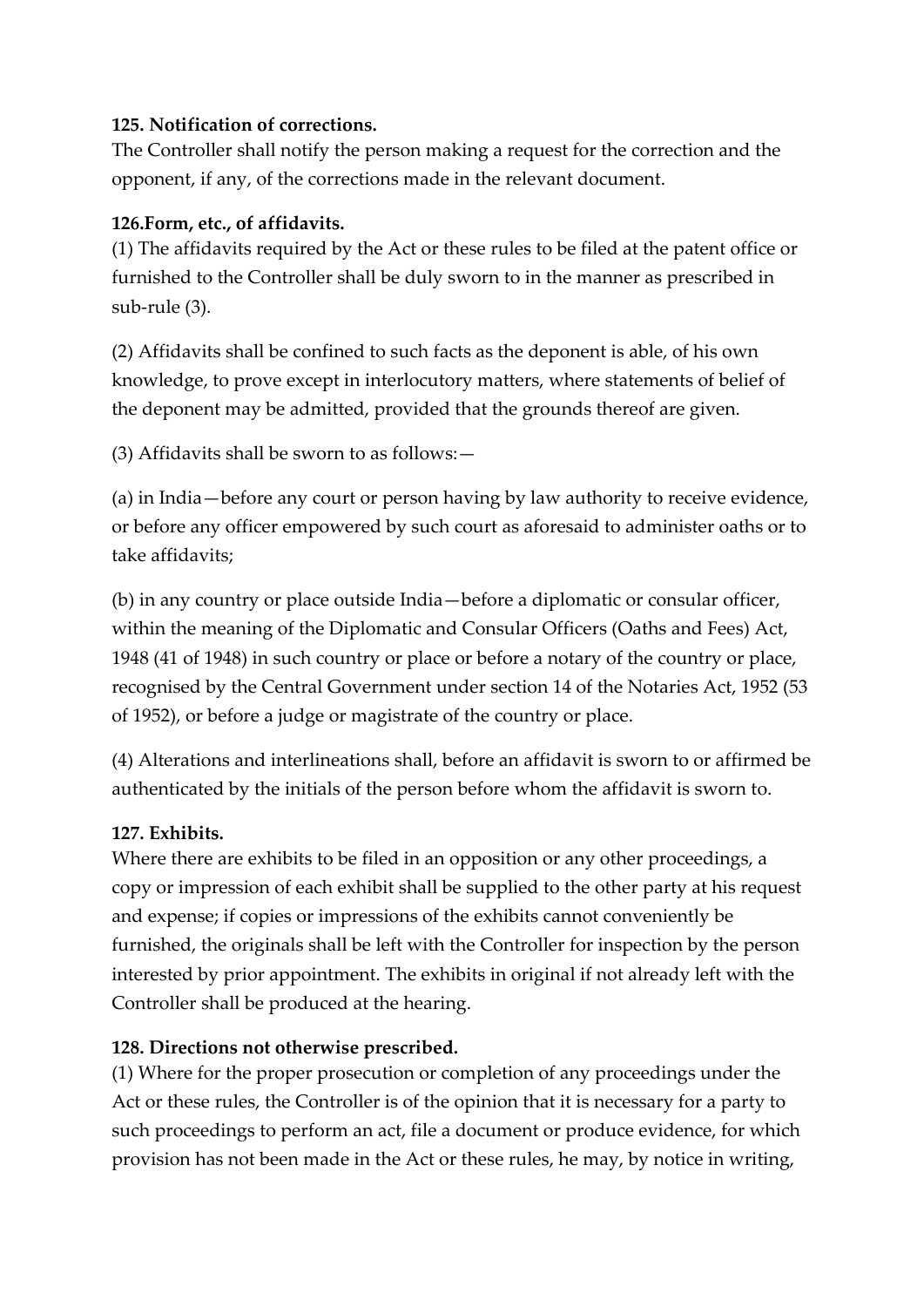require such party to perform the act, file the document or produce the evidence specified in such notice.

(2) Where an applicant or a party to a proceeding desires to be heard or not heard, the Controller may, at any time, require him to submit his statement in writing giving such information as the Controller may deem necessary within the time specified by him.

## **129. Exercise of discretionary power by the Controller.**

Before exercising any discretionary power under the Act or these rules which is likely to affect an applicant for a patent or a party to a proceeding adversely, the Controller shall give such applicant or party, a hearing, after giving him or them, ten days notice of such hearing ordinarily.

129A. Adjournment of hearing.—An applicant for patent or a party to a proceeding may make a request for adjournment of the hearing with reasonable cause along with the prescribed fee prescribed in First Schedule, at least three days before the date of hearing and the Controller, if he thinks fit to do so, and upon such terms as he may direct, may adjourn the hearing and intimate the parties accordingly:

Provided that no party shall be given more than two adjournments and each adjournment shall not be for more than thirty days.

## **130.Application for review of decisions or setting aside of orders of the Controller** (1) An application to the Controller for the review of his decision under clause (f) of sub-section

(1) of section 77 shall be made in Form 24 within one month from the date of communication of such decision to the applicant or within such further period not exceeding one month thereafter as the Controller may on a request made in Form 4 allow and shall be accompanied by a statement setting forth the grounds on which the review is sought. Where the decision in question concerns any other person in addition to the applicant, the Controller shall forthwith transmit a copy of each of the application and the statement to the other person concerned.

(2) An application to the Controller for setting aside an order passed by him ex parte under clause (g) of sub-section (1) of section 77 shall be made in Form 24 within one month from the date of communication of such order to the applicant or within such further period not exceeding one month as the Controller may on a request made in Form 4 allow and shall be accompanied by a statement setting forth the grounds on which the application is based. Where the order concerns any other person in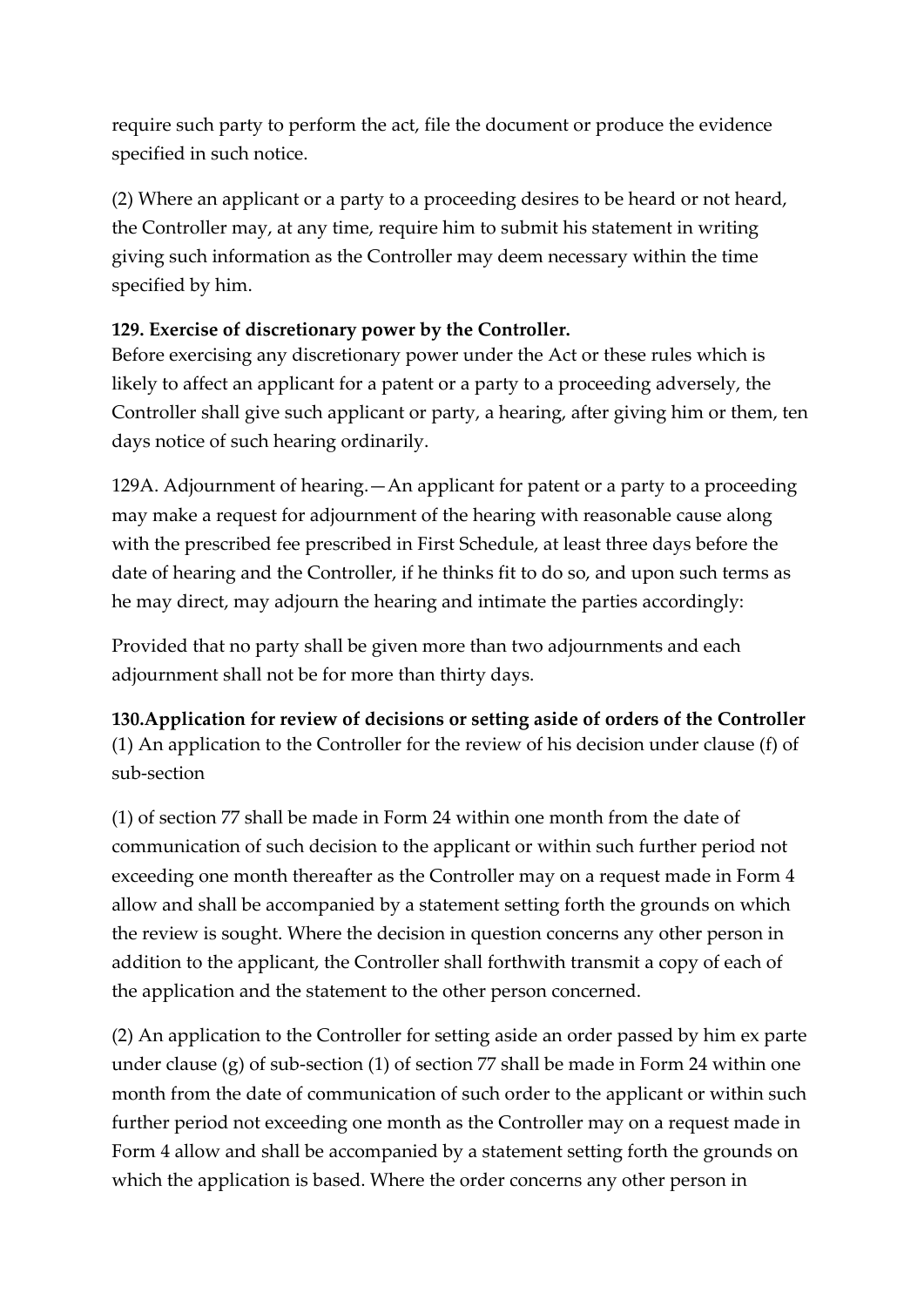addition to the applicant, the Controller shall, forthwith transmit a copy each of the application and the statement to the other person concerned.

## **131. Form and manner in which statements required under section 146(2) to be furnished.**

(1) The statements which shall be furnished by every patentee and every licensee under sub- section (2) of section 146 in Form 27 which shall be duly verified by the patentee or the licensee or his authorised agent.

(2) The statements referred to in sub-rule (1) shall be furnished once in respect of every financial year, starting from the financial year commencing immediately after the financial year in which the patent was granted, and shall be furnished within six months from the expiry of each such financial year.

(3) The Controller may publish the information received by him under subsection (1) or subsection (2) of section 146.

## **132. Form of application for the issue of a duplicate patent.**

An application for the issue of a duplicate patent under section 154 shall contain a statement setting out the circumstances in which the patent was lost or destroyed or cannot be produced together with the fee as specified therefor in the First Schedule.

## **133.Supply of certified copies and certificates under sections 72 and 147.**

(1) Certified copies of any entry in the register, or certificates of, or extracts from patents, specifications and other public documents in the patent office, or from registers and other records including records in computer floppies, diskettes or any other electronic form kept there, may be furnished by the Controller on a request therefor made to him and on payment of the fee specified therefor in the First Schedule:

Provided that certified copies shall be issued in the order in which the request is filed.

(2) Notwithstanding anything contained in sub-rule (1), certified copies shall be furnished within a period of one week if such request is made along with the fee specified therefore in the First Schedule.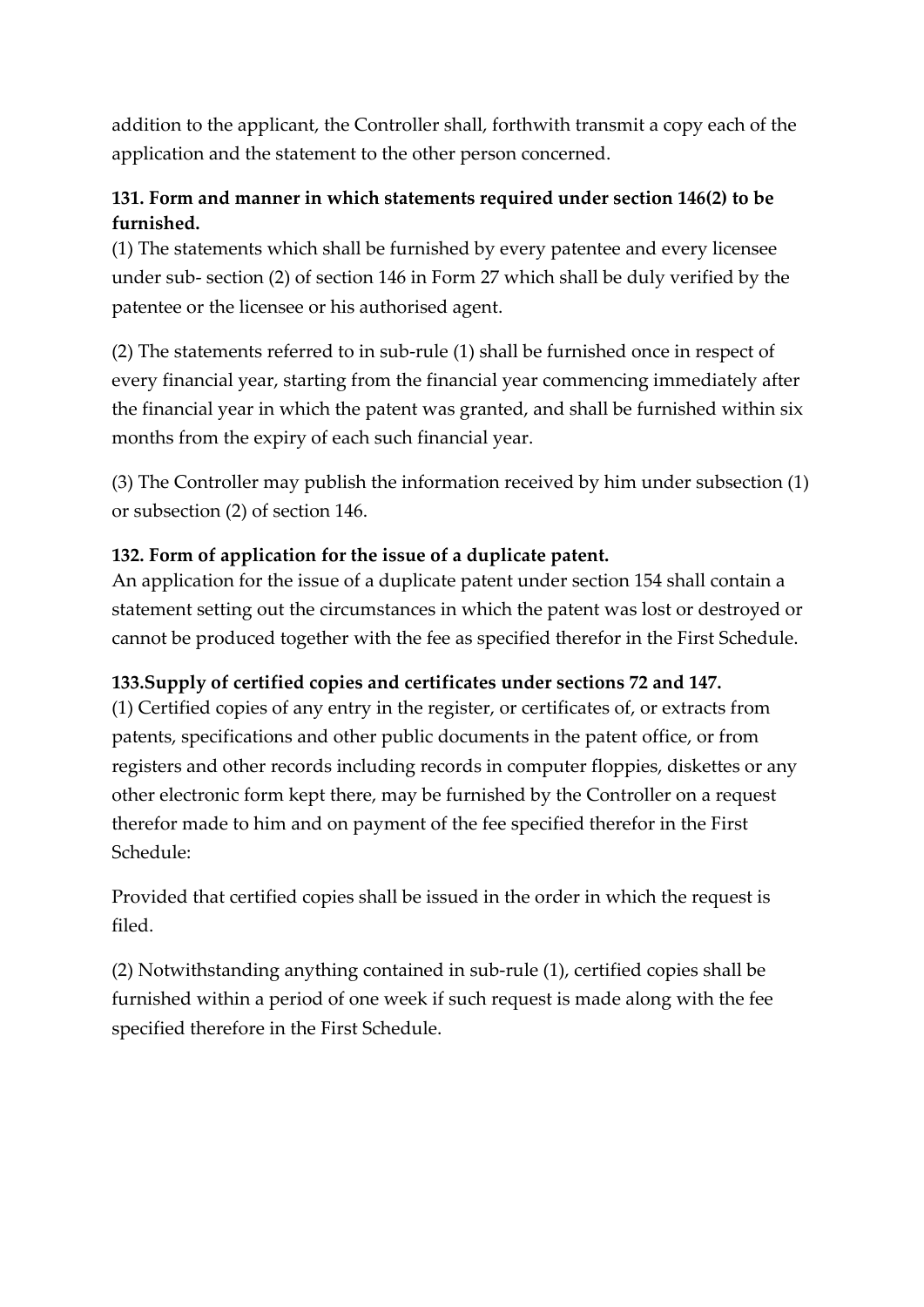#### **134. Request for information under section 153.**

(1) A request for information in respect of the following matters relating to any patent or application for patent shall be admissible, namely:—

(a) as to when a complete specification following a provisional specification has been filed or an application for patent has been deemed to have been abandoned; (aa) as to when the information under section 8 has been filed.

(b) as to when publication of application has been made under section 11A;

(c) as to when an application has been withdrawn under section 11B;

(d) as to when a request for examination has been made under section 11B;

(e) as to when the examination report has been issued under section 12;

(f) as to when an application for patent has been refused;

(g) as to when a patent has been granted;

(h) as to when a renewal fee has been paid;

(i) as to when the term of a patent has expired or shall expire;

(j) as to when an entry has been made in the register or application has been made for the making of such entry; or

(k) as to when any application is made or action taken involving an entry in the register, publication in the Official Journal or otherwise, if the nature of the application or action is specified in the request.

(2) Separate request shall be made in respect of each item of information required.

(3) The fee payable on a request to be made under section 153 shall be as set out in the First Schedule.

## **135. Agency.**

(1) The authorisation of an agent for the purposes of the Act and these rules shall be filed in Form 26 or in the form of a power of attorney within a period of three months from the date of filing of such application or document, failing which no action shall be taken on such application or documents for further processing till such deficiency is removed.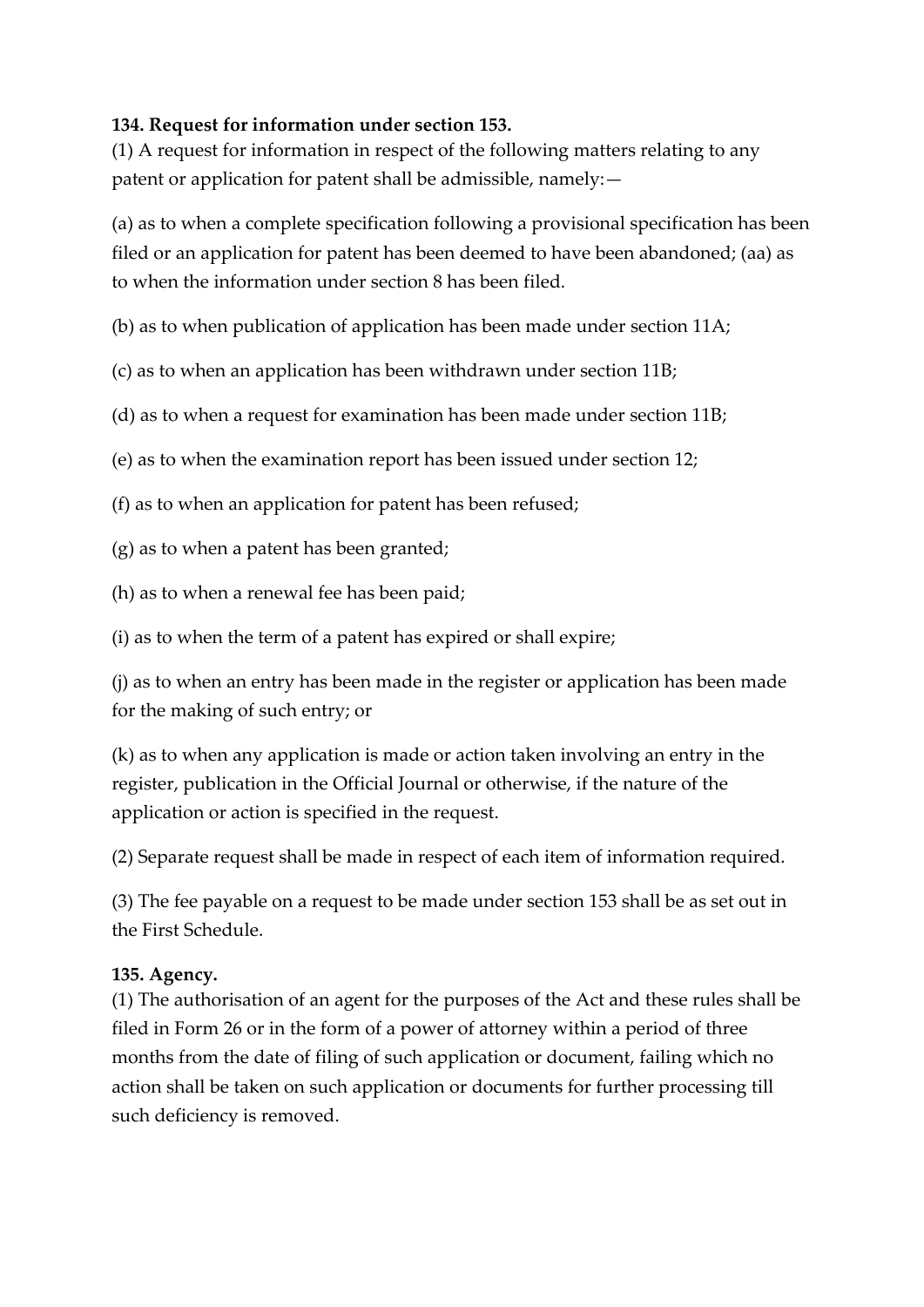(2) Where any authorisation has been made under sub-rule (1), service upon the agent of any document relating to any proceeding or matter under the Act or these rules shall be deemed to be service upon the person so authorising him and all communications directed to be made to a person in respect of any proceeding or matter may be addressed to such agent, and all appearances before the Controller relating thereto may be made by or through such agent.

(3) Notwithstanding anything contained in sub-rule (1) and (2), the Controller may, if it is considered necessary, require the personal signature or presence of an applicant, opponent or party to such proceeding or matter.

#### **136. Scale of costs.**

(1) In all proceedings before the Controller, he may, subject to rule 63, award costs as he considers reasonable, having regard to all the circumstances of the case:

Provided that the amount of costs awarded in respect of any matter set forth in the Fourth Schedule shall not exceed the amount specified therein.

(2)Notwithstanding anything contained in sub-rule (1), the Controller may, in his discretion award a compensatory cost in any proceeding before him which in his opinion is false or vexatious.

#### **137. Powers of Controller generally.**

Any document for the amendment of which no special provision is made in the Act may be amended and any irregularity in procedure which in the opinion of the Controller may be obviated without detriment to the interests of any person, may be corrected if the Controller thinks fit and upon such terms as he may direct.

#### **138. Power to extend time prescribed.**

(1) Except for the time prescribed in clause (i) of sub-rule (4) of rule 20, sub-rule (6) of rule 20, rule 21, sub-rules (1), (5) and (6) of rule 24B, sub-rules (10) and (11) of rule 24C, sub-rule (4) of rule 55, sub-rule (1A) of rule 80 and sub-rules (1) and (2) of rule 130, the time prescribed by these rules for doing of any act or the taking of any proceeding thereunder may be extended by the Controller for a period of one month, if he thinks it fit to do so and upon such terms as he may direct.

(2) Any request for extension of time prescribed by these rules for the doing of any act or the taking of any proceeding thereunder shall be made before the expiry of such time prescribed in these rules.